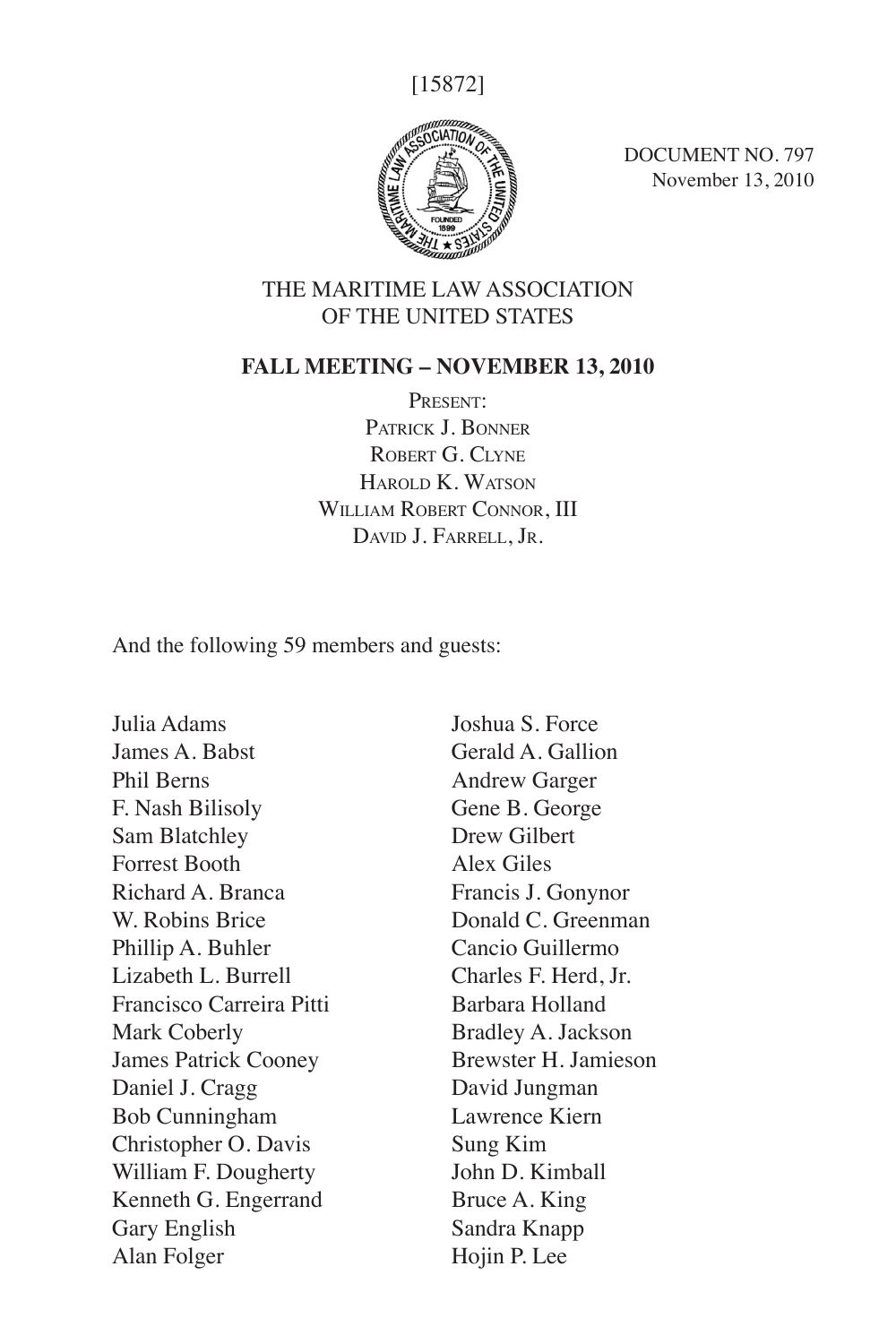## [15873]

John Lenker Richard M. Leslie Keith Letourneau Chris Mann W. Brett Mason Peter A. McLauchlan Dennis Minichello Robin Minturn Jeff Moller Jim Moseley Jim Moseley, Jr. Tom Muzyka George Nowell Robert C. (Rob) Oliver W. Sean O'Neil Michael Orlando Michael B. Pemberton Steve Poulin Rand R. Pixa Edward C. Radzik Lisa Reeves J. Ramon Rivera-Morales C. Kent Roberts Manolo Rodriguez-Bird John M. Ryan Robert J. Ryniker Charles E. Schmidt William Seele R. M. (Mac) Sharpe G. Byron Sims Nathalie J. Soisson Michael F. Sturley Kevin J. Thornton Arthur J. Volkle David R. Walker Kevin P. Walters Cynthia Wegmann Carrie Weitinger William H. Whitaker

M. Hamilton Whitman, Jr. Lauren Wilgus Michael D. Williams Andrew Wilson James C. Winton JoAnne Zawitoski Marc A. Zlomek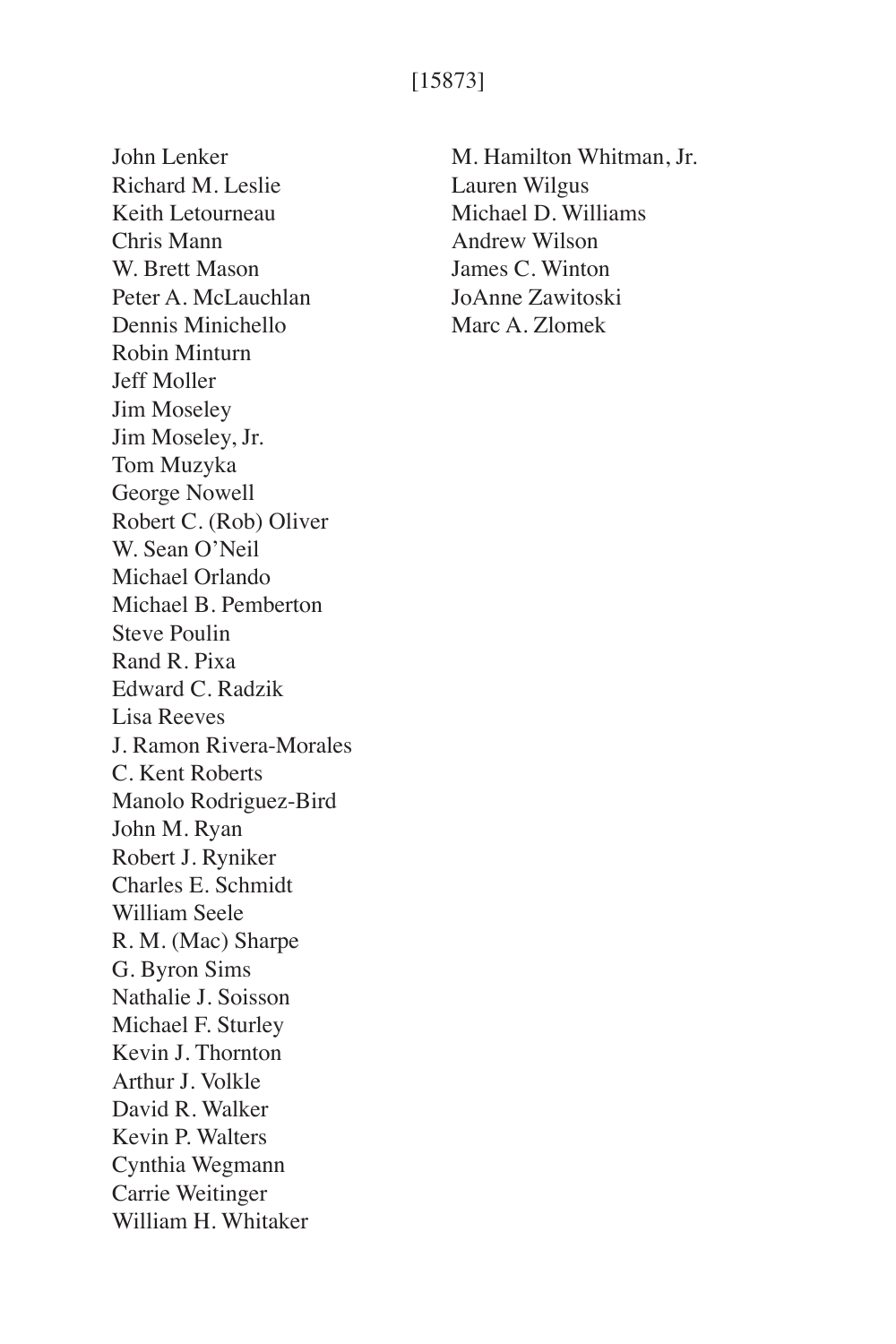# [15874]

# **TABLE OF CONTENTS**

|                                                                 | Page  |
|-----------------------------------------------------------------|-------|
| <b>Reports of Officers</b>                                      |       |
| <b>Report of Secretary</b>                                      | 15875 |
| <b>Report of Treasurer</b>                                      | 15877 |
| Report of Membership Secretary                                  | 15878 |
| <b>Recognition of Michael Sturley</b>                           | 15882 |
| <b>Reports of Standing Committees, Special Board Liaison</b>    |       |
| <b>Committees and Special Committees</b>                        |       |
| 2011 Fall Meeting Arrangements                                  | 15883 |
| Stevedores, Marine Terminals and Vessel Services                | 15885 |
| Marine Torts and Casualties                                     | 15886 |
| <b>American Bar Association Relations</b>                       | 15887 |
| Cruise Lines and Passenger Ships                                | 15889 |
| Fisheries                                                       | 15891 |
| <b>Arbitration and ADR</b>                                      | 15894 |
| Carriage of Goods                                               | 15895 |
| <b>Inland Waters and Towing</b>                                 | 15897 |
| International Organizations, Conventions and Standards          | 15897 |
| Marine Ecology and Maritime Criminal Law                        | 15900 |
| Regulation of Vessel Operations, Safety, Security and Navigaton | 15902 |
| Marine Financing                                                | 15905 |
| Marine Insurance and General Average                            | 15907 |
| <b>Offshore Industries</b>                                      | 15908 |
| Practice and Procedure                                          | 15910 |
| Salvage                                                         | 15911 |
| Young Lawyers                                                   | 15912 |
| <b>In-House Counsel</b>                                         | 15913 |
| Advisory Committee on the Limitation of Liability Act           | 15914 |
| Adjournment                                                     | 15929 |
| <b>Minutes of the Meetings of the Board of Directors</b>        |       |
| July 24, 2010                                                   | 15930 |
| November 12, 2010                                               | 15939 |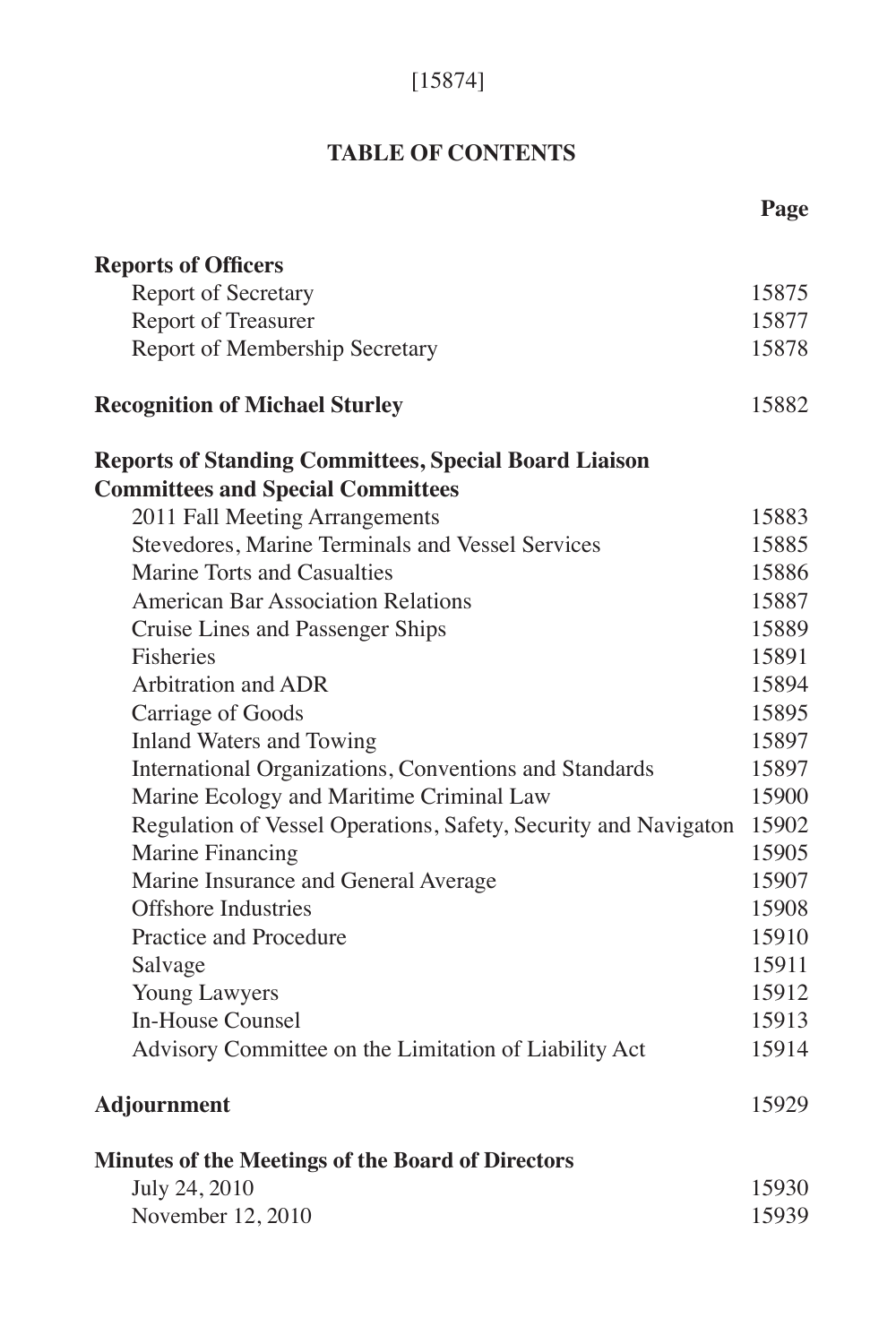## [15875]

# FALL GENERAL MEETING OF THE MARITIME LAW ASSOCIATION NOVEMBER 13, 2010 SOUTH TEXAS SCHOOL OF LAW HOUSTON, TEXAS

MR. BONNER: Good morning ladies and gentlemen. I will call the meeting to order. First, I want to thank Dean Donald Guter for allowing us to meet at the South Texas School of Law. The facilities are excellent, this auditorium is set up perfectly and no one has any problem hearing me. I also want to thank all the members for coming out on a Saturday morning after being up late last night at the dinner.

I call upon Hal Watson for the Secretary's Report.

MR. WATSON: Thank you, Mr. President. Members, guests. Welcome.

Bob Cunningham, my former colleague, reminded me of a saying that you see on bumper stickers around here: "You might want to think about thanking your lucky stars that you're in Texas." The way that my fellow Houstonians on the Arrangements Committee have run this meeting and the way all of you have showed up and supported it make me very proud to be an adopted Texan.

Before I give my report, I'd like to go through a couple of housekeeping details. Please sign up. There are sign-in sheets in front of the doors. If you haven't signed up, please do that. We need to know who's here.

Secondly, if you're going to be making a report, please give the court reporter a card so that she has your name.

With regard to the court reporter, I want to thank Stratos Legal for providing a court reporter at no cost to the Association. In addition, Stratos was one of our sponsors for the meeting. Stratos has some promotional materials on the desk outside this room, and it would be a nice gesture of thanks for their service to the Association if you would use their services when appropriate.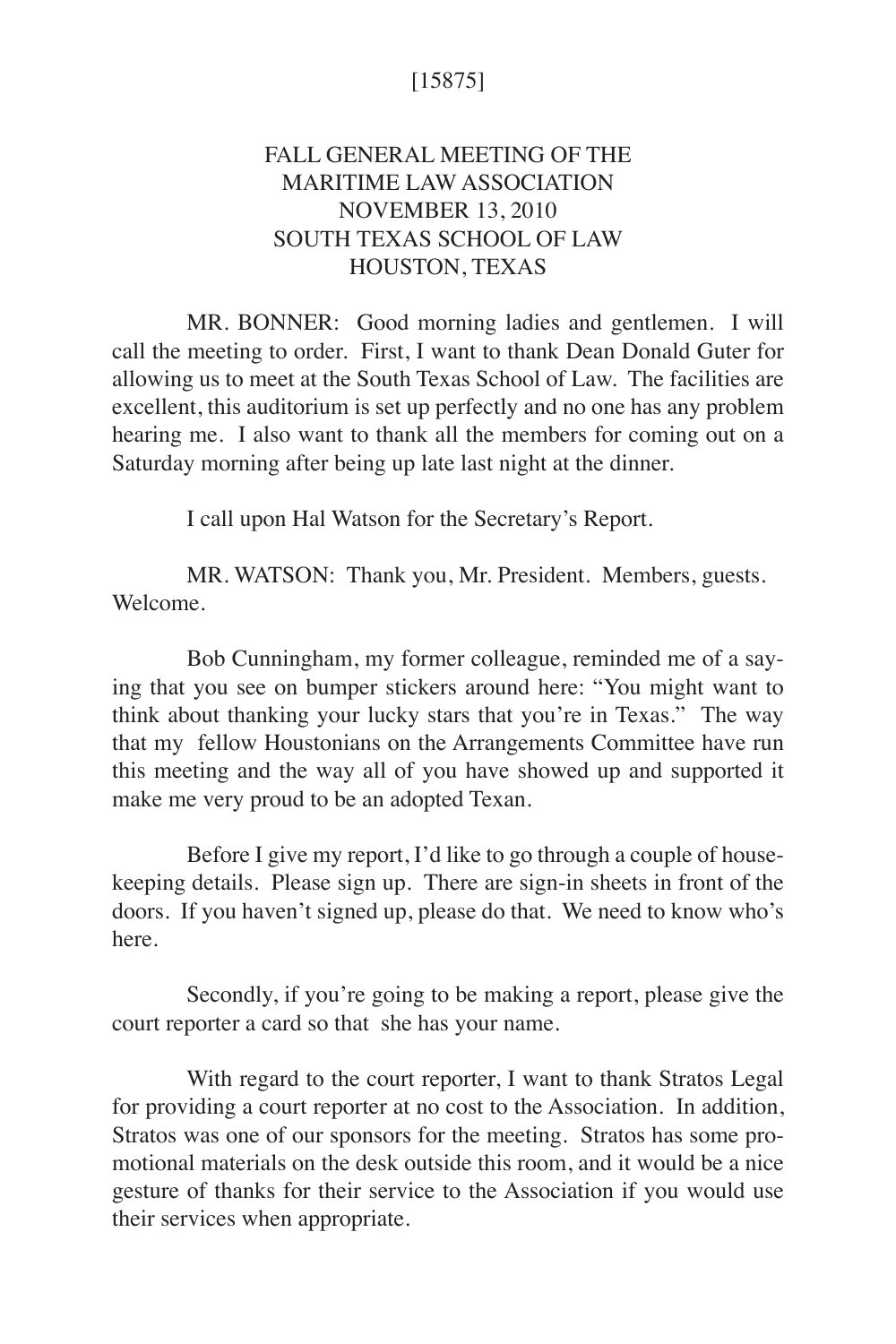#### [15876]

The Board of Directors have met twice since the last general meeting in New York. We met in July in Portland, Oregon, at the offices of Schwabe Williams & Wyatt, and then we met again here, yesterday morning, at our offices of Locke, Lord, Bissell & Liddell.

At the meeting in July, President Bonner announced a change in the structure of the subcommittees of the Board. Previously, there were four subcommittees of the Board, Committees, Finance, Membership and Website. To a considerable extent, these subcommittees overlapped with the duties of the officers. For example, the Second Vice President has responsibility for ensuring that the committee chairs are posting agendas, etc. And, of course, the Treasurer has oversight of the finances of the Association. Accordingly, the former subcommittee structure did not necessarily address the issues that the Board has been focusing on.

The new subcommittee structure will consist of the Meetings Subcommittee, the Maritime Law Subcommittee, and the Membership Subcommittee. The Meetings Subcommittee will review and make recommendations regarding our meetings and how to make them better. The Maritime Law Subcommittee will have oversight over whether the Association is meeting its key function, which is to promote improvement and uniformity in the maritime law. The Membership Subcommittee will have oversight over issues relating to membership and the service we provide to our members.

The Board has also dealt with two substantive issues. First, as we discussed at the General Meeting in May, there has been some question of whether the Rotterdam Rules should be adopted by the United States as a self-executing treaty, which would require only ratification by the Senate, or whether the Rules should be incorporated by domestic legislation, as was done in 1936 with the adoption of the Carriage of Goods by Sea Act to implement the Hague Rules. As Mr. Radzik reported in May, the Carriage of Goods Committee believed that the Rotterdam Rules were sufficiently clear to be self-executing. At the July meeting, the Board passed a resolution that it was the position of the MLA that the Rules should be adopted by ratification of the treaty, and authorizing President Bonner to urge the Senate provide its advice and consent in this regard.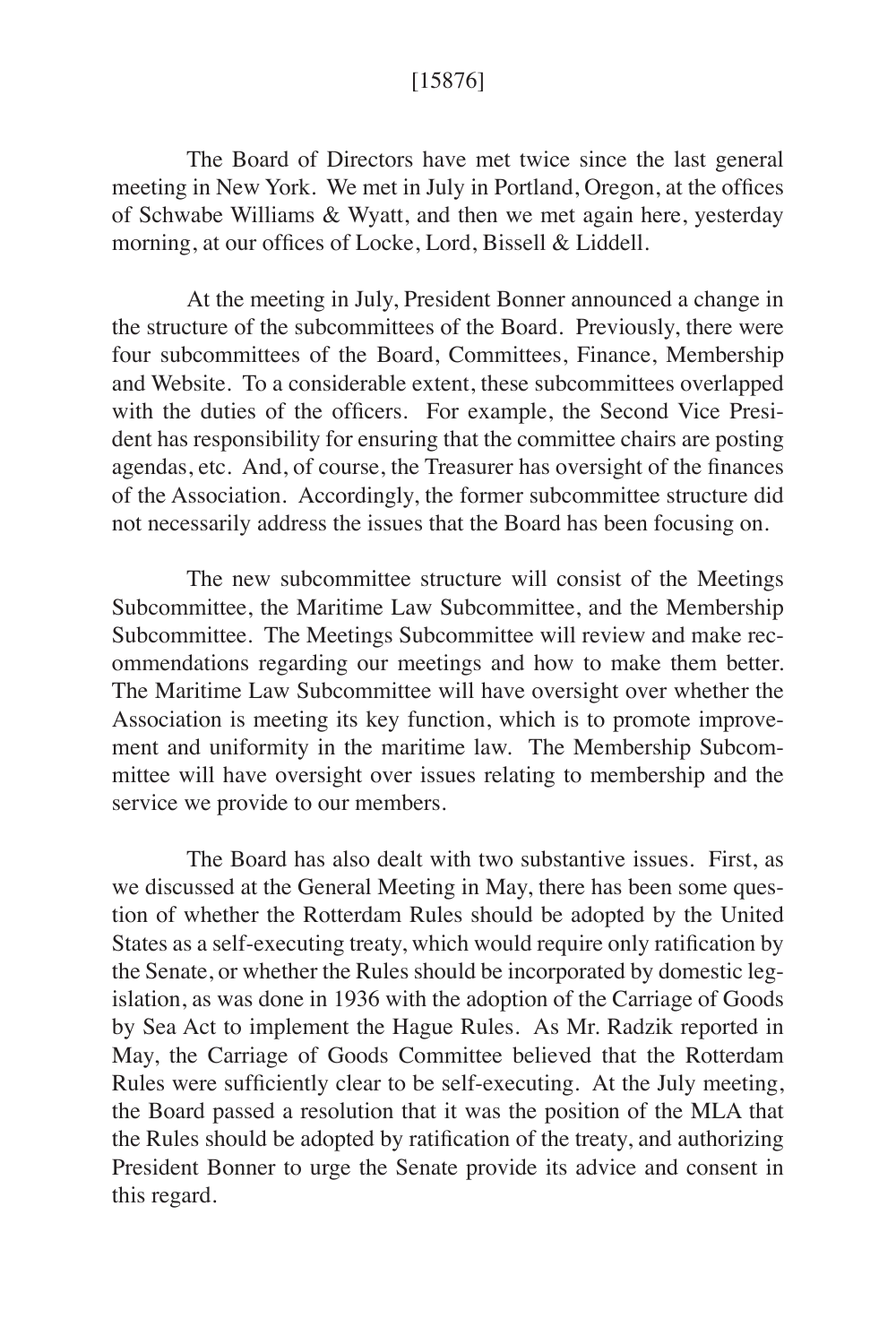## [15877]

The second issue that has involved a great deal of the Board's attention has been the various pieces of proposed legislation that have arisen out of the blowout of the Maconda well in the Gulf of Mexico. This will be the subject of discussion and a vote later.

Mr. President, that concludes my report, and I move its adoption.

MR. BONNER: Is there a second?

AUDIENCE: Second.

MR. BONNER: All in favor?

AUDIENCE: Aye.

MR. BONNER: One thing I must add to Hal's report: We're going to be sending out a new MLA Report, and we have two new editors. They're very old friends of ours. Chet Hooper and David Nourse took it upon themselves, after some prodding, to be the editors and you'll be very proud of the edition that you're going to be receiving. It lives up to our standards, and I thank Chet and David for that. Treasurer's Report.

MR. CONNOR: Thank you, Mr. President, good morning. I'm happy to report that we are in sound financial shape.

Currently, we have on hand in cash or in government investment funds, assuming the government is still here, \$466,000. We do have some outstanding bills that we're expecting, in the sense of \$40,000, to print the directory, and the balance of the payments to pay off this meeting.

I should add that the Texas Planning Committee, and particularly Brad Jackson, did a wonderful job raising money from the local firms to support this meeting, and it was just fabulous what we were able to do and give us this fabulous time. So that is included in there.

The one bad part is dues collection. We do have a number of delinquent accounts, totaling almost \$100,000 in back dues. As you know,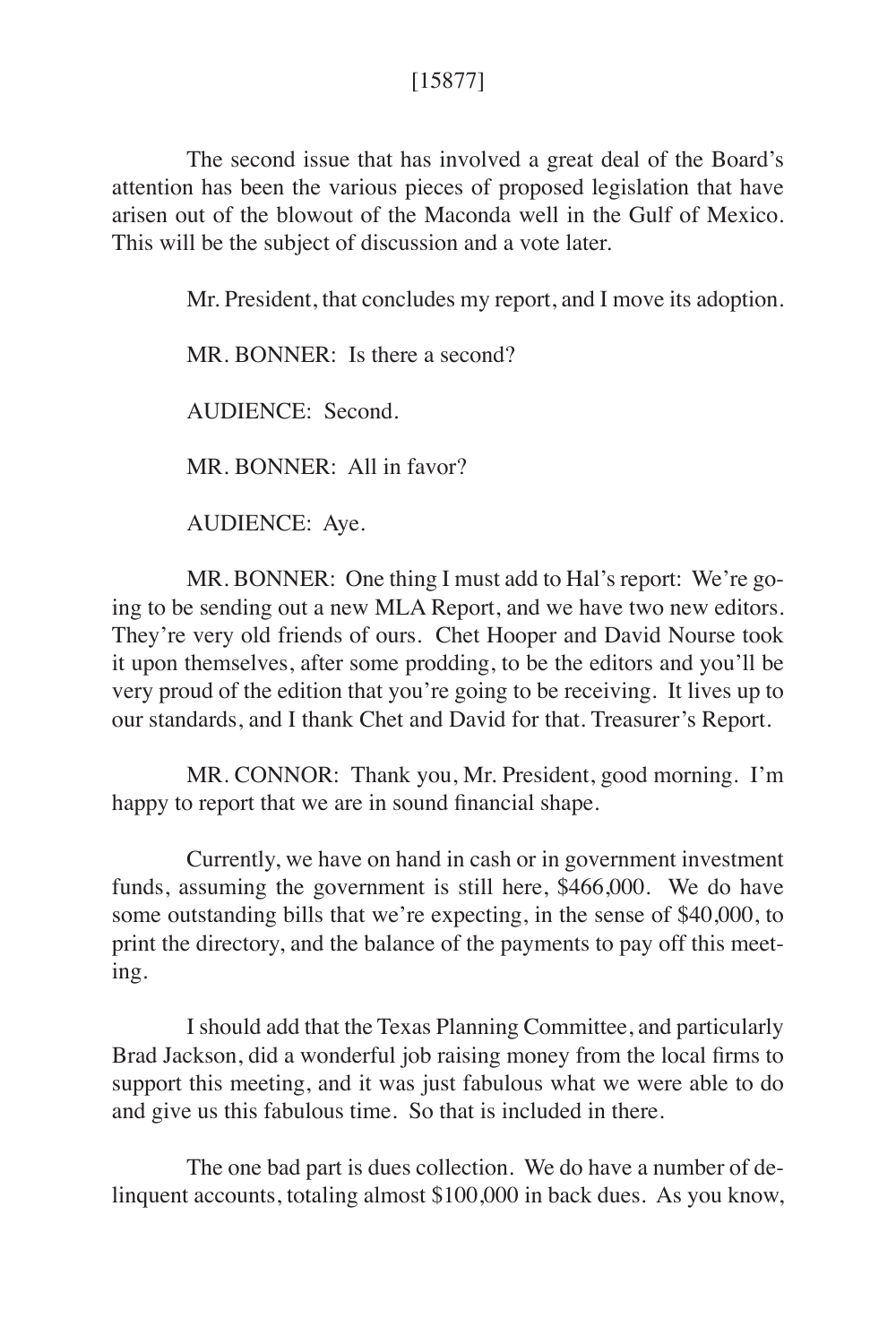#### [15878]

the last two years we've been sending due's statements out by e-mail the first time, and then we follow it up with a snail-mail invoice in about 60 days.

This year we're going to start a little earlier. The initial dues statements will go out mid January with follow up beginning of March. So for those of you who use BlackBerrys and you see your dues statement arrive by email, open the attachment at the office, and print it, or you will forget about it in "old mail." Please think twice about that because I've heard a lot of people say that's what happens, but expect your dues statement some time mid January.

And that is about all I have to say, Mr. President. This concludes my report.

MR. BONNER: Is there a second for adopting the Treasurer's Report?

AUDIENCE: Second.

MR. BONNER: All in favor?

AUDIENCE: Aye.

MR. BONNER: The Membership Report.

MR. FARRELL: Thank you. I'm pleased to report that following the unanimous recommendation of the Committee on Proctor Admissions, yesterday the Board of Directors elected ten new Proctors. They are:

> Admiral Bill Baumgartner; Conti Cicala of San Francisco; Vincent F. Corteselli of New York; Lewis E. Henderson of Sugar Land; Patrick F. Lennon of Southport, Connecticut; John H. Musser of New Orleans; Andrew B. Saunders of Boston; Christina K. Schovajsa of Houston;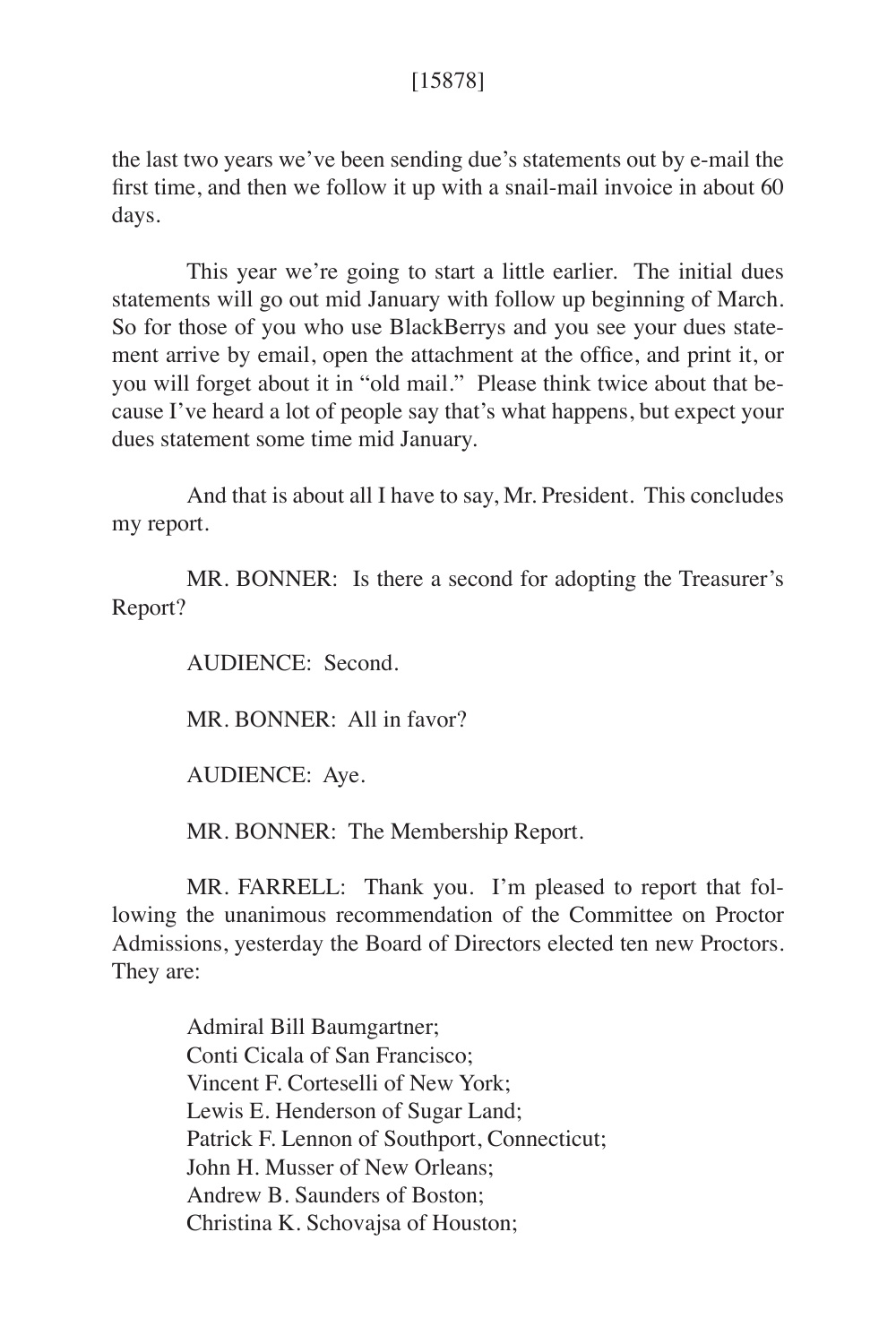## [15879]

Jonathan W. Thames of Walnut Creek, California; and Michael D. Williams of Houston.

As well, the Board elected one Academic member, 38 Law Student members, about 20 of whom I'm pleased to say attended our activities this week in Houston; and five non-lawyer members. They are:

> Fiona Dhurjon-Sing of New York; Austin L. Dooley, Ph.D. of City Island, New York; Edward C. Fluereton of New York; Gavin O'Hare of Annapolis; and Ghulam M. Suhrawardi of New Jersey.

I'm also pleased to report that we had a very impressive increase in Associate lawyer membership since the New York meeting, with 70 new applicants, 30 of whom hail from Louisiana and Texas. And I was so pleased by everybody's efforts in increasing these numbers that yesterday I went out and bought myself a pair of beautiful, ostrich/quill cowboy boots.

I regret, though, to advise that there have been nine deaths:

 George W. Ashford, Jr., of Kailua, Hawaii; Thomas A. Clure of Duluth, Minnesota; Peter H. Ghee of New York; Paul D. Hardy of Clearwater; Dennis J. Lindsay of Portland; Professor Jo Desha Lucas of Chicago; Norman A. Peloquin, II of Providence; The Honorable Phillip C. Wilkins of Sacramento; and Professor Gabriel Wilner of Athens, Georgia.

Could you please rise for a moment of silence in their memory.

(Moment of silence)

That brings our total membership to 3,137.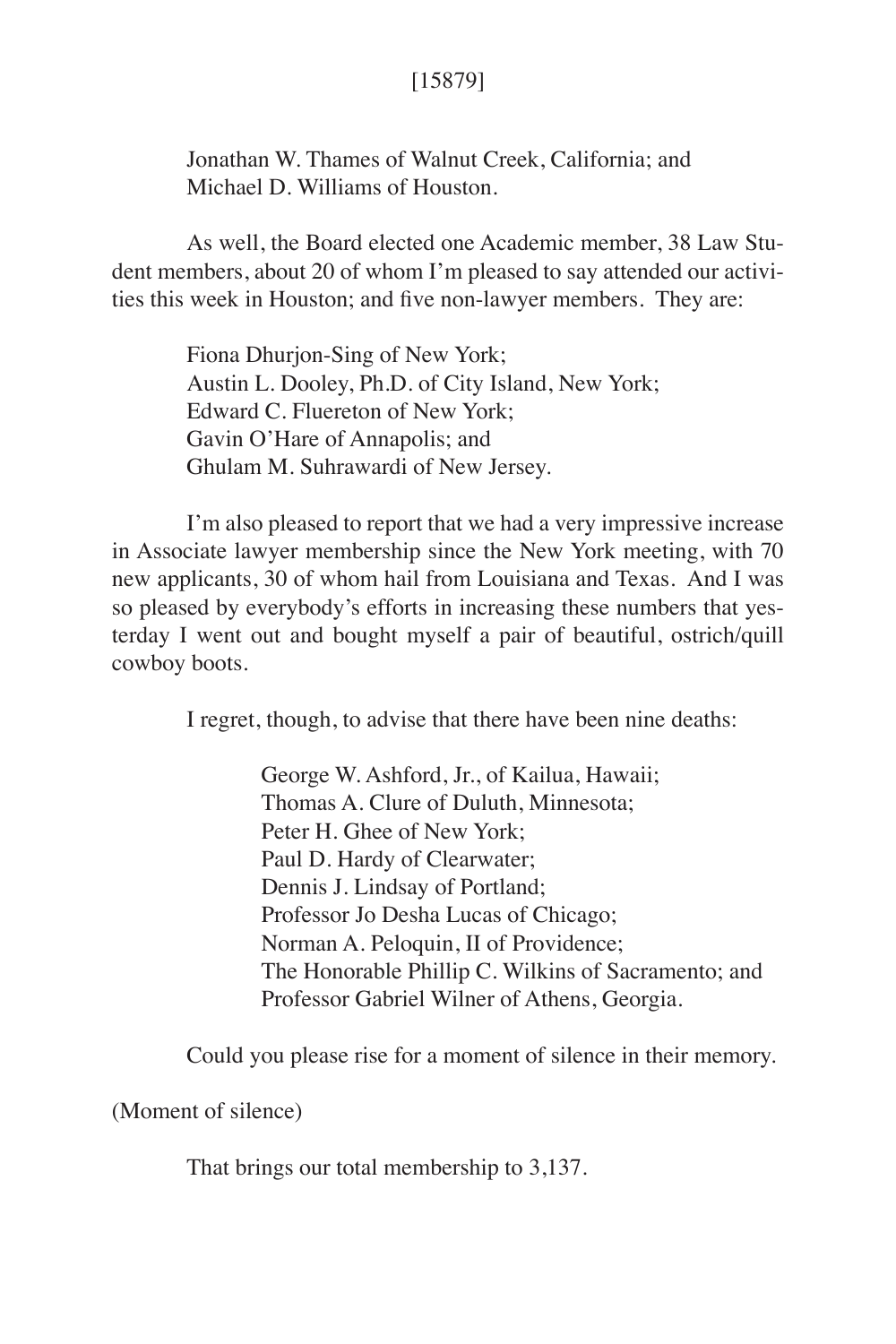### [15880]

As a final note, I ask you to please continue getting the application forms off of the website and sending them, as well as your Proctor letters in support, all to me by e-mail so that we can continue to attract vibrant new members.

That concludes my report and I move its adoption.

MR. BONNER: Is there a second?

AUDIENCE: Second.

MR. BONNER: All in favor?

AUDIENCE: Aye.

MR. BONNER: One of the longstanding traditions of the MLA is that after you have paid dues for 40 years you become a life member and you no longer have to pay dues.

Well, we're not letting go of you, and what we have started to do is to send out requests to the 40-year members asking them for contributions. I'd like to recognize two 40-year members who have contributed to the Maritime Law Association. That's George Roundtree of Wilmington, North Carolina, and Edward Commerford of Poway, California

Our plan is to set up a fund with these contributions and to use it for something. It could be educational. Maybe we can have a party with it but we don't know. We're waiting for our 40-year members to put up the money and let them decide. Maybe we'll go out to the Armadillo Palace next time.

I'd like to recognize an old friend who has returned back to our meeting, Captain Steve Poulin. He's our U.S. Coast Guard contact. He's the Chief Officer of Maritime and International Law. He's an old, old friend.

When there was an initiative about whether Coast Guard reports should be admissible into evidence or inadmissible, Steve and I worked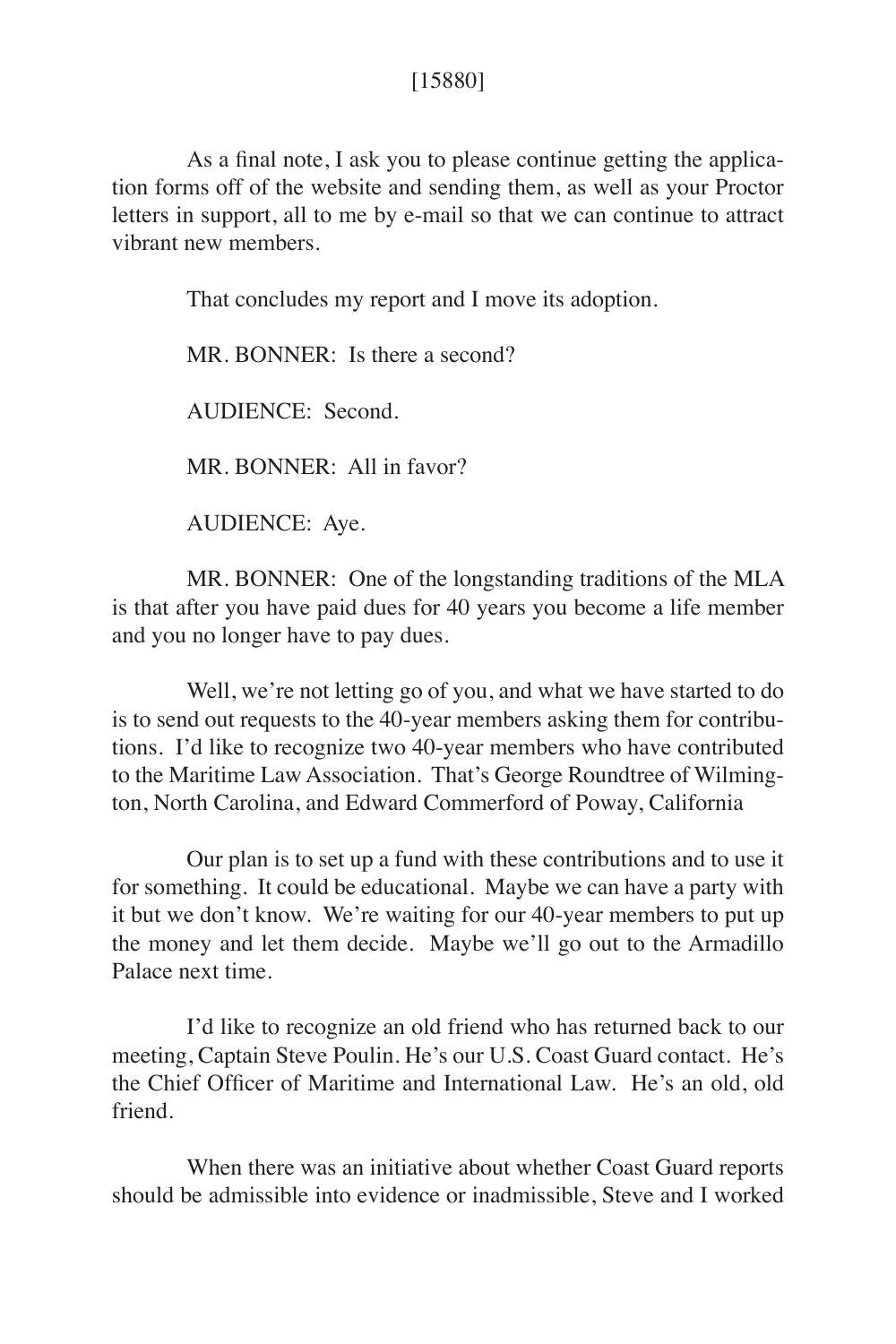## [15881]

together and eventually Congress passed something that probably nobody likes. So if you have any questions about that, talk to Steve. Don't talk to me.

I'd also like to recognize Judge Gray Miller. He was very much involved in the planning of this meeting and he had some early meetings in his chambers, and I think he's one of the ones that we should thank because this meeting has been so successful.

I'd like to also recognize all the people on the Committee who did a fabulous job. Mike Bell could not be here, but Mike has really worked very hard on this. The other people on the Planning Committee were Julie Adams, Pat Cooney and Brad Jackson. They were the ones overall in charge.

On the House of Blues event were Ivan Rodriguez, Erik Garza, and Kevin Walters. For the museum, it was Jill Schaar, Andy Durham and Ed Patterson, III.

And for the Plaza Club dinner last night were Jim Winton, Peter McLauchlan and Michael Orlando. They all deserve our thanks.

Also deserving of our thanks are all the Houston firms and others who contributed a lot of money so we could go to these great cocktail parties, and I'm going to read their names because I think they deserve to be recognized: Baker & Hostetler; Bell Ryniker &Letourneau; Brown Sims; Chaffe McCall; Eastham Watson; ExxonMobil Refining; Exxon-Mobil Risk Management; Fitzhugh & Elliott; Fowler Rodriguez; Fulbright & Jaworski; Galloway Johnson; Gardere Wynne; Hill Rivkins; Mathew Ammerman; Locke Lord; Meyer Orlando; National Maritime Services, Phelps Dunbar; Royston Rayzor; Schechter McElwee; SEA Limited; Seariver Maritime, Inc.; Sedgwick Detert, Moran & Arnold; Spagnoletti & Co.; Strasburger & Price; Stratos Legal; Sutherland Asbill; The Bale Law Firm; Westmoreland Hall; Wheat Opperman, and White MacKillop.

Did I leave anybody out? Thank you very much. We appreciate it.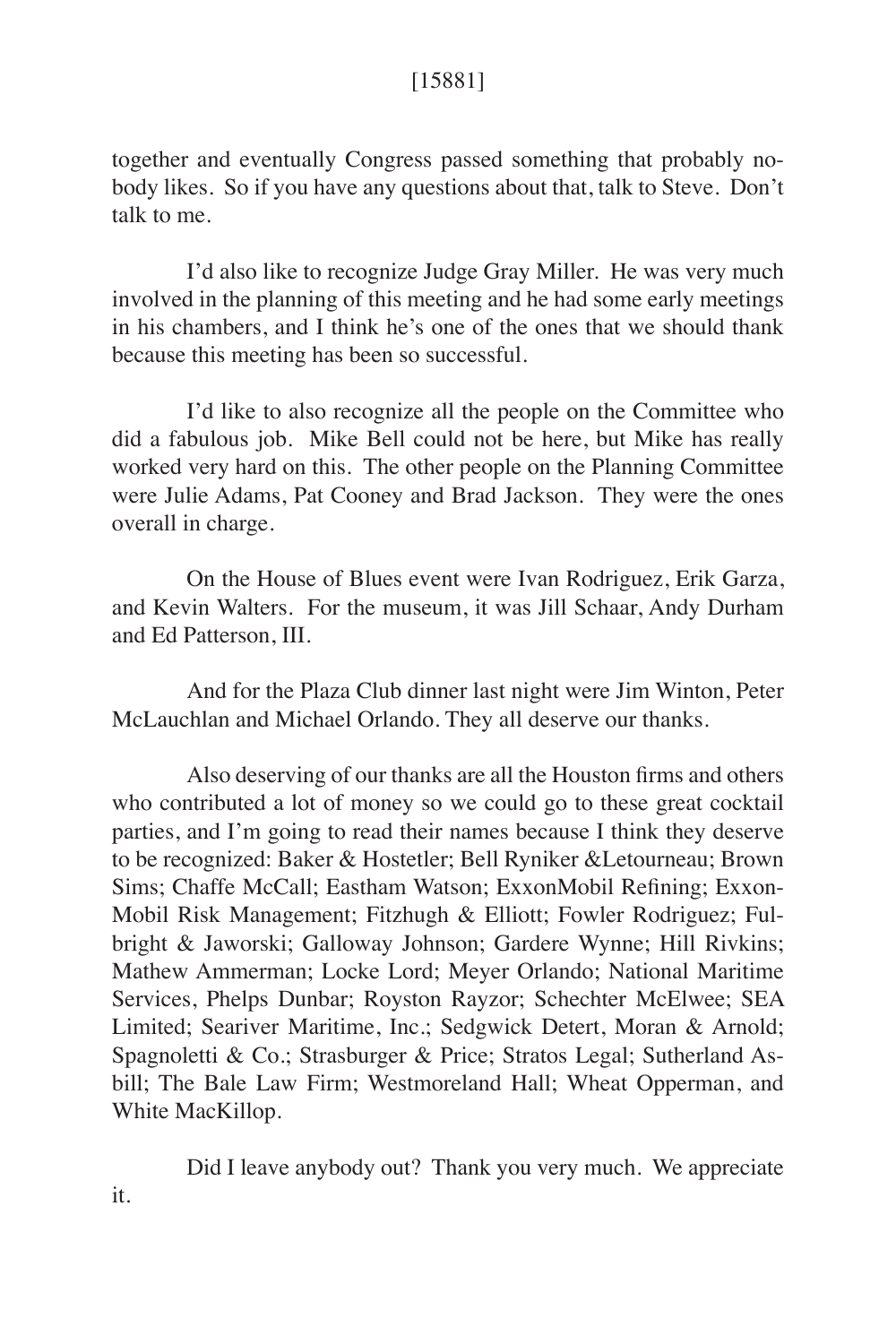## [15882]

Brad Jackson has another party planned for us this afternoon, if you can believe it. It's at Goode's Armadillo Palace at 5015 Kirby Drive. It says it's an "Old West Saloon with ice cold beer, smooth whiskey, Texas music and good food." So we're all invited out there. Maybe they'll have a football game on the TV. You think so? So please come.

Probably one of the Association's biggest successes over the past 20 or so years has been our involvement in the Rotterdam Rules. In May we recognized two of the three people who were really behind it, Chet Hooper and Vince DeOrchis. Unfortunately Mike Sturley was unable to make it to our May meeting, but we promised that we wouldn't forget him and we would recognize his contribution in Houston. I have a certificate that I'd like to read to you. It's to Michael Sturley:

> In appreciation for the services of Michael Sturley, Vincent De-Orchis and Chester Hooper. Whereas Michael S. Sturley, Vincent DeOrchis and Chester Hooper, affectionately known to their fellow members as the Gang of Three, have worked tirelessly for most of a decade as part of the working group set up by UNCIT-RAL to negotiate the new International Convention relating to the Carriage of Goods by Sea; and

> Whereas working with the United States Department of State, the Gang of Three have represented the interests of the Association, the Maritime bar, the shipping and commercial interests represented by members of the Association and their country with zeal, industry and wisdom; and

> And whereas, the time and effort expended has involved extensive time and travel at the expense of their normal duties and personal lives; and

> Whereas, due in large part to their efforts, the Convention on Contracts for the International Carriage of Goods, Wholly or Partly by Sea, otherwise known as the Rotterdam Rules was eventually signed by the United States; and

> Whereas, at the meeting held on May 1st, 2009, the Association recommended that the U.S. Senate ratify the Rotterdam Rules; and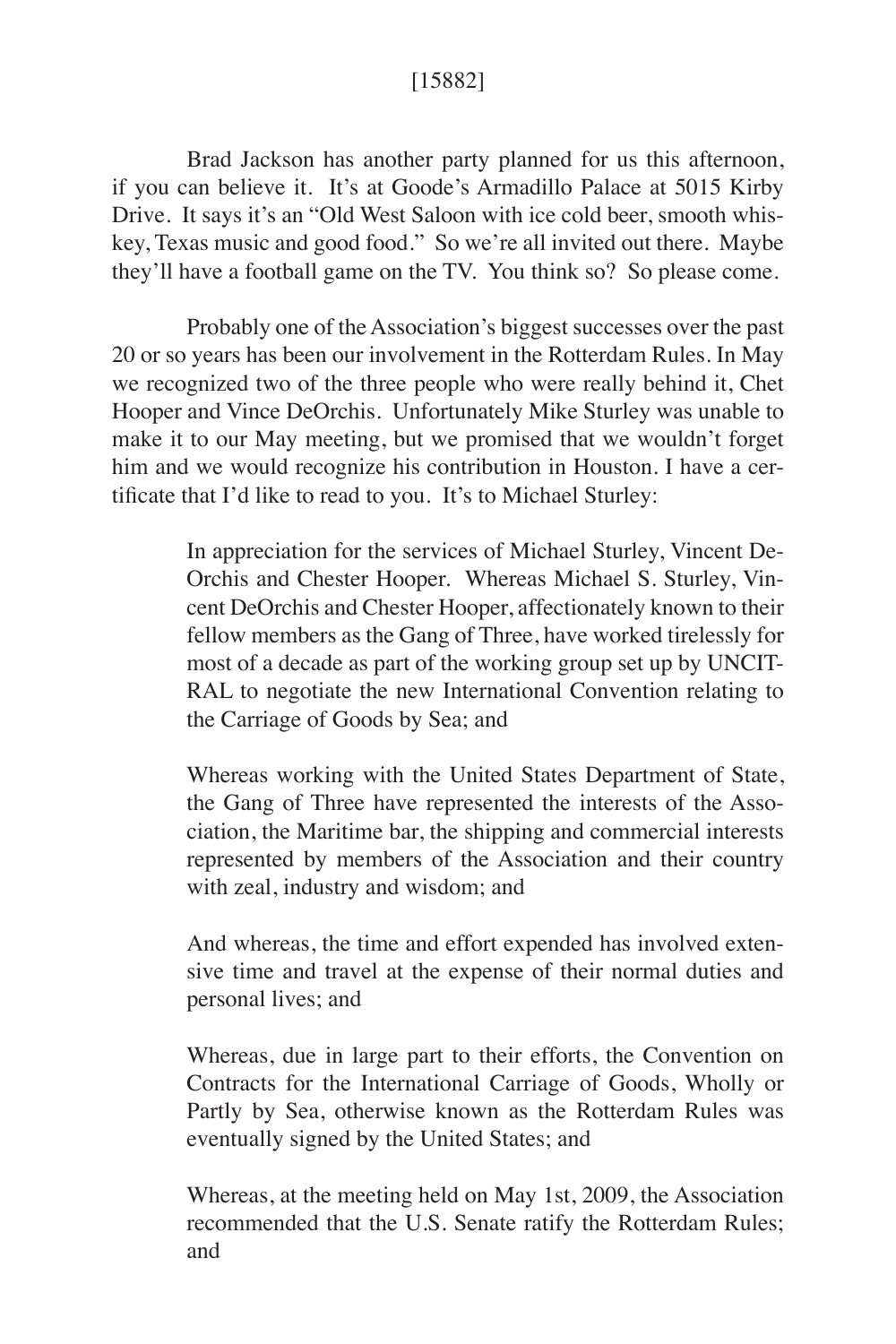## [15883]

Whereas, the services of Messrs. DeOrchis, Hooper and Sturley have exemplified the highest standard of pro bono publico service and have furthered the objectives of the Association in furthering the improvement and uniformity of the maritime law in furthering the improvement and the uniform of maritime law;

Be it resolved that the Maritime Law Association of the United States expresses its sincere appreciation to Michael F. Sturley, Vincent DeOrchis and Chester Hooper for their distinguished service, and be it further resolved that this resolution be made part of a permanent record of the Association.

It's dated May 7, 2010, and I would like to present that to Michael. If you would come up. I think it's very good for the Association that now we have one of the world renowned experts on the Rotterdam Rules and it's Michael. Michael, thank you for all of your work over the years.

One of the prerogatives of the President is to set the agenda. I get to call which committee goes first. And now, this is a personal thing of mine, but I'm going to call on JoAnne Zawitoski. JoAnne, would you come up, and the reason I'm saying this is I get to take off the hat and put on the lei.

MS. ZAWITOSKI: Mr. President, our officers and Board, distinguished guests, ladies and gentlemen, aloha again. Your Oahu Planning and Arrangements Committee has been very, very hard at work planning the next fall meeting of the MLA, which is going to be held at the five star J.W. Marriott Resort & Spa at Ko Olina on Oahu from December 2nd to December 6, 2011 to coincide to the 70th Anniversary of Pearl Harbor. Our meeting will be held jointly with the Australian and New Zealand Maritime Law Associations and will feature a day and a half of CLE.

The hotel is a fabulous destination resort on the southwestern coast of Oahu. If you haven't seen the hotel brochures, which were on your dinner table last night, we have some extra ones sitting on the table outside this room. You can all see the great place where we are going to be staying.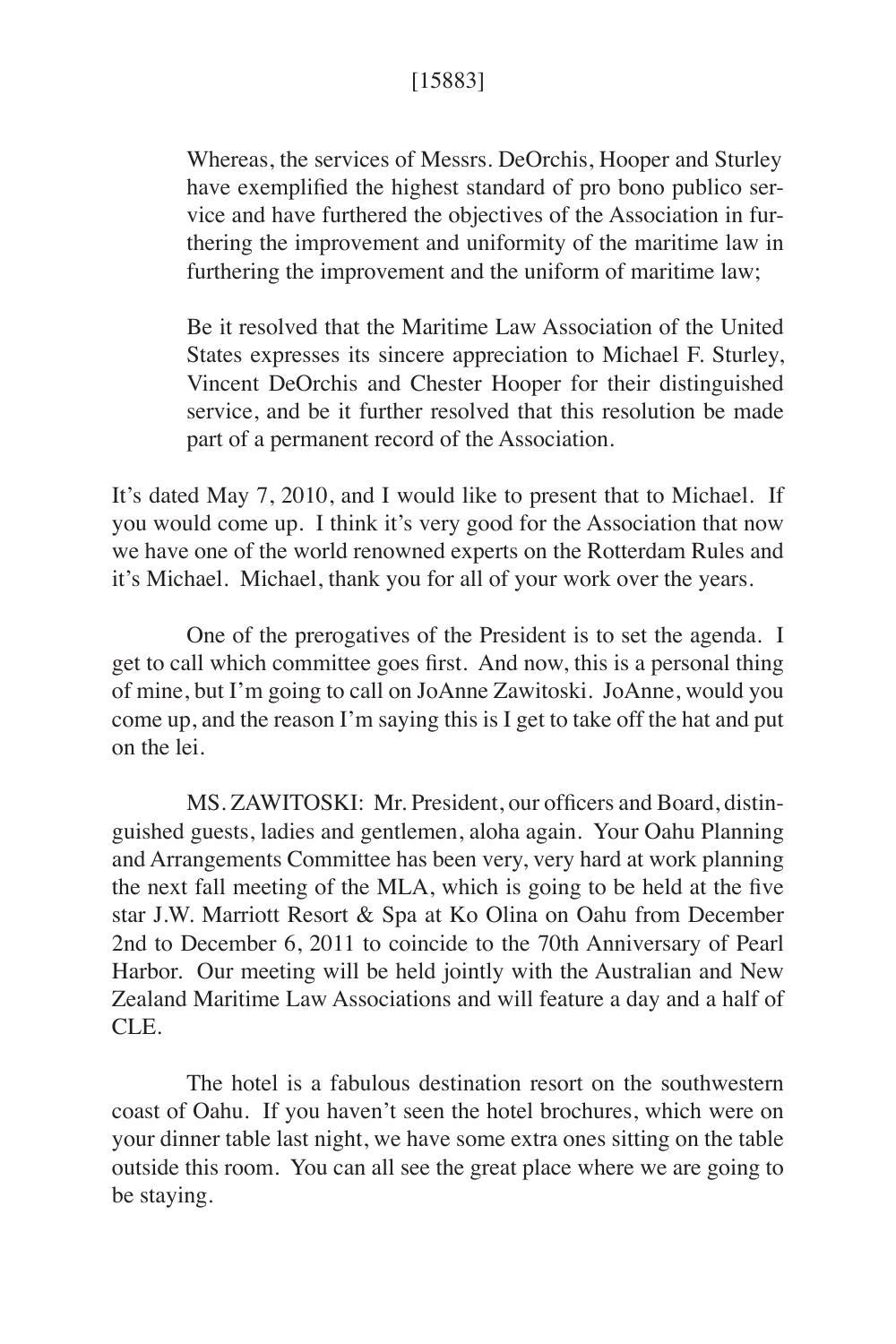## [15884]

This hotel has its own private beach right on the ocean. Many of the hotel's rooms are ocean front or ocean view, with balconies, and they can sell for as much as \$600-\$700 per night. However, your committee has secured rooms for the terrific price of only \$239 per night.

So I submit to you, ladies and gentlemen, this is an offer you cannot refuse. If you ever wanted to go to Hawaii or go back to Hawaii, this is your golden opportunity.

There are no resort fees at this hotel. If you have children that are age eighteen or under, they can stay in your room for free. We're going to have discounted parking and Wi-Fi, and the hotel also offers a world-class spa and golf.

We are also working on some pre and post-meeting packages on the islands of Kauai, Maui and the Big Island. Some sporting events will be held on a Friday, but the main part of the meeting will start on a Saturday. The meeting will essentially run from Saturday to Wednesday, but we're going to have some pre and post-meeting packages to offer you, so if you want to make a little vacation out of this trip and come a few days early or stay a few days afterward, we'll have that available for you.

We're also trying to lower the registration fee in 2011 to make the meeting more affordable. We're going to offer a special registration fee once again for the younger lawyers to make it affordable for them to attend.

We are planning to put a link up on the MLA's website for this event, which will have a link to the hotel, and you'll be able to begin registering for the hotel rooms in early 2011. And the entire registration package we hope to have out to you, again by e-mail, no later than February, 2011.

This is a very select hotel. It only has about 330 or so rooms. So we expect we're going to sell out our room block, and we encourage you, if you really want to attend, to get your reservations in early. I'm looking forward to a wonderful meeting on beautiful Oahu, and I hope to see you all there.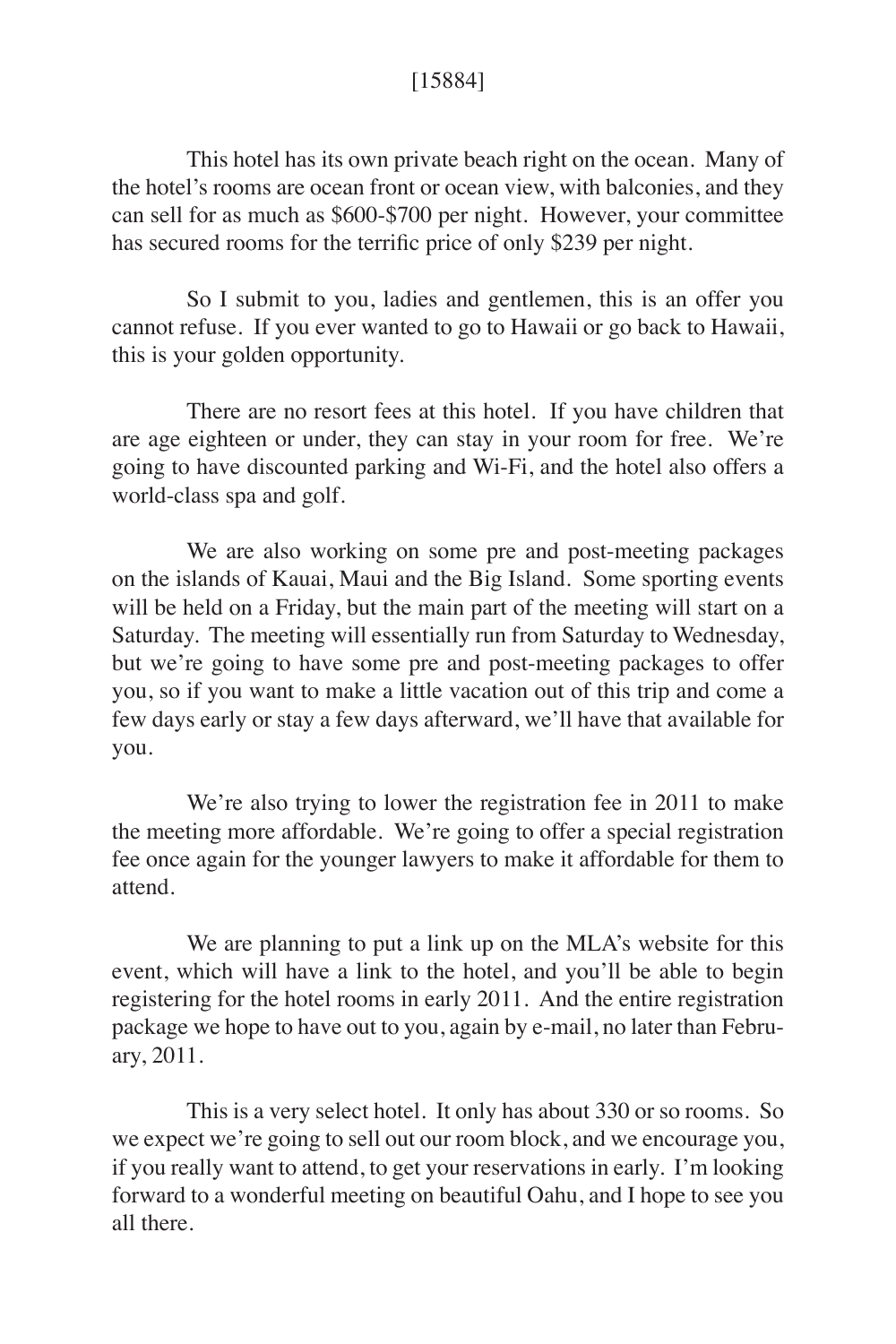Thank you, Mr. President.

MR. BONNER: There's a story that's part of the folklore of the Maritime Law Association. I don't know if it's true or not, but I heard it both from the U.S. MLA and somebody who's in the Australian MLA.

The last time we met together, I guess it was in Maui, there was a challenge made in the bar at about 1:00 o'clock in the morning to play a water polo game the following morning at 6:00 o'clock. Somebody happened to wake up and open up their blinds, and he saw all these crazy Australians in the pool at 6:00 o'clock waiting for the Americans. Nobody showed up. Obviously, the Australians stayed up all night.

I've been in contact with Sarah Derrington, and she mentioned something about having an outrigger race. I said no, we're very big in lacrosse. We're still working that out, what we do.

Stevedores – Nash Bilisoly.

MR. BILISOLY: I do want to say that David Farrell has got his boots on right now. They are sweet boots.

We had our meeting at Royston Rayzor and I want to thank Pat Cooney. He and his partners were gracious hosts to us. We started off with our President, Pat Bonner, who came and spoke, in general, and there was a lot of discussion about the limitation of liability issue that's going to be voted on, the issue that's going to be voted on a little while.

We discussed, as we always do, the recent developments in the Longshore Act. Most of that discussion, as it has over the last three years, has revolved around the Medicare Set Aside Program, and the delay in services that is taking place because of the need to have Social Security improve those.

JoAnne Zawitoski commented on the recent developments in the marine terminals area. David Loh gave a written report on freight forwarding and Deborah Waters spoke.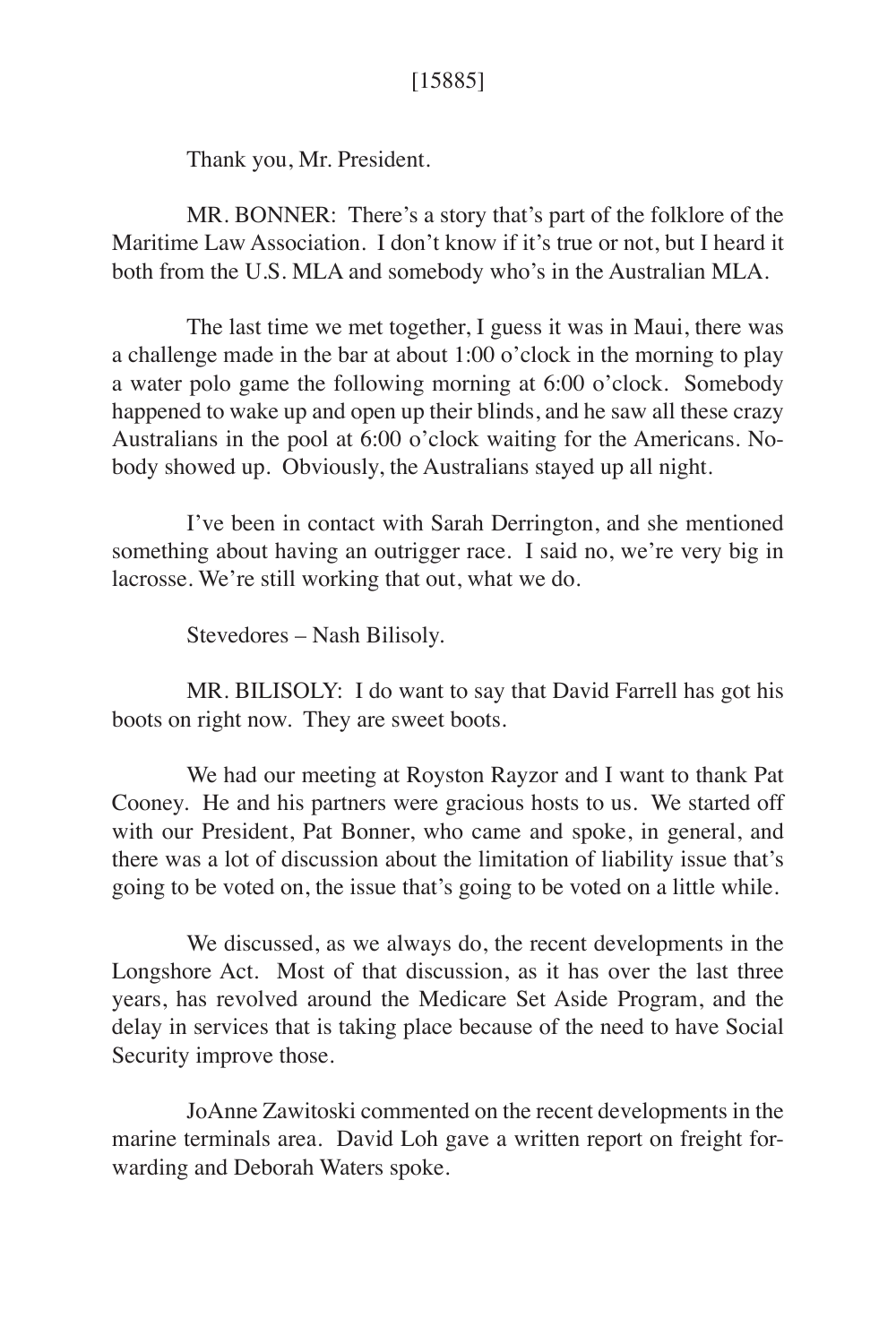#### [15886]

We also had a long discussion from the plaintiffs' perspective about the Deepwater Horizon litigation that's going on. That was very interesting, especially in light of the limitation of liability issue that was being discussed.

And with that, that is our report.

MR. BONNER: Thank you very much.

Marine Torts, Lisa, to be followed by Dick Leslie, ABA.

MS. REEVES: Good morning, everyone. We held a very excellent joint meeting with Offshore Industries yesterday afternoon from 3:00 to 5:00 and despite the late hour at the end of a long week, we had a great turnout.

I think we had about 75 or 80 people present, plus a number of people present by telephone, including one of our presenters. I'm going to let the Offshore Industries chair, Brad Jackson tell you about that meeting so that I can give you a quick update on what on what our committee did over the course of the summer.

As you all know, the first bill attacking the Limitation of Liability Act, and bringing drastic changes to the Jones Act and DOSHA, was introduced into the House in early June. Our committee immediately began monitoring these events and all of the different pieces of legislation that came thereafter. The House staffers let us know that this bill was moving at break neck speed and, in fact, it passed the House in about three weeks, which was amazing to me.

So we immediately went to work. We solicited the views of all of the committee members and compiled those views for the Board of Directors. We also received views from a lot of interested members of the MLA, and outside the MLA, who wanted to weigh in, but were not on our committee. We did compile those, as well, although we told all of the non-MLA members that it was difficult to give their views a lot of weight because they weren't members of the organization. I suspect that may be part of the reason we had such a great increase in Associate memberships since May. In any event, we tried to give everybody a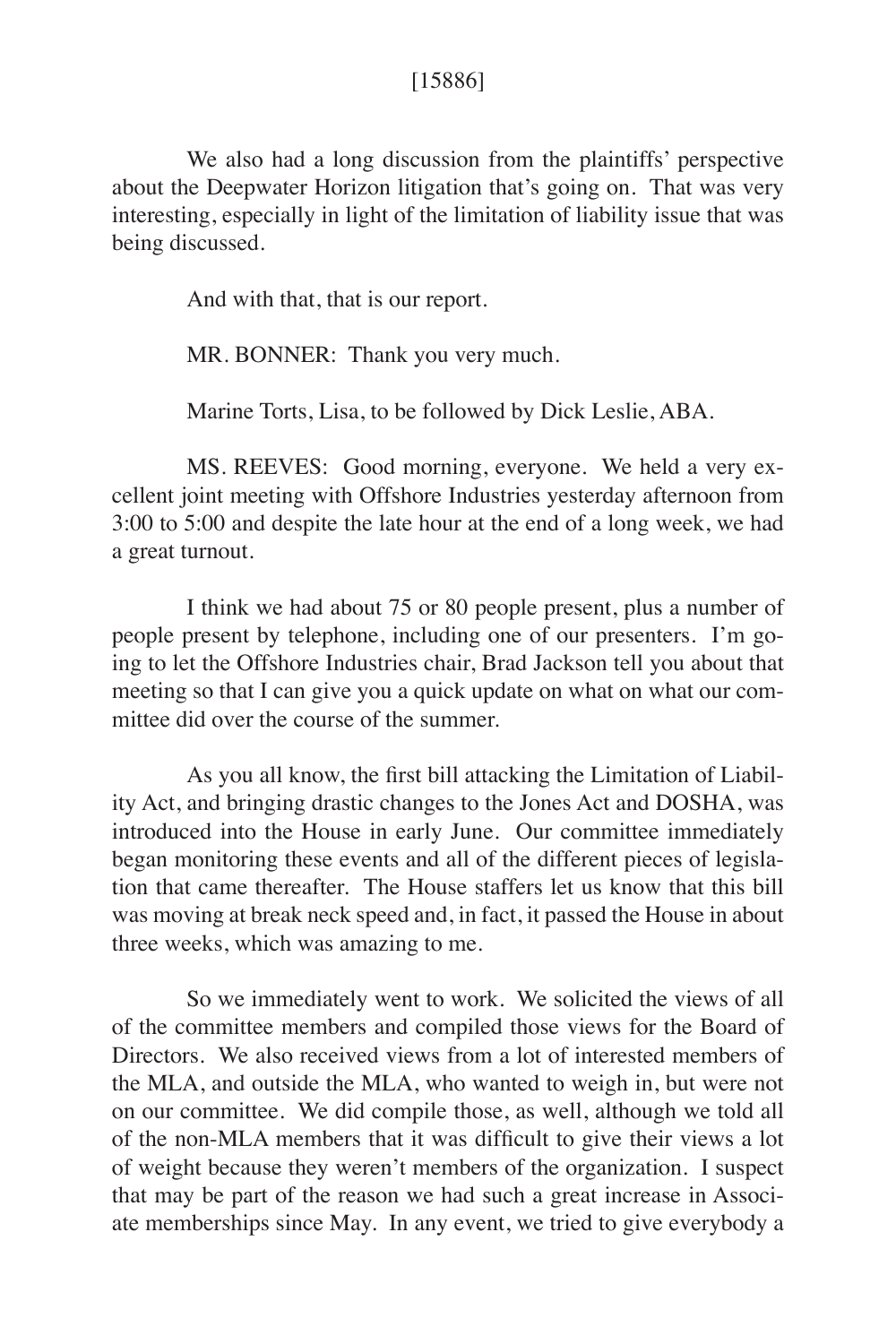voice, and despite some website challenges, we also held a vote on various different provisions, with special emphasis on limitation of liability because that was the focus of our committee's concern. All of this took place in the summer within a month of introducing the first bill and it led to resolutions on the position that our committee felt that the MLA should take, as well as the minority view from the committee.

I really feel that this is exactly the kind of work that our committees are supposed to be doing, that the MLA should be involved in. I want to thank everyone from our committee and those that weren't on the committee that gave me feedback and comments.

It was a huge amount of work. It was a lot to digest in a very short period of time, and the members of the committee just did a fantastic job. Particularly, I'd like to thank Vince Foley, Larry Kiern and Paul Hoffman, who did a tremendous amount of work on this, as well as our President, Pat Bonner, who gave me a lot of guidance.

That is my report. Thank you.

MR. BONNER: This whole thing came up right in the middle of vacation season, and Lisa dropped everything and she spent a lot of hours on this. She was calling me from Cape May on vacation but she wasn't on vacation. Lisa was tabulating votes and dealing with e-mails and that's what the MLA is about, and Lisa personifies it. This was her committee's bailiwick. She jumped up and she led us and we really got the feedback from the Association, and I think she deserves a lot of thanks.

Dick Leslie of ABA followed by Sean O'Neil.

MR. LESLIE: Thank you, Mr. President. Good morning, ladies and gentlemen. I am your representative for the Maritime Law Association to the ABA House of Delegates, and therefore the Chair of our ABA Relations Committee.

What we did in February, 2010 in the House of Delegates was to pass, without dissent, the MLA's resolution that the United States Sen-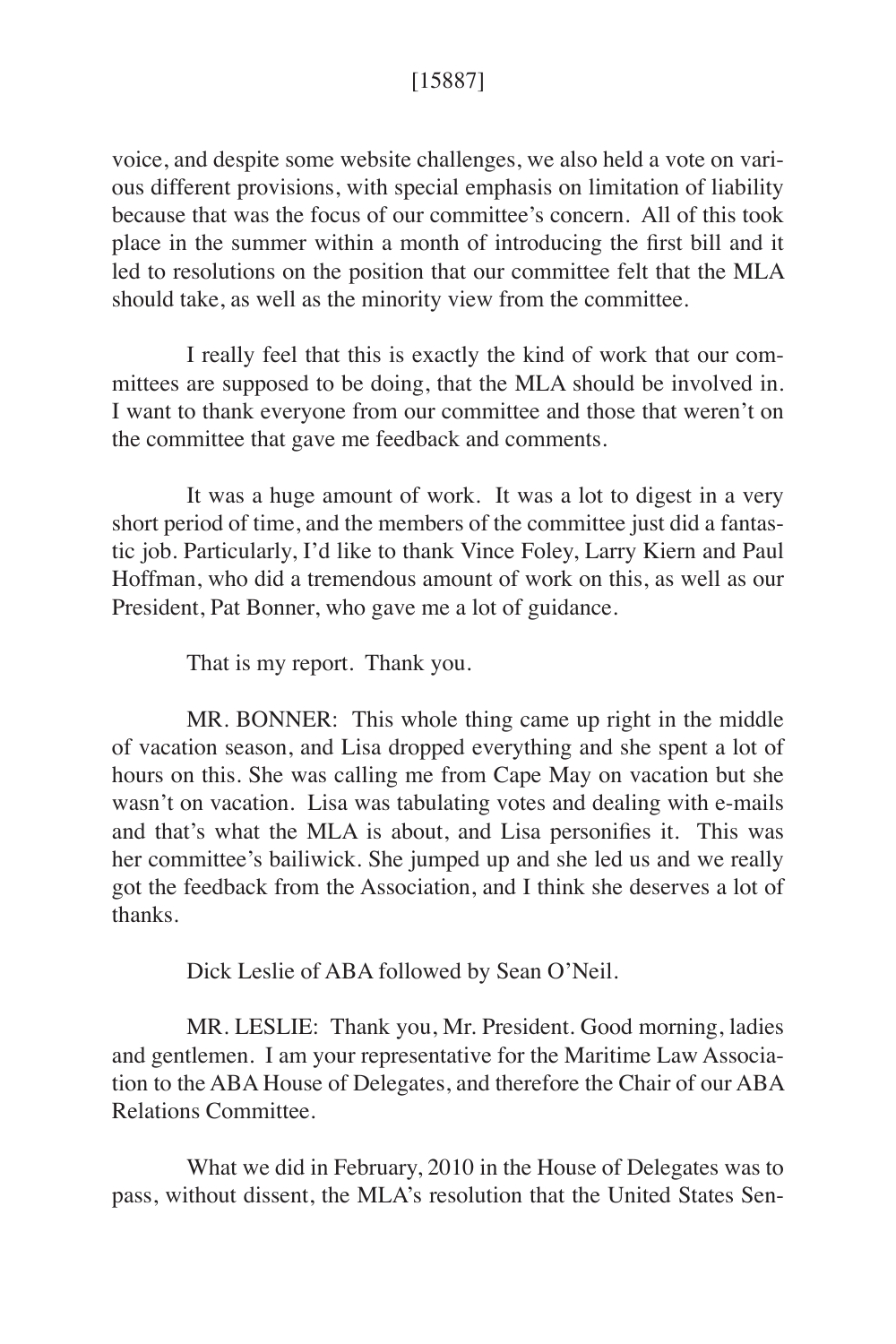#### [15888]

ate ratify the Rotterdam Rules treaty. I was very pleased that we could accomplish that. It shows why it is good to have our ABA relationship. It allows us to say that we are the group that knows the most about admiralty and maritime affairs, and that we can influence the entire ABA, some 450,000 members, to support our positions in these areas of our expertise. With the proposed legislation, particularly in light of the BP oil spill, I think we will be coming back to the ABA to seek their support and advance our positions. It is nice for us to be able to do so, efficiently and quickly.

The August, 2010 meeting this past Summer did not have any matters of particular importance to the MLA. There were many items in the House of Delegates discussed that trial lawyers would find interesting, but nothing to take up your time with today.

I do want to tell you about one story concerning the award of the ABA's highest honor to an outstanding lawyer at the August meeting. For background, we have to go back to my law school days when I was fortunate to receive a clerking position in New York City, at what was then a medium sized firm, 27 lawyers, and today that same firm is a large one, with over 1,400 lawyers. I met there a woman who had just graduated number one in her class at Columbia Law School, but couldn't seem to receive a job offer. Finally, she was hired by a federal district court judge. To show you the kind of person she was, she immediately set about the task of reading every single thing he had written in all his cases in his 7 years on the Bench. Her husband worked as an associate at the firm I was clerking with, so I got to know her quite well. I finally got up the nerve to ask her why her job quest had been so difficult. She told me very candidly. She said that she was a woman, married, the mother of a daughter, and Jewish: four strikes against her. I just didn't understand how law firms could reject an outstanding graduate on those grounds. Of course, this story has a happy ending, because the recipient of the ABA's highest honor in August was none other than Ruth Bader Ginsburg. We see how far we have come in my lifetime in recognizing talent and avoiding discrimination. Ruth was on the cover of last month's ABA Journal in a wonderful photo of her from that time in 1959, holding her beautiful, blonde haired daughter, who looked in that photo so much like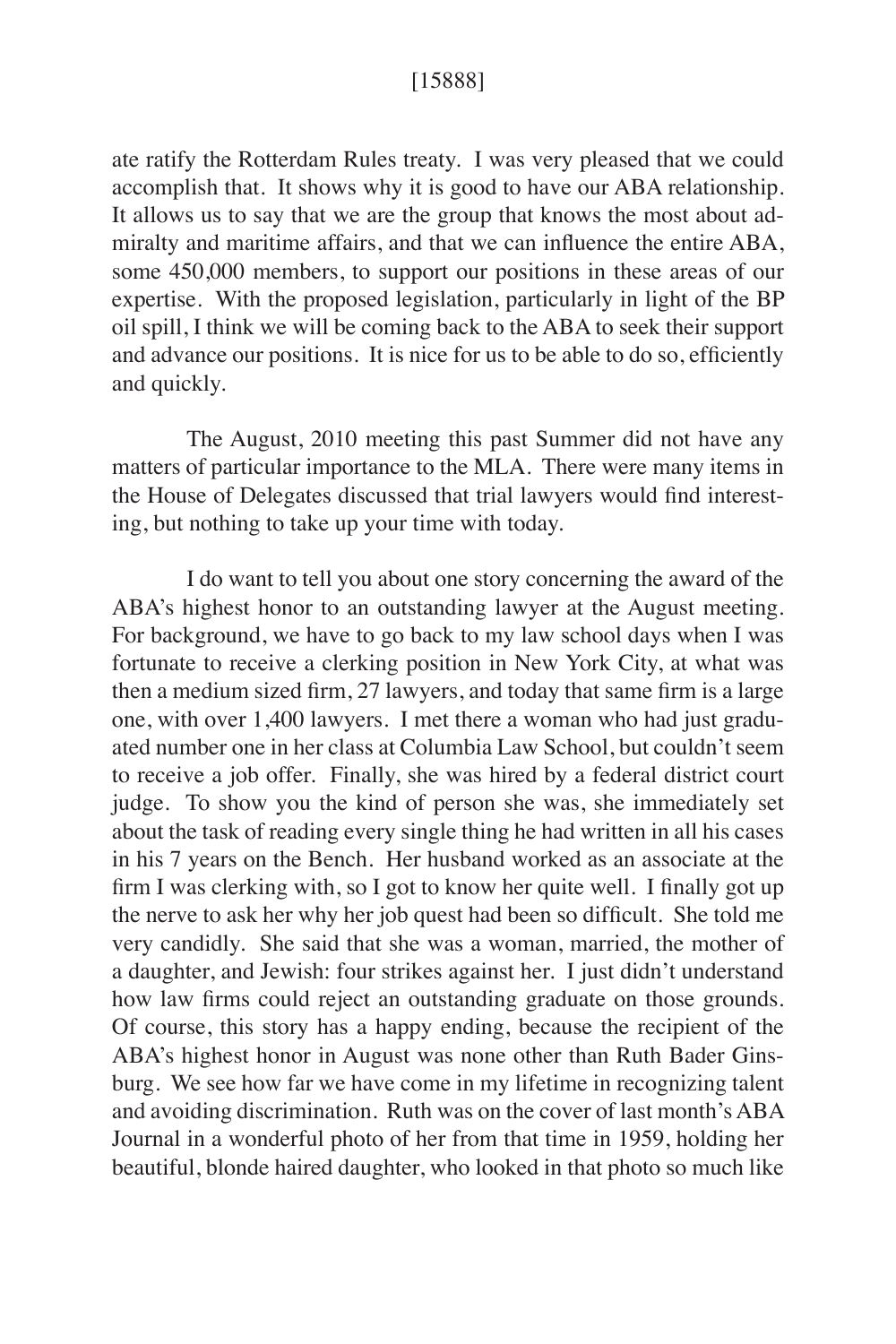#### [15889]

her husband and my friend, Marty Ginsburg. Thank you for letting me take a little of your time with this remembrance. That ends my report.

MR. BONNER: Thank you very much. Cruise Ships to be followed by Fisheries. Kevin Thornton.

MR. O'NEIL: Mr. President, members, and guests, the Cruise Lines and Passenger Ships Committee held its meeting on Friday, November 13th, at 10:00 a.m. at the local office of the Fowler Rodriguez firm. Sixteen members and guests were in attendance in person with an additional ten members attending via teleconference. Unfortunately, due to a last minute work conflict, our chair, Bob Peltz of Miami, was unable to attend in person but was able to help lead the meeting over the telephone.

We provided an update on the status of pending legislation affecting the cruise industry, in particular the Cruise Vessel Security and Safety Act of 2010 which became law on July 27, 2010. Bob Peltz highlighted some of the more important parts of the Act, many of which deal directly with prevention and investigation of crimes of sexual assault and which are set to come into effect in about 14½ months. The Act itself delineates passenger vessel security and safety requirements concerning vessel design, equipment, construction, and retrofitting which includes ships rails being raised to at least 42 inches, peepholes being installed in all passenger and crew cabins to allow for visual identification, and all new builds having time sensitive key entries with security locks. The Act mandates the use of video surveillance to monitor crime; passenger access to a security guide with a posting of U.S. embassy locations for foreign ports of call and a requirement for log book entry and reporting of deaths, missing individuals, thefts, and other crimes. In regard to sexual assault provisions, the Act mandates maintenance of equipment, medications, and medical personnel for sexual assaults on board, confidentiality of sexual assault information, restrictions on crew access to passenger staterooms, and directs the Secretary of the department in which the Coast Guard is operating to develop minimum training standards for the certification of passenger vessel security personnel, crew members, and law enforcement officials on methods for the prevention, detection, evidence preservation, and reporting of criminal activities in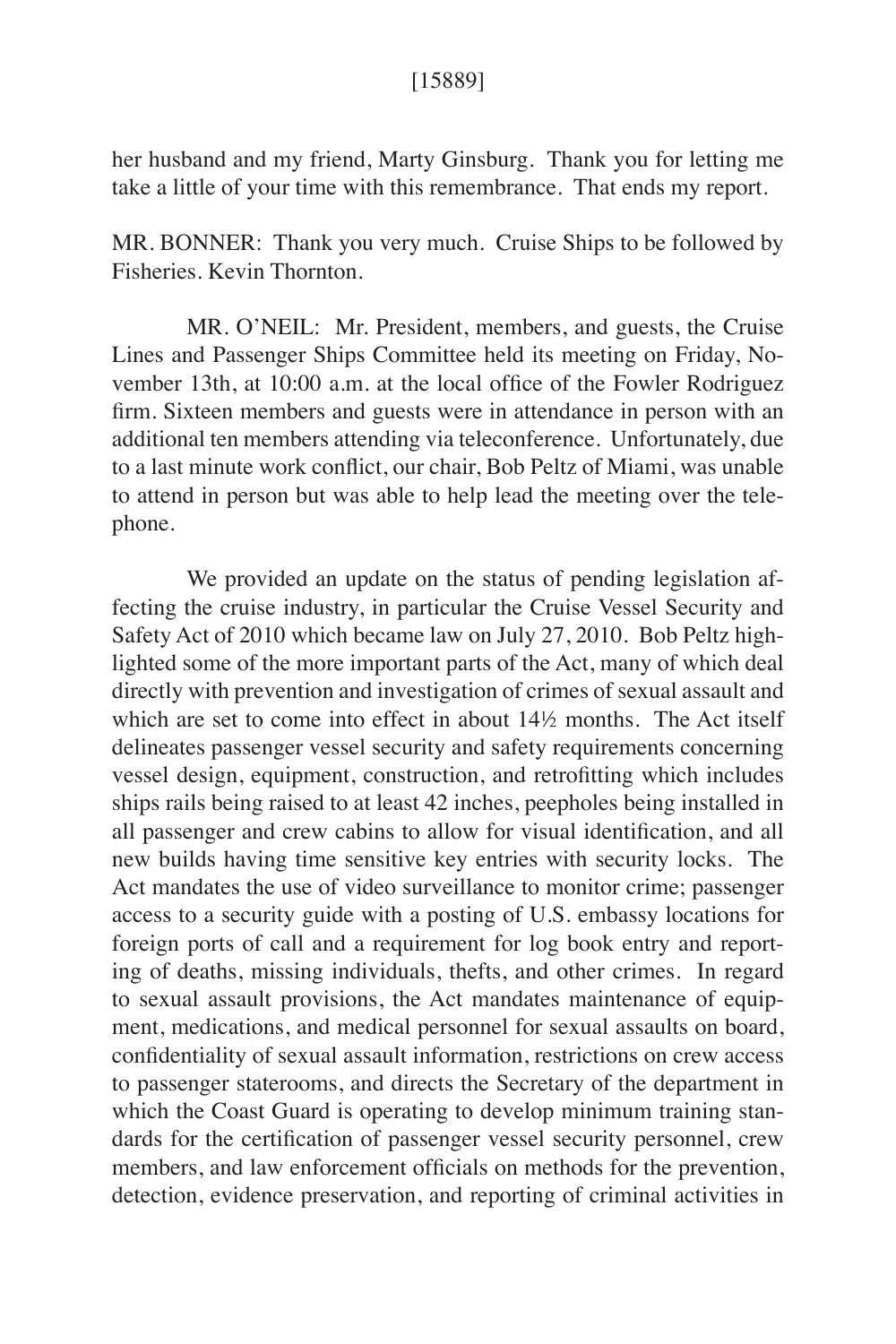#### [15890]

the international maritime environment. This is essentially a CSI-type investigator and the Act prohibits a vessel carrying U.S. citizens from entering a U.S. port unless there is at least one crew member on board who has met such training and certification requirements. In connection with the medical personnel onboard, the Act mandates a shipboard doctor or nurse to meet the guidelines established by the American College of Emergency Room Physicians relating to the care and treatment of victims of sexual assault. In regard to these requirements, Bob commented on the issue regarding vicarious liability for shipboard medical personnel. The Act itself has been posted on the Cruise Committee's webpage for any of you who want to review the provisions yourself. Bob then discussed changes to the penalty wage statute and the impact it may have on cruise line crew.

The committee then had a presentation on the MLA's response to pending legislation regarding the Fairness in Admiralty Act in advance of today's general meeting. The committee members provided good input on the issue with various viewpoints.

We then had an update from Michael Eriksen of the Eriksen Law Firm of West Palm Beach, Florida regarding a case he has been litigating in the Florida state court system for a number of years concerning the validity of a forum selection clause in a passenger ticket requiring the passenger to bring their claim in federal court. The Florida Third District Court of Appeal, in a recent en banc decision, decided in favor of the cruise line that a passenger was required to bring their suit in the federal court on the admiralty side. The court of appeal certified the question to the Florida Supreme Court; however, the Florida Supreme Court declined the certified question. The case now may be presented to Supreme Court on a cert petition. You may recall I commented on this case at the May meeting, and its potential impact in connection with savings to suitors claim in state court and the issue of a jury trial. All I can say is stay tuned!

We then discussed the joint MLA/U.S. Coast Guard Forum and opened the floor to any topics which might be of interest. One issue which came up is the contradiction between the instructions contained on the Coast Guard's personal injury and death incident report (the CG-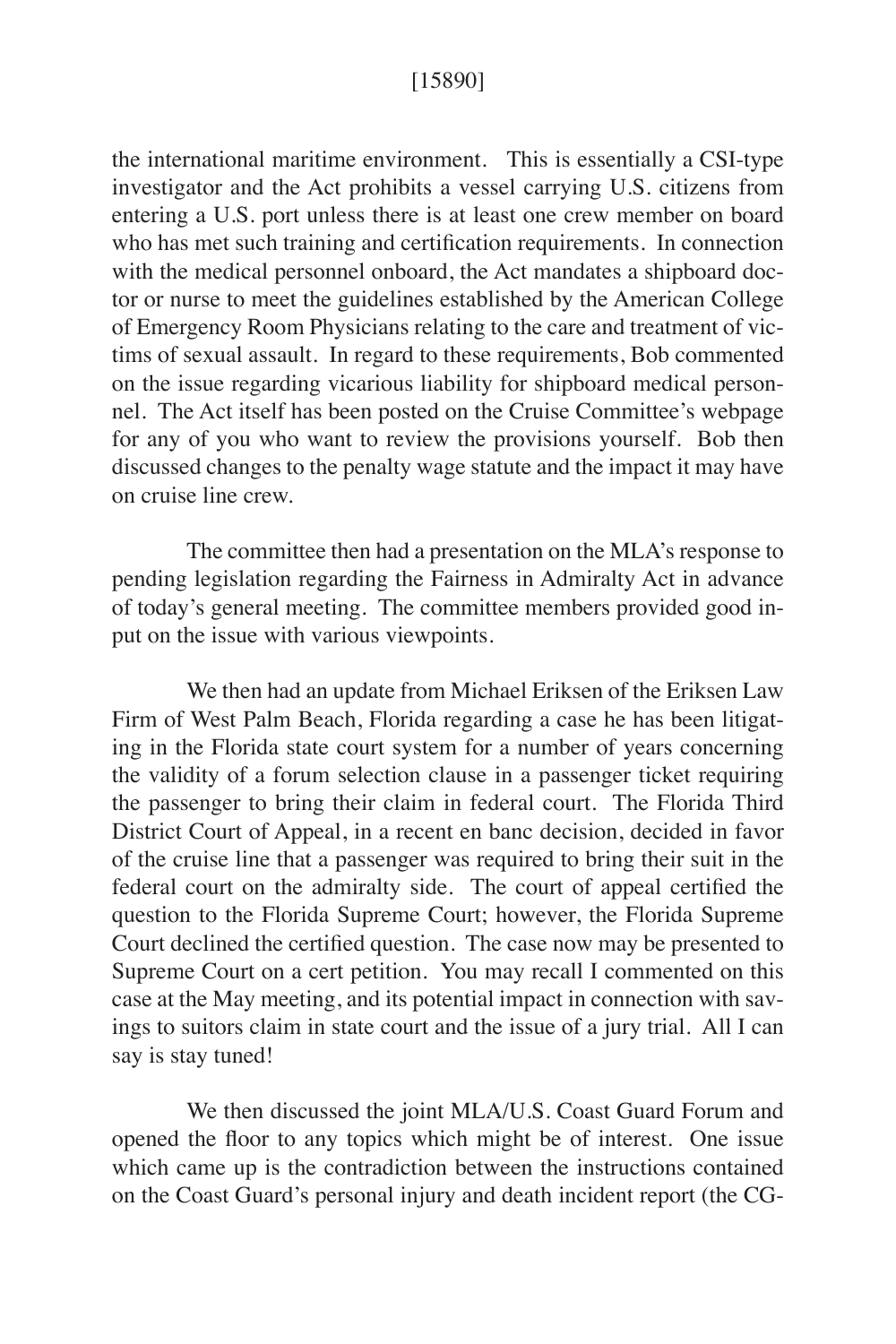2692 form) and 46 U.S.C. § 6101 regarding the reporting requirements of incidents and the territorial jurisdictions applying to each.

Finally, the committee took up the very recent topic of the CAR-NIVAL SPLENDOR and had a very rousing and entertaining discussion regarding the incident and potential claims.

Mr. President that concludes my report.

MR. BONNER: Thank you very much. Fisheries to be followed by Arbitration.

MR. THORNTON: Good morning, Mr. President, Board members, officers, members and special guests.

The Fisheries Committee met on Thursday, November 11, between 10:00 a.m. and noon at the offices of Baker Hostetler. I thank Jim Winton and the Baker Hostetler firm for their gracious hospitality.

We were pleasantly surprised to have some special guests attend the Fisheries Committee meeting. President Pat Bonner, David Farrell, and Sandra Knapp joined us. Sandy told the committee about the MLA's upcoming Hawaii trip. This is my twentieth year in the MLA. I have earned the respect, admiration, and no small measure of jealousy of my partners because of the spectacular venues we visit for the MLA Fall meetings. I took several of the MLA Hawaii meeting brochures from Sandy because I am betting that not just a few of my partners will seek to join the MLA just so they can make the Hawaii trip this year.

Traditionally, the Fisheries Committee has had a lot of interaction with the U.S. Coast Guard, as have our members and clients, and we are expecting that we will have more interaction in the future because of some changes in recent legislation involving inspections of commercial fishing vessels under 79 feet in length. Accordingly, we were pleased to have three U.S. Coast Guard Officers attend the meeting as guests. They were Lt. Kelley Tiffany, Lt. Brooke Grant, and Lt. Jeremy Greenwood.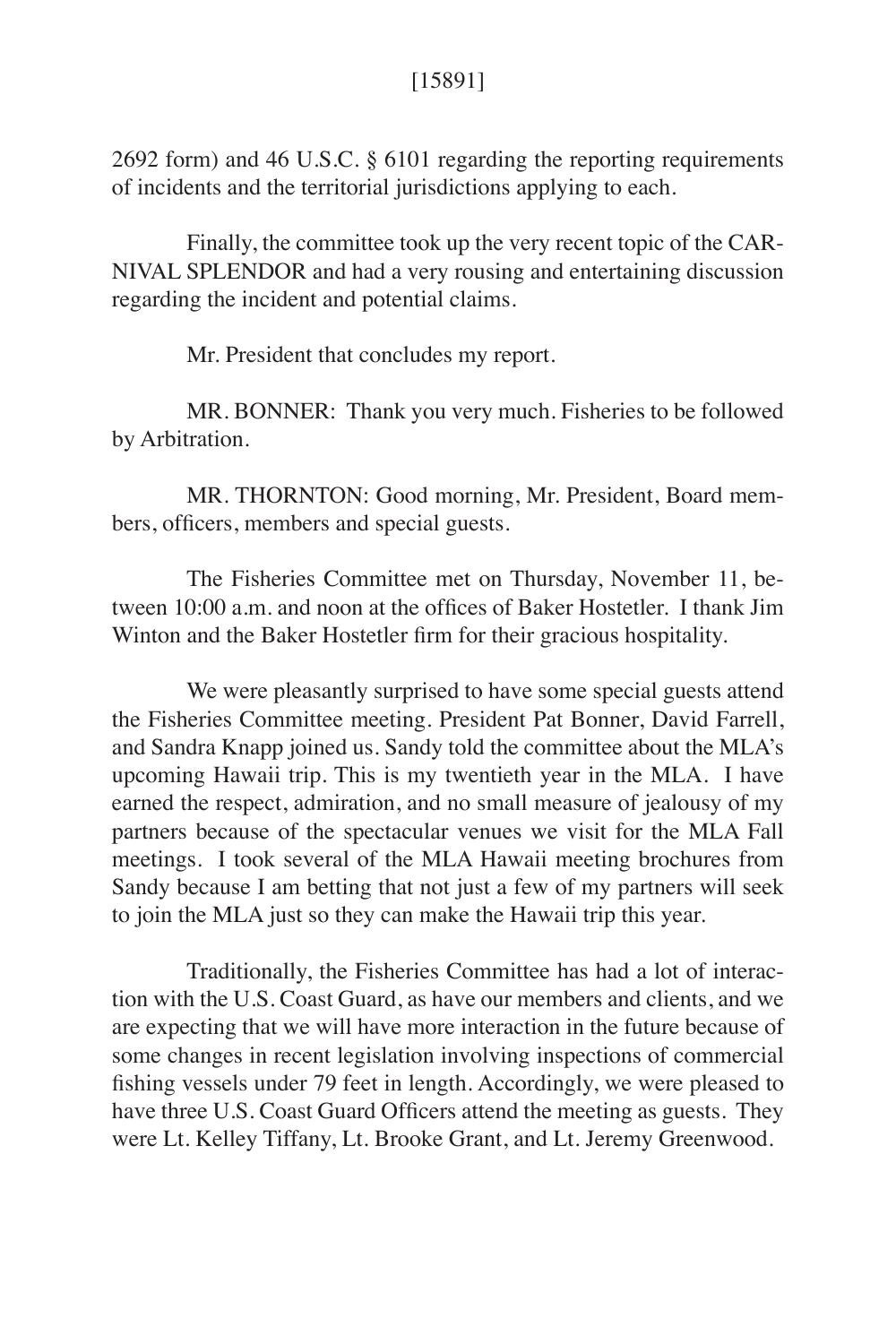#### [15892]

For the Fisheries Committee, we had a tremendous turnout. We had 13 people in person and 8 participated by conference call. At the beginning of the meeting, I took the opportunity to ask everyone to spend a few minutes to tell us who they were, where they were from, and to give a brief statement of what type of maritime work they routinely do. I wanted to do that because we had a lot of new people and also I think that, as members who have been involved in the MLA for a long time, we may sometimes forget what a tremendous opportunity it is to get to know the people that are on our committees as well as new members and guests that may be stopping by and to share information with one another. Getting to know people in the MLA generally and especially on the committees is important because it builds relationships and can serve as a valuable resource for all sorts of information and for recommendations too, such as for expert witnesses, background information on judges, adverse parties, and adversaries. In the twenty years that I have been an MLA member, I never had anyone refuse a request for advice or a recommendation, even something as non-substantive as my request for a suggestion as to a comfortable hotel and good restaurant in a city with which I was not familiar. Taking just a little bit of time to share information was really helpful and fun and everyone got a sense of who was participating in the meeting. I also wanted to encourage the younger people in particular to seize the opportunity and to get to know one another and take advantage of their membership and participation in the MLA.

We were blessed to have three great speakers. First, we had Rick Marks, who is a non-lawyer principal in the Hoffman Silver, et al law firm from Washington, D.C. and Alaska. Rick serves as a federal advocate for the commercial fishing industry. Rick gave a presentation dealing with various accomplishments enjoyed this year including the last minute extension of the oil pollution discharge permit exemption for small vessels. That moratorium will remain in place for three years and will expire on December 20, 2013.

Rick also spoke at length, and I won't get into it, about his efforts on behalf of the commercial fisheries industries and others, relating to the changes in the Jones Act. He also talked about the U.S. Coast Guard Vessel Inspection, which is going to have a substantial impact on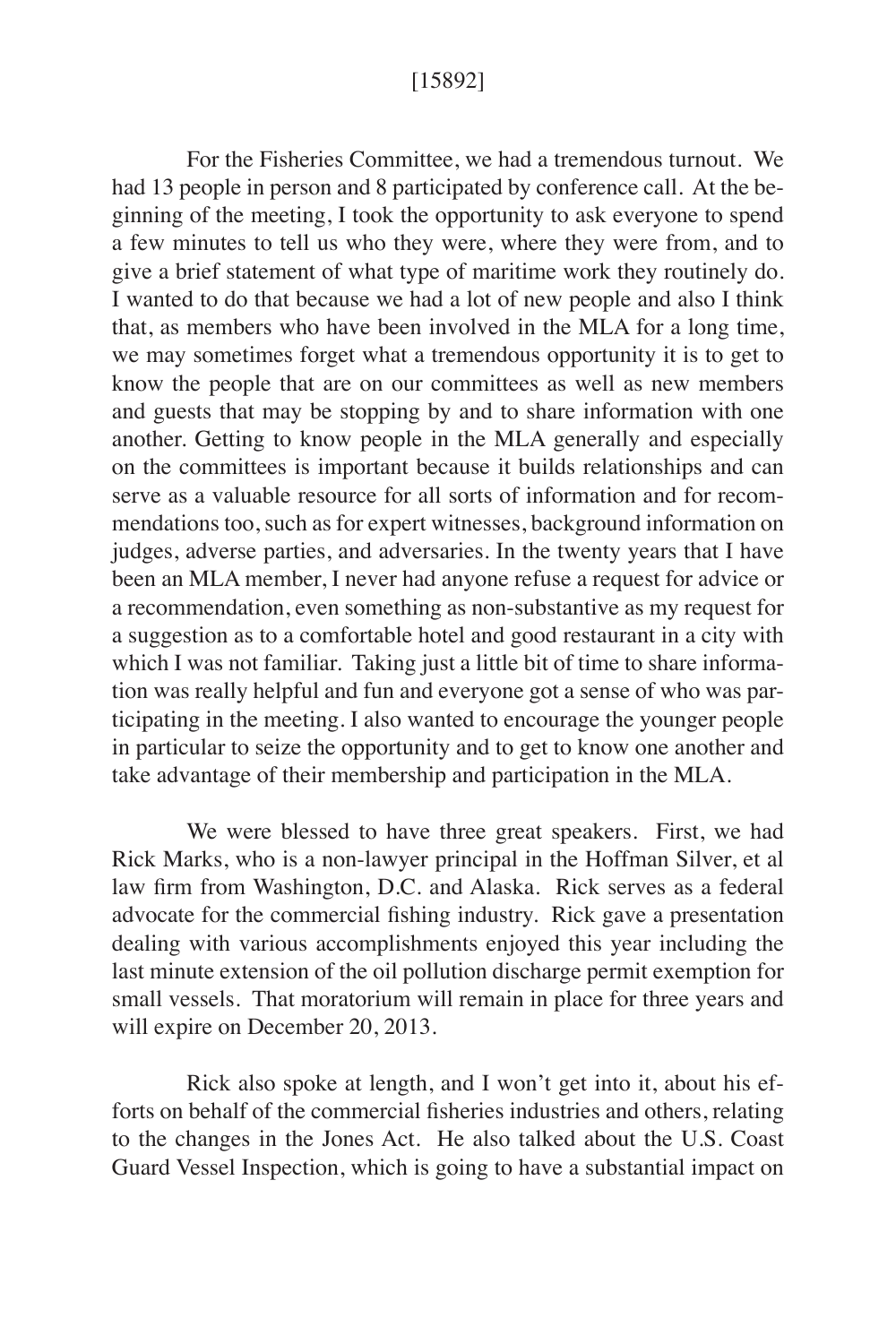## [15893]

the commercial fishing industries on the East Coast and in the Gulf. I believe these changes for better inspections, training and safety will be positive developments. Finally, Rick shared his view on what actions Congress might take in the next term that might impact the commercial fishing industry.

Our second guest speaker was Gregory DiDomenico. Greg is the Executive Director for the Garden State Seafood Association in New Jersey. Greg addressed NOAA's proposed amended policy for sanctions applicable to the commercial fishing industry. He also addressed how the Secretary of Commerce Gary Locke appointed the Inspector General to investigate the irregularities and prosecutions and disproportionately large penalties particularly affecting the Mid-Atlantic and New England fisheries. Finally, Greg also spoke about the Pioneer Program, which is a scientific research project that will install fixed moorings in the Atlantic Ocean, south of Cape Cod. We are trying to establish protocol for reporting of damages and address issues of compensation for damages caused by interactions between fishing gear, fishing vessels, and the fixed moorings.

Our third speaker was, Stephen Ouellette, Esquire, from Gloucester, Massachusetts. Steve is a Fisheries Committee member. Steve contributed some thoughts as to particular instances of enforcement irregularities and extraordinarily high penalties imposed on commercial fishermen by NOAA. Steve also addressed the catch share debate.

Finally, we had an oral report by David Smith, Esquire, from Gloucester, Massachusetts. Dave is a Fisheries Committee member and he prepared the Fishery Case Briefs which addressed recent court cases dealing with or of interest to the commercial fishing industry.

I am reserving a portion of my time for Bruce King, Esquire, of Seattle, Washington. Bruce is a member of the Fisheries Committee and he will provide a brief statement and update on one of the Fisheries Committee's long-term projects that recently bore fruit.

That concludes my presentation.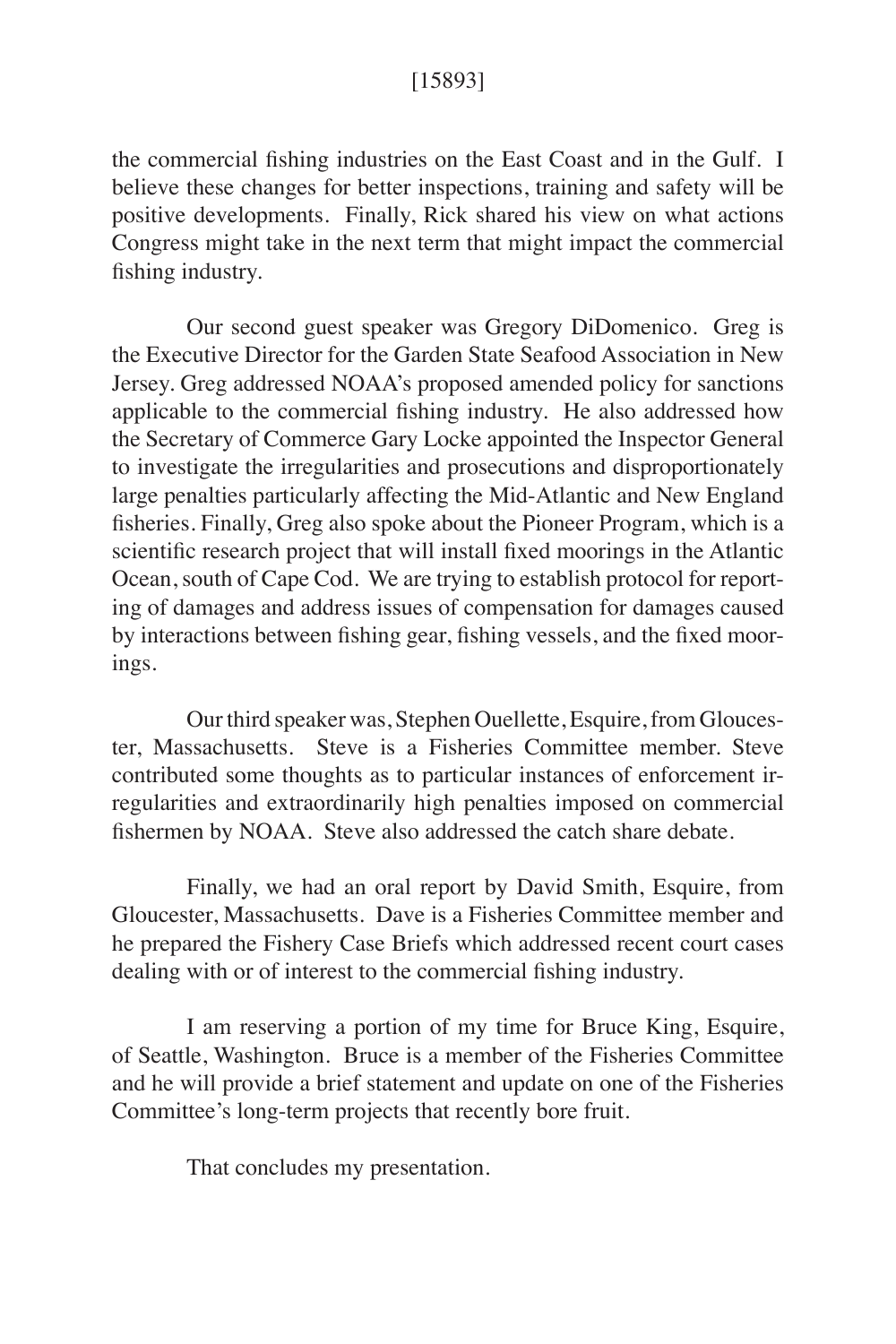### [15894]

MR. BONNER: Thank you very much.

MR. KING: Thank you, Mr. President. One of the Fisheries Committee's projects came to fruition in the recent Coast Guard Authorization Act. I have been asked to report briefly on that.

The American Fisheries Act, which was enacted in 1998, included a provision to the effect that a large fishing industry vessel would lose its right to a fishery endorsement if the vessel's fishery endorsement on its Certificate of Documentation was invalid for more than fifteen days. This applied to vessels that measured more than 165 feet in registered length or more than 1900 registered tons (750 gross registered tons (convention tonnage)), or that delivered more than 3000 shaft horsepower. Unfortunately, when such a ship is in a shipyard having hot work done that results in a modification of its gross tonnage, a long shipyard project could result in its Certificate of Documentation becoming invalid for longer than fifteen days. This would result in a costly loss of the vessel's fishing privileges.

It was one of the Fisheries Committee's projects to suggest legislation to repeal this provision, which the recent Coast Guard Authorization Act did. Such a vessel will still permanently lose its fishing privileges if it is reflagged foreign, under 46 U.S.C. §12113(d)(2)(A)(ii).

MR. BONNER: Thank you.

MR. RYNIKER: Good morning, Mr. President, members of the Board, ladies and gentlemen. On Thursday at noon we had a very wellattended Arbitration ADA meeting at Phelps Dunbar and we thank them for their hospitality. We had a video conference linked with New York. Sandra Gluck chaired the New York meeting, and we had a number of call-ins. Here we had about 30 attendees, and in New York, I think, probably another 25. And I guess we had close to ten call-in. So it was very well attended, even at that meeting, which usually draws a good crowd. We had some presentations on the Houston end and then some presentations on the New York end, and a lot of questions back and forth. It was a very lively meeting.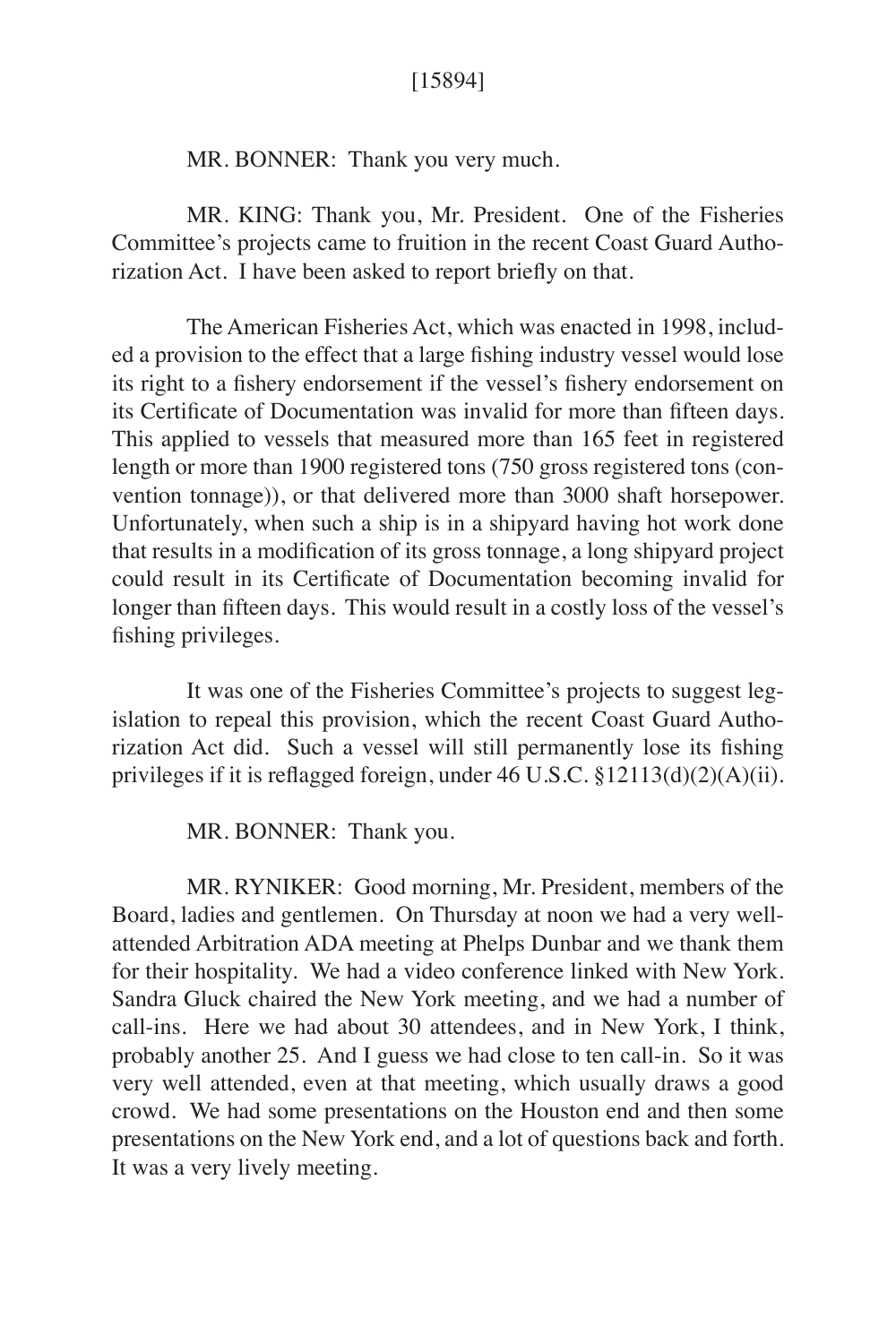## [15895]

We started off with a presentation by Bill Seele on Houston arbitration and the Houston Maritime Arbitrators Association. We had a second presentation on mediation in Texas, and more specifically maritime cases. That, as many of you know, is a major thing here in Houston and in Texas, generally.

We then had a very interesting presentation from New York on the status of Rule B after the *Jahldi* case, which I'm sure everyone knows ended EFT attachments. Interestingly, Rule B is alive and well in some different forms. What was very interesting is how the New York lawyers are now looking into New York State law and new remedies are developing there.

The next thing we had was a presentation and a paper by Peter Skoufalos, a New York lawyer, on arbitrators' power to grant interim remedies, and the enforcement of arbitrators' orders providing such relief. It's a very interesting paper available I believe on the website.

The last thing we had which fit very neatly into this was a presentation from an arbitrator's standpoint, Dave Martowski, whom I'm sure is known to most of you. The arbitrator's view covered the ordering of the posting of interim security, which is a pretty hot topic today, since the Rule B EFT remedy is basically no longer available. The question today is how do you obtain security in aid of arbitration? Of course, the Arbitration Act. But how about beyond the Act itself? I commend this to you. I think David Martowski's notes will be or have been posted already. I commend to you to read that. It's pretty interesting.

And with that, I conclude my report.

MR. BONNER: Thank you very much, Bob. To hear you speak, it reminds me of home.

MR. RADZIK: Good morning, Mr. President, officers and directors of the Association, members and guests. The Carriage of Goods Committee met on Thursday at the offices of Cohen, Gorman & Putnam here in Houston, and our thanks go out to our hosts, including Mark Cohen and Ruth Colvin, for their hospitality. There were about 35 who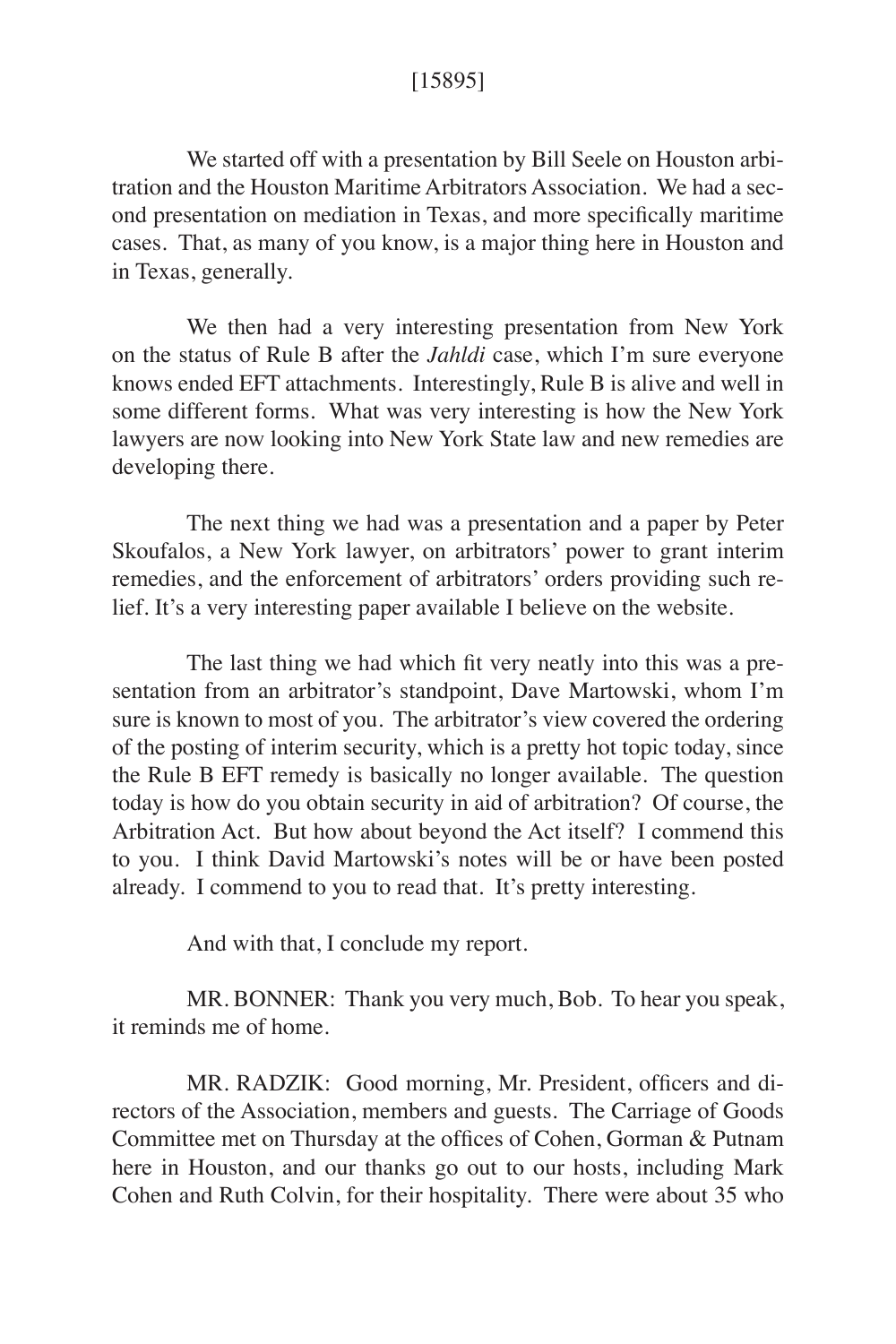## [15896]

attended the meeting in person, and we also had a number of members who could not make it to Houston participating by phone. It was a lively discussion about the two main items on the agenda, and those were the present status of the Rotterdam Rules, where they are and where they're going. And the second item was the work of the subcommittee that was formed in the summer, parallel to the committee that Lisa Reeves spoke about. And this was to study the potential ramifications on cargo as to the proposed legislation to repeal the Limitation of Liability Act.

Chet Hooper, who could not attend, provided a report on the present status of the Rotterdam Rules. He indicated that the Rules are in the stage of the preparation of the transmittal package in the State Department, which will go to the higher levels and eventually to the Secretary of State. The State Department has done an item-by-item analysis of each provision of the Rotterdam Rules and recommendations and a proposed cover letter that will be eventually presented to the President of the United States, which will then go onto the Senate for their advice and consent. Under this process the Senate has to approve the Rules by a vote of two thirds. It's expected that the transmittal package will go out to the Secretary of State by the end of this year and the review by the President and submission to the Senate will occur during the first quarter of 2011.

Our committee will form a subcommittee on legislation needed, in the event that the Rules are enacted as a self executing treaty without the need for enabling legislation. The subcommittee will draft proposed legislation for the repeal and/or modification of existing law such as COGSA, the Harter Act and Pomerene Act.

We also had a lively debate regarding the repeal of the U.S. Limitation Act and the outcome of our subcommittee, whose members form an additional committee that made a recommendation for proposed alternative legislation with regard to the Limitation of Liability Act.

Finally, Mike Ryan, as always, has been faithful in maintaining a newsletter, copies of which are available on the desk outside, and we will post the newsletter on the MLA site.

That concludes my report.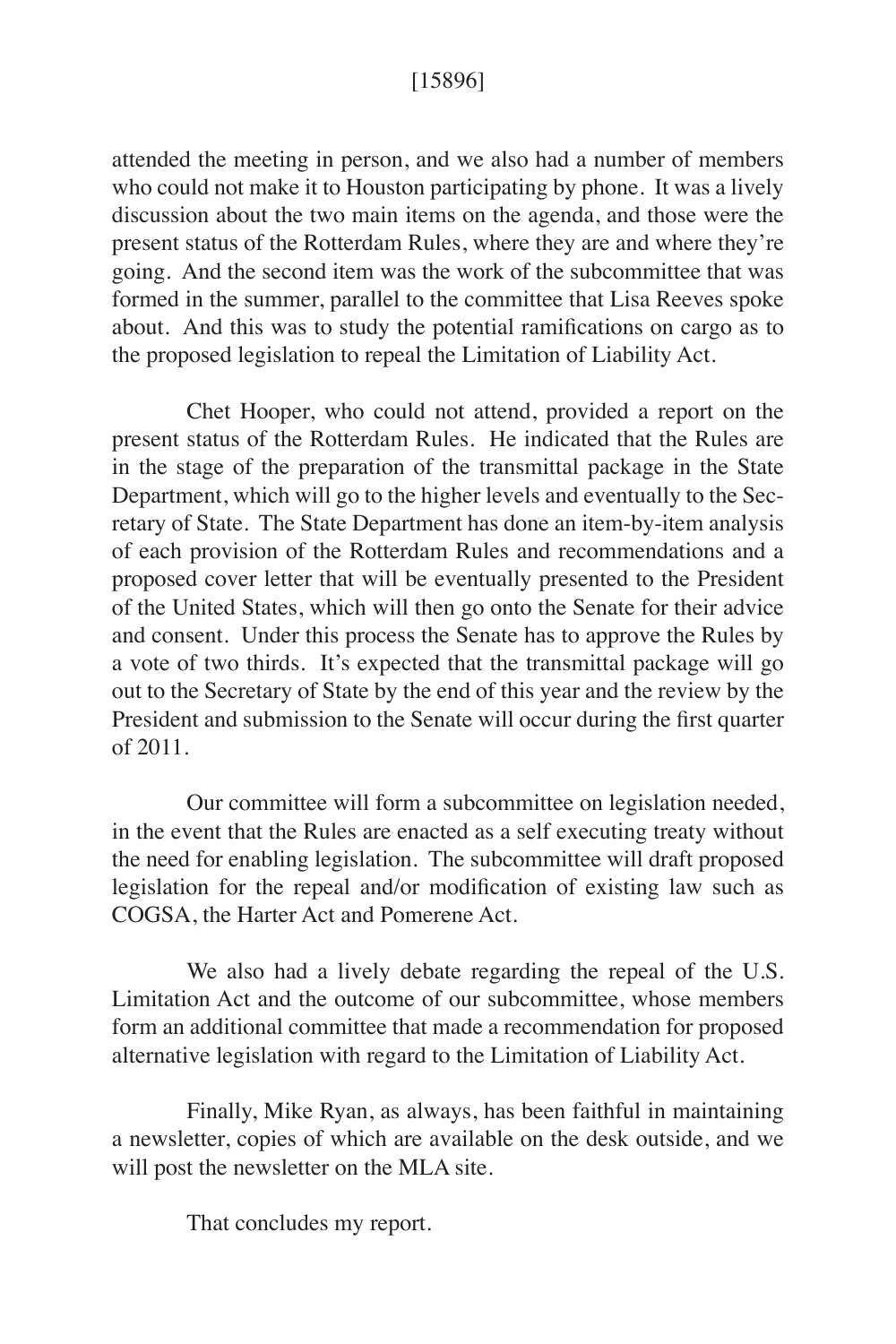MR. BONNER: Thank you very much. Inland Waters to be followed by International Organizations.

MR. ROBERTS: Thank you, Mr. President. The Inland Waters and Towing Committee members met on Friday. We had a great report by Gene George. Have you seen an Asian carp? They're a wonderful fish, but they're taking over.

Gene reported on pending litigation in Chicago that could result in the closing of the Chicago River, a great impact on American maritime commerce. The issue in the litigation is efforts to stop the Asian carp from making it to the Great Lakes. There's a ruling coming out in December.

Dave Farrell and Rand Pixa from MARAD reported on MARAD developments in its America's Marine Highway Program and some of the funding initiatives coming out over the next few years.

We discussed congressional initiatives on limitation of liability. The towing industry is at the cross hairs of limitation of liability legislation. We don't know whether the legislation is dead or not, though others in Washington have reported its demise.

There was discussion of the soon to be issued towing industry vessel inspection regulations. The long awaited regulation is coming out this spring; issuance of the regulation was specifically ordered in the Coast Guard Reauthorization Act of 2010.

That concludes my report.

MR. BONNER: Thank you very much, Kent.

MR. BUHLER: Mr. President. Members of the Board, members of the Association. The International Organizations, Conventions and Standards Committee met on Friday, November 12th at the offices of Baker Hostetler, and we thank them for their hospitality in hosting that meeting. Thirty-one persons attended, including three by telephone.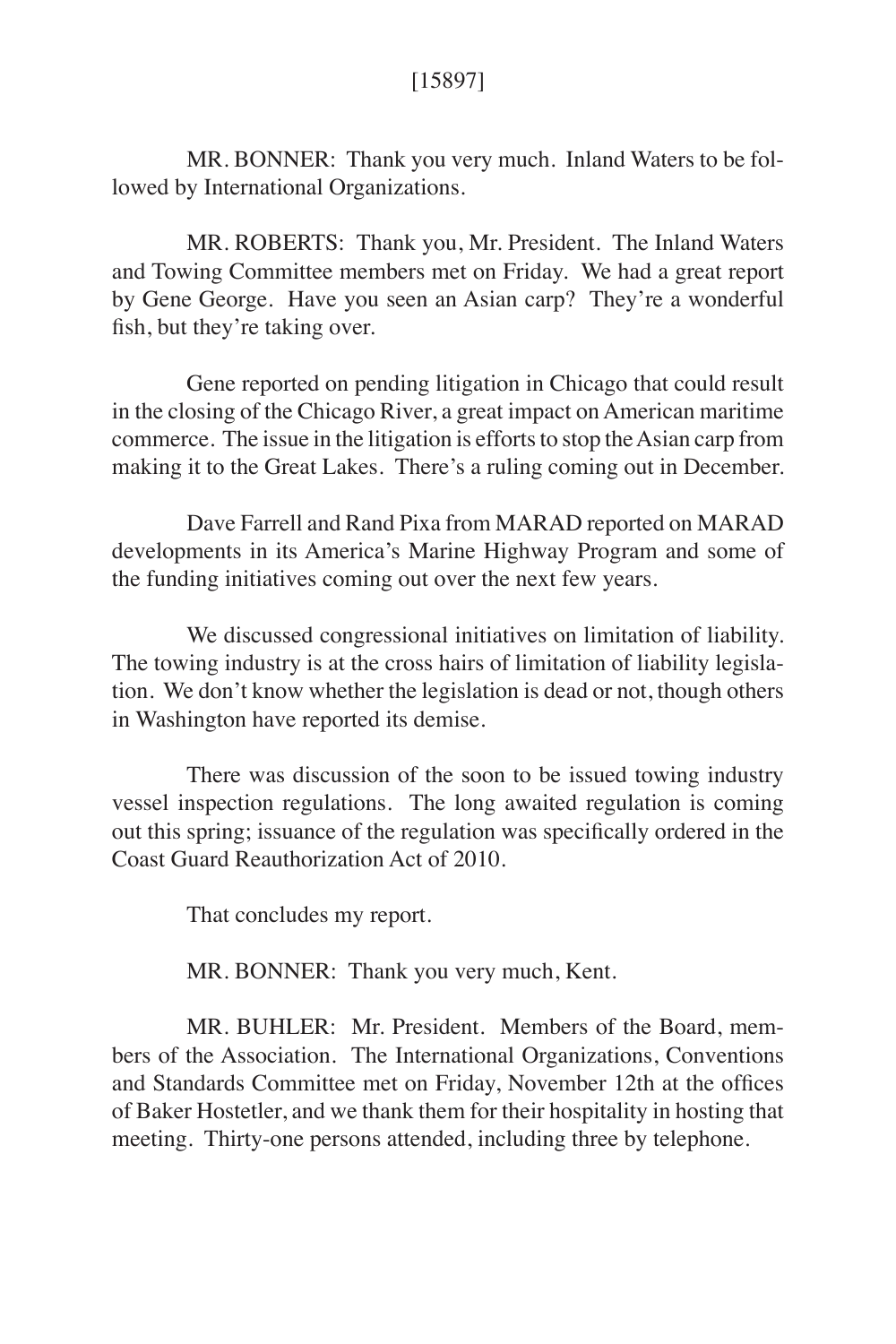We first received a report from John Kimball concerning the 2010 CMI meeting held in Buenos Aires. Topics addressed included a discussion of piracy and updates led by Patrick Griggs. The legal regime in the arctic was a topic discussed with emphasis on coordination of nations with arctic jurisdictions and interests. It was also announced that CMI is developing a Young Lawyers' Program to encourage new membership. The next meeting of the CMI will be held October 14-19, 2012 in Beijing.

Dovetailing into this, we received a report from Professor Michael Sturley on the status and update on the Rotterdam Rules. Professor Sturley reported that there was a large turnout and very extensive discussion concerning the effective date of the Rotterdam Rules. He reported on the Montevideo Declaration, which is a Latin American response to Rotterdam, although I believe the draft was put together by some European delegates. Professor Sturley also reported on the status of U.S. ratification of the Rotterdam Rules and the long bureaucratic process involved. He thinks that due to support from the State Department the process could go to the White House maybe in early 2011 and there will be other agency review. With regard to ratifications of the Rotterdam Rules by other countries it was reported that Spain is in the lead, having submitted the matter to Parliament. Denmark is expected to follow but it is coordinating with other Nordic countries which are at varying stages in the process. It is believed a number of countries are waiting to see if the U.S. will ratify the Rotterdam Rules. China indicated in the past that they prefer this to Hague and Hamburg, and so its ratification may be delayed.

We were next privileged to receive a report from Capt. Steve Poulin, who is the new Chief of the Office of Maritime and International Law at the Coast Guard. Capt. Poulin discussed developments at the IMO. It was announced that there will be a change of leadership of the IMO. The Secretary General is stepping down and there is an American from the Coast Guard, Jeff Landis, who possibly may become the first U.S. Secretary General of the IMO. Apparently he does have some competition for that position.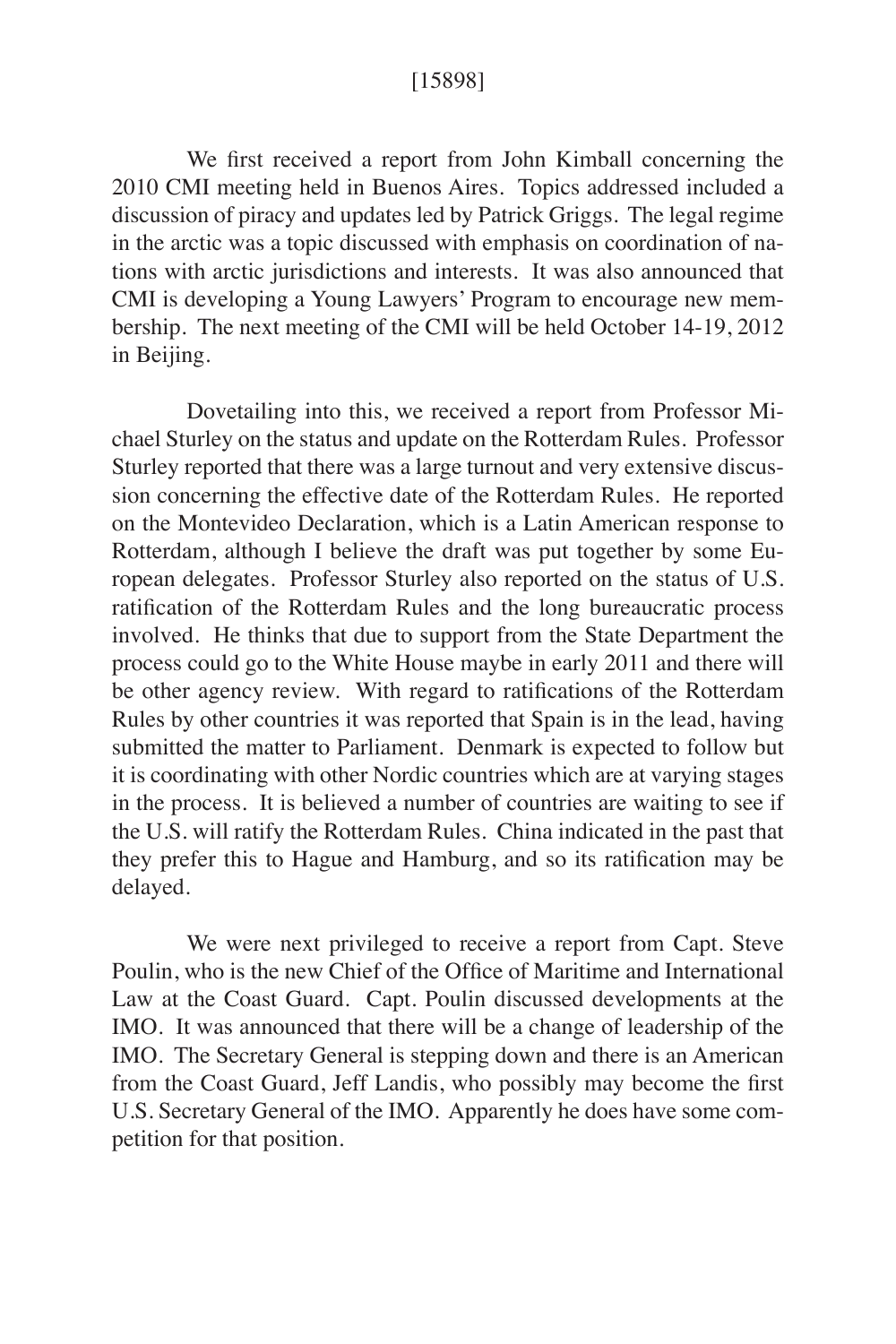### [15899]

Capt. Poulin reported on discussions of the Hazardous and Noxious Substances convention. The U.S. is not a party. There are issues regarding definitions of hazardous substances, as the convention adopts the definition contained in other IMO Conventions, and that is a stumbling block for the U.S. in ratification of that convention.

Capt. Poulin also reported on consideration of the increase in limits in the Limitation of Liability Convention of 1976. Proposed increases have been submitted by the Australian delegation. They were unable to obtain co-sponsors at this point and so it is expected that the liability limits will not be raised at this time although the U.S. could support that at some time in the future.

There was also news concerning the proposed new convention on Liability and Compensation for Offshore Installations in the event of cross-border pollution damage, which was proposed in the wake of recent events in the Gulf. This proposal came from Indonesia. There are no co-sponsors to date, but this proposal, if put into effect, would create a liability system to mandate an international fund for cross-border pollution damage.

Capt. Poulin also reported on the IMO discussion of guidelines for fair treatment of seafarers during investigation of pollution and other matters.

Finally, he reported on recent proposals for at least five options to try pirates. These include encouraging involved states to set up tribunals; create an international tribunal for the trial of pirates; create an international chamber in a national jurisdiction; create an international chamber under U.N. auspices; and regional tribunals. The U.S. prefers the first alternative, which is to try to encourage involved states to individually set up tribunals to try pirates. We also discussed several recent U.S. cases that apply varying standards for the interpretation of the U.S. piracy statute and the definition of piracy. Some are troubling, particularly two cases out of the Eastern District of Virginia that took very different views of the breadth of the definition of piracy.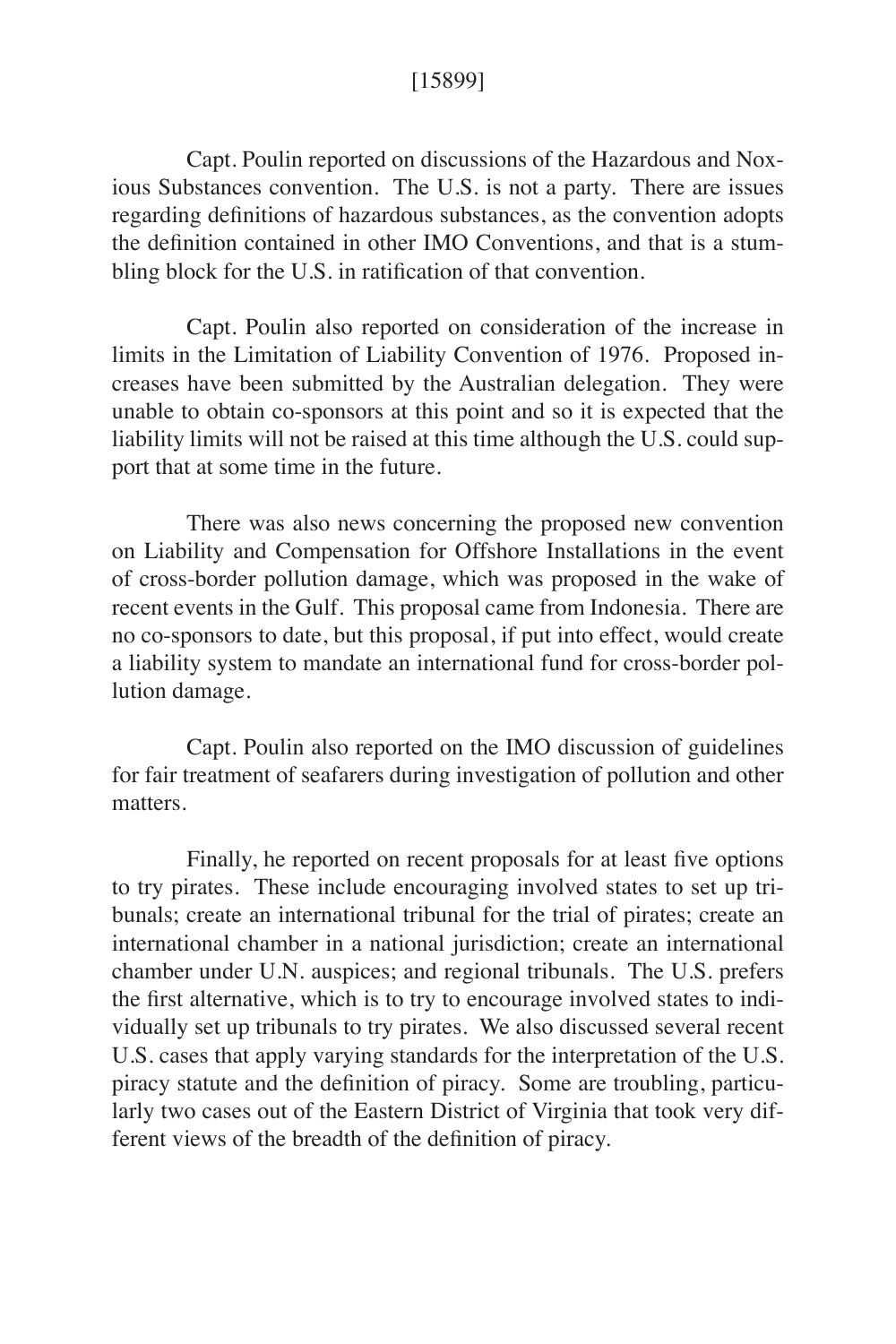#### [15900]

Chairman Alan Van Praag was unable to attend our meeting due to a very serious illness of his wife, and I am pleased to report that she is doing fine and well on the road to recovery, so we were all happy to learn that.

Mr. President, that concludes my report.

MR. BONNER: Thank you very much.

I intentionally did not set up the next committee because I wanted to make a point: In many organizations there are turf battles where one committee grabs an issue and says this is ours. Everybody else stay out. We are very lucky in the MLA that we have a number of our committees that work very closely together, and these next two committees exemplify that. They are Marine Ecology and Regulations of Vessel Operations. So if you guys could be next, I'd appreciate it.

MR. MINICHELLO: Mr. President, officers and fellow members and guests, the Marine Ecology, the Regulation & Vessel Operations Committee, and the Government Lawyers' Committee all met on November 11, 2010, at the offices of Locke Lord Bissell & Liddell. This was a joint committee meeting, as Pat suggested, and with chair, Jeff Moller, on behalf of the Regulation and Vessel Operations Committee, Mike Underhill for the Government Lawyers' Committee, and myself for the Marine Ecology Committee. Jeff and I will both be reporting on this meeting. Mike had to leave Houston to go to New Orleans for an emergency hearing related to the Deepwater Horizon litigation, but he does send his regrets.

We want to also, first, thank, Marion McDaniel, Hal Watson and Locke Lord for their generous hospitality.

We had close to 100 attendees. The main subject of our meeting, as you can see, was the Deepwater Horizon event but it wasn't the only subject. We heard from a variety of speakers on issues that we thought would be interesting to our membership and somewhat different than what you have been reading in the press.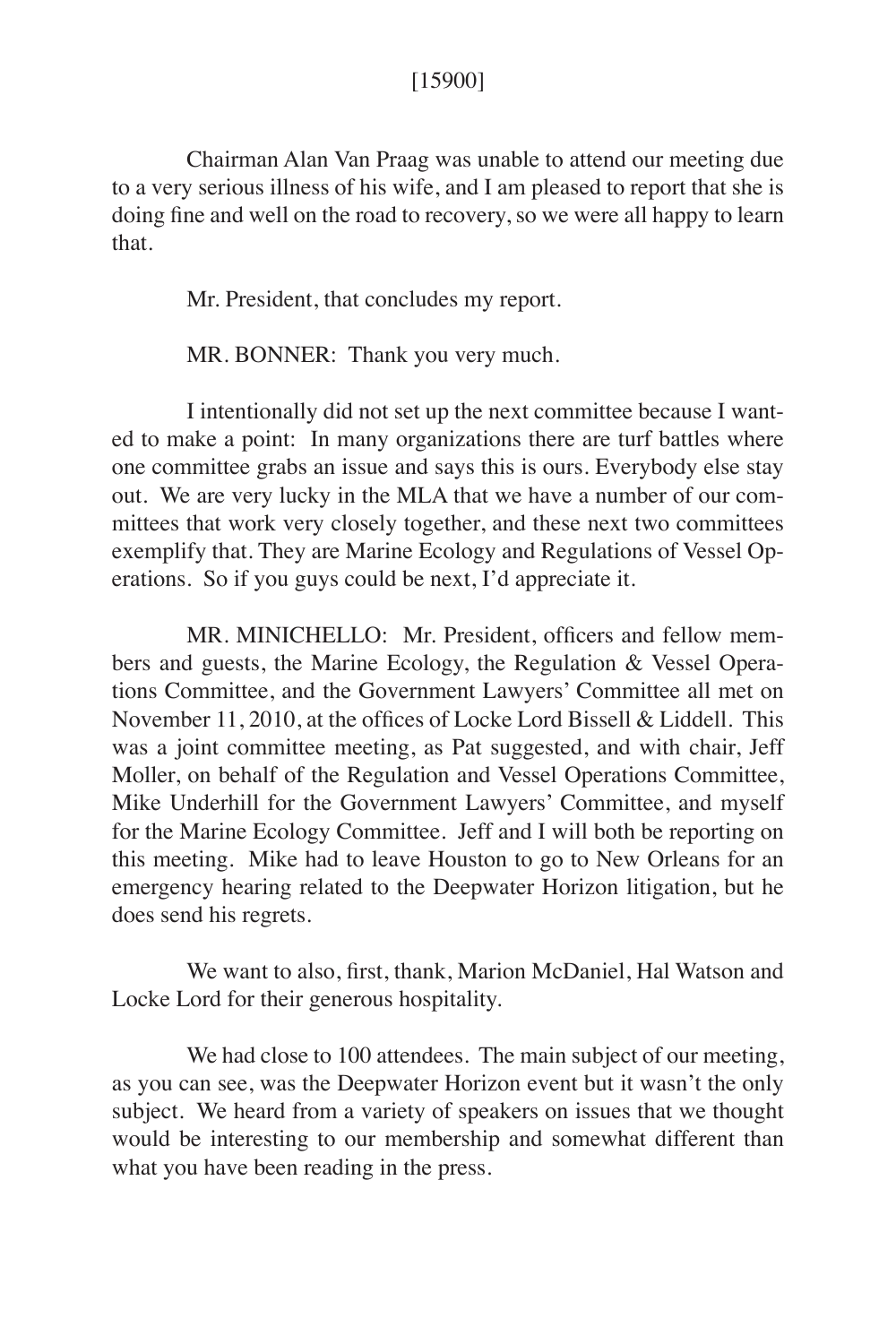## [15901]

We first heard from Capt. Steve Poulin of the Maritime and International Law division of the Coast Guard. And, Capt. Poulin, I didn't realize that you were running from one committee to another so I wanted to express our personal thanks for spending some time with us. Captain Poulin was intimately involved in the response to the spill and he talked about several topics. In particular, he talked about the joint MMS/Coast Guard investigation, highlighting the Coast Guard's mission with regard to that inquiry board, which was to determine the cause of the event for purposes of the promotion of safety.

The inquiry board process was chosen as the method for conducting the investigation because it's well established and is well respected. All of the federal agencies that are participating in the investigation agreed to use the inquiry board approach for purposes of the investigation.

Captain Poulin next talked about issues relating to the on-site response and the role of the federal government with issues relating to the federalization of the response and, in general, the many questions that arose from that response. He offered many useful observations and insights into the process.

We next heard a report, which consisted of a reading of the BP press release concerning their investigation into the spill and the failures of multiple parties leading up to the events.

Next, we heard from Elisa Waters, who is a project leader for a consortium of foreign oil companies to develop and make available for the Gulf an oil spill response facility. It was a very interesting presentation and we're going to try to get her slide presentation posted on the website.

We next heard a presentation on legal issues related to the spill and there were two issues that we highlighted. The first issue was reported by Ellis Childs. He gave us a view of the critical analysis doctrine and its availability for the legal proceedings, which already occurred and undoubtedly will occur with regard to the spill.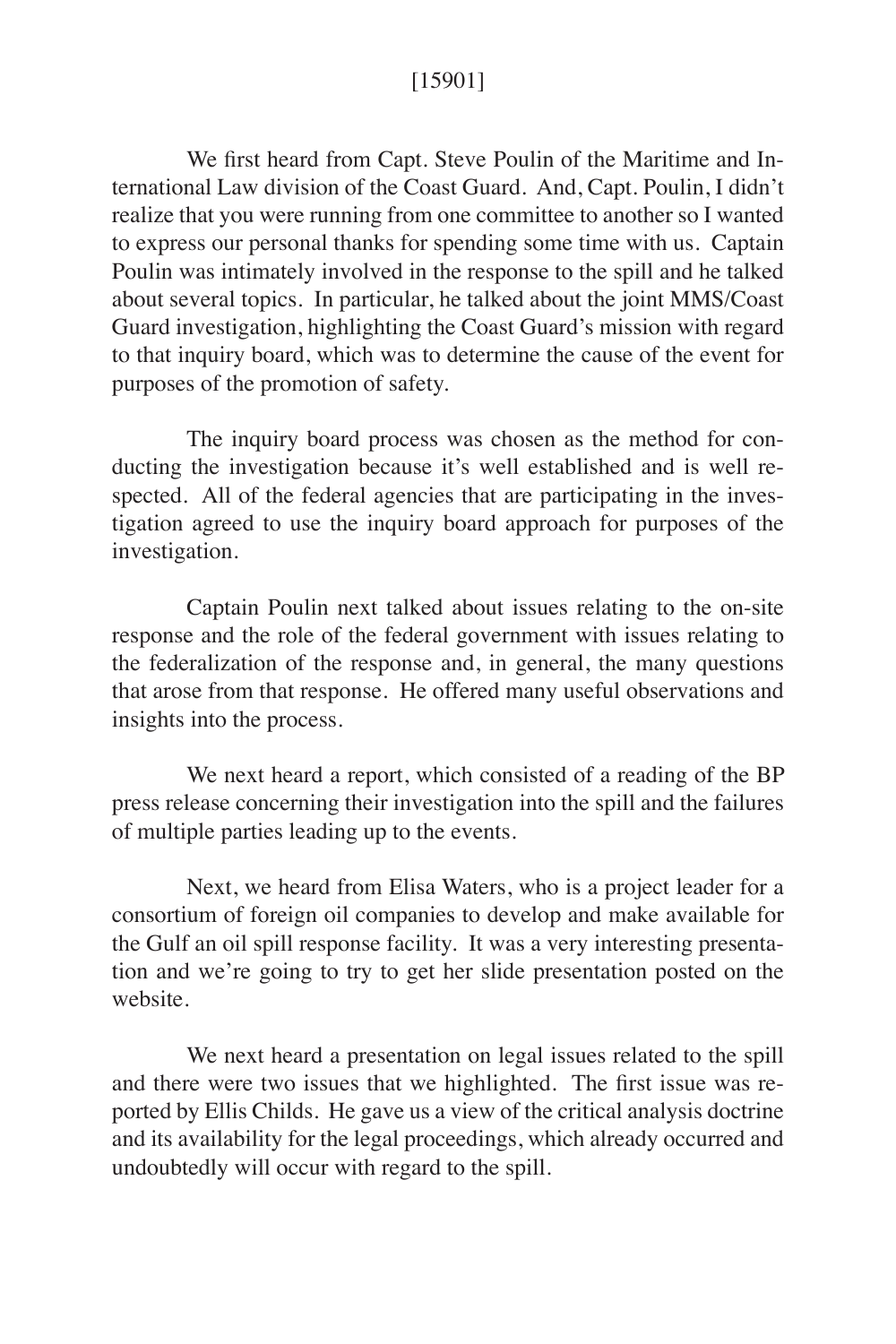### [15902]

And the next issue was on community responders and that was reported by John Walters. That pretty much covered the Deepwater event.

I did want to mention that I'm very pleased to report that we have issued the second issue of our newsletter. There are copies of the newsletter out in the lobby. Please take one or more than one. There are topics in the newsletter covering Asian carp and recent criminal cases. I want to thank all of the contributors. Stephanie Espinoza, Kristen Fazio and Allen Black, for their contributions to the newsletter. Please feel free to contact me if you would like to contribute to future issues.

Finally, I want to thank Jeff Moller, Matt Ammerman and Captain Poulin and all of our speakers for their participation in putting together our joint committee meeting, as well as the success.

Mr. President: That concludes my report.

MR. BONNER: Thank you. Jeff.

MR. MOLLER: Thank you, President Bonner.

Ladies and gentlemen, I wanted to start by thanking President Bonner for appointing me to the chairmanship of the committee that has the longest name in the MLA: the Committee on Regulation of Vessel Operations, Safety, Security and Navigation. And also the committee that I believe has one of the most important roles, and that is liaising with and interacting with the regulatory agencies that govern our industry.

I wanted to thank, on the record, my predecessors, Chairman Tony Whitman of Baltimore, who did an outstanding job, including his initiation of joint meetings in Washington, which helped a great deal in conjunction with our spring meetings to assure attendance from various members of the regulatory community to assist us in our work.

I also want to thank for the record Fred Kenney, who had been the Chief of the Maritime and International Law for the Coast Guard and had worked with Tony over the last couple of years in our committee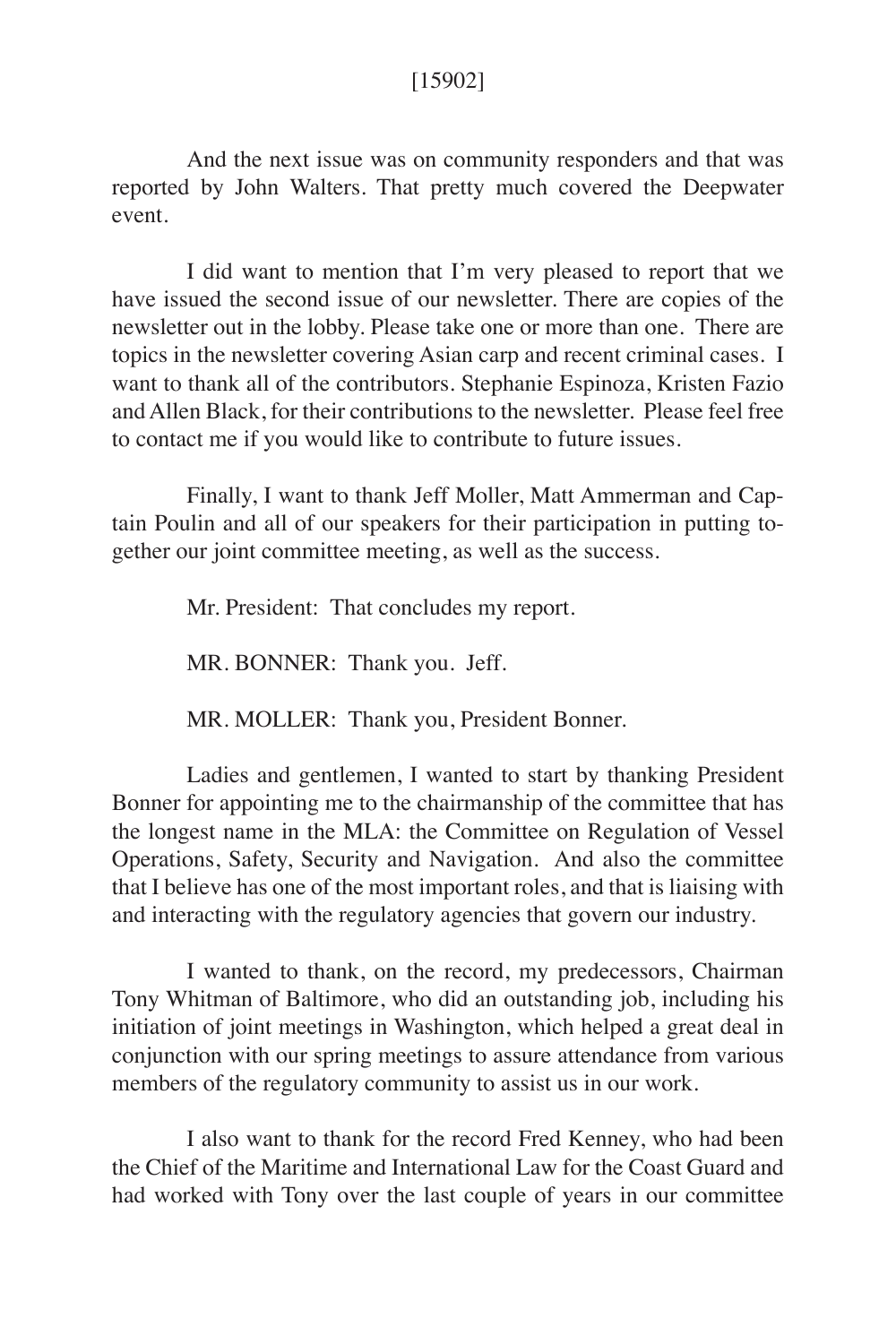#### [15903]

activities. I wanted to note that he has been selected as admiral. I'm hopeful that when the Congress returns from the winter recess they take as a number one priority the approval of his promotion. I know they have other things in mind, but I hope they do that for Fred's benefit.

I want to go into in some detail the meeting that we held on Thursday. I certainly want to thank Locke Lord for hosting our threehour long joint meeting, which was well attended, over 100 people, ended up in a cocktail party when Hal opened up the back of the room and a bar was revealed. So all those who stayed for the entire duration of the meeting were well rewarded.

A couple of the key items that were covered by Capt. Steve Poulin in his remarks was a Coast Guard CG 543 Policy Letter, which was recently issued on September 1, and I want to recommend its reading to the membership. That contains what I would refer to as the "three strike" rule for foreign flag vessels who are found to be in violation of the SO-LAS Convention and other safety management regulations. The Coast Guard has now instituted a policy whereby more proactive measures will be taken for vessels that are detained three times within a 12-month period, which could lead to the issuance of a letter of denial, that is denying entry of that vessel to waters in the United States, until such time as they certify that they've gotten their various safety systems in order. The focus of this particular policy letter is the idea that the Coast Guard wants to emphasize adherence to the safety management system that that is in place, and whether or not a safety management system is in place.

Capt. Poulin also reported on the upcoming Legal Committee Meeting in London of the IMO that he is going to attend. Steve was evidently told that it would be a great meeting and that they had very little to do, and bring your wife, et cetera, et cetera, until he found out that it had 35 agenda items and 5,000 papers and so forth, covering, many, many issues. But the highlights of this will be in my written report.

We had also as part of our committee meeting a presentation by Larry Kiern. If you've attended any of our meetings, you can understand that Larry's presentation is always enlightening and entertaining. In fact, he works the room much like he's on the stage of the Comedy Store. And one of the things he reported on was the Coast Guard's Reautho-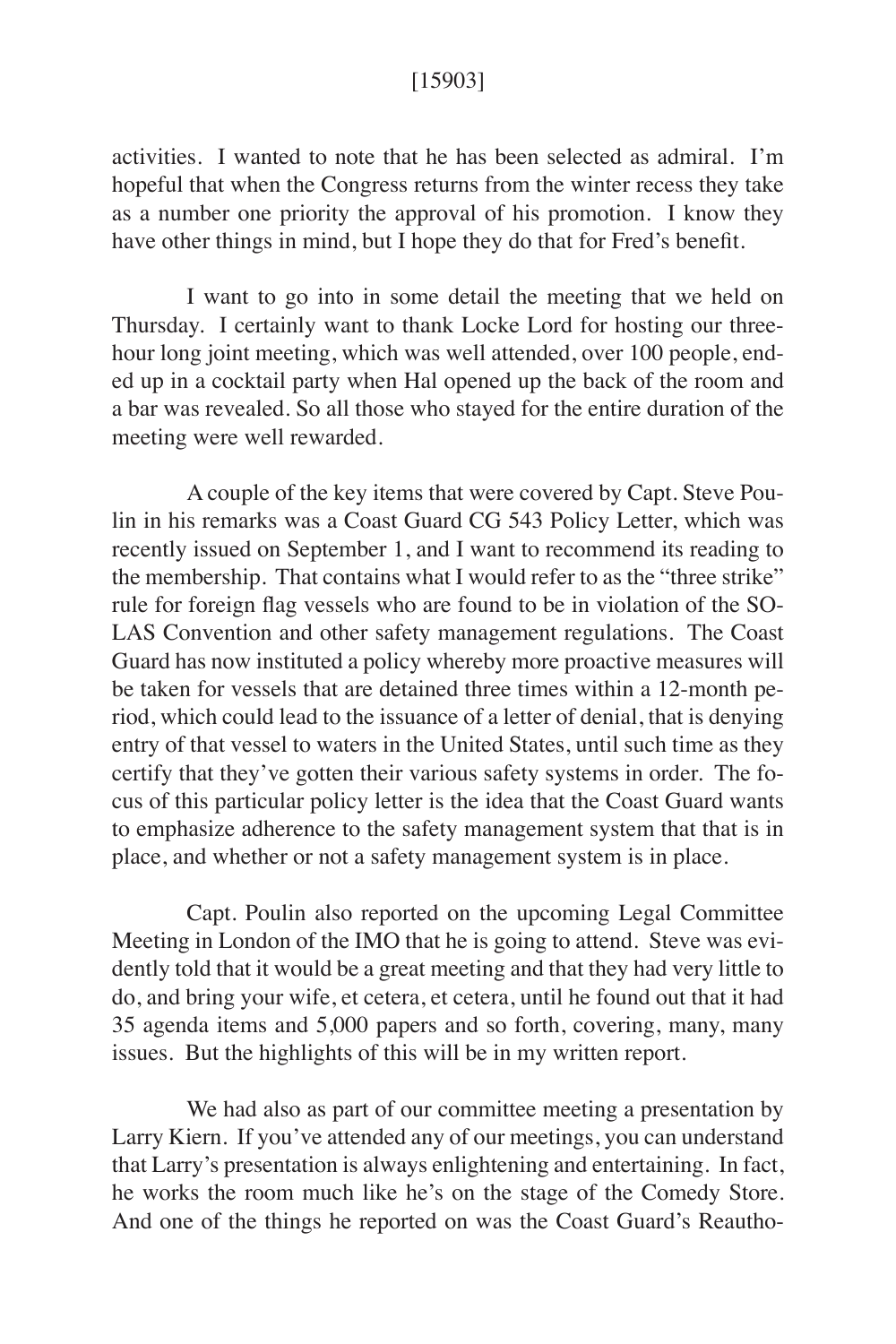### [15904]

rization Bill, which was passed and signed into law by the President in October, and he remarked that the 300-plus page bill is recommended reading for the curing of insomnia. But there are in that bill some 150 different sections that pertain to maritime law. As you probably know by now, the Coast Guard Reauthorization Bill is the place where every bit of legislation that pertains to the maritime industry ends up being placed. One element of the Coast Guard Reauthorization Bill is that it doesn't have to be a restructuring of the Coast Guard itself.

Another thing we were all glad to hear is the focus in the bill on fishing vessel safety.

A very important item of the Reauthorization Bill is a mandate to the Coast Guard from the Congress to reemphasize merchant marine safety issues. The Coast Guard has been famous for having to do with many other agencies. The DHS and all the other safety issues was felt to have had the side effect of drawing the Coast Guard's attention away from the merchant marine safety, and this bill, evidently, refocuses it and tells the Coast Guard to refocus on that issue.

One final thing that was pointed out in the meeting was that the Coast Guard Reauthorization Act contains a 90-day requirement for the Coast Guard to get the total vessel inspection regulations finally passed and out into the public domain. Therefore, we should see regulations out by the end of this year or January at the latest.

Finally, we mentioned at our meeting that the EPA, which for better or worse, has become a regulatory agency interested in the maritime industry, is holding a listening session on December 15 in Washington, and is soliciting written comments from interested members of the maritime industry with respect to the Vessel General Permit, which was first issued in 2008 and covers some 35 different types of potential discharges from vessels, but also things such as washing the deck of chipped paint and potential discharges from stern tubes and other parts of the vessel. Now, on December 15, the EPA is going to have a listening session where they're going to consider amendments to that Vessel General Permit, so that by the time it has to be reissued in 2013, they can say that they've had all kind of stakeholder input. So I would recommend to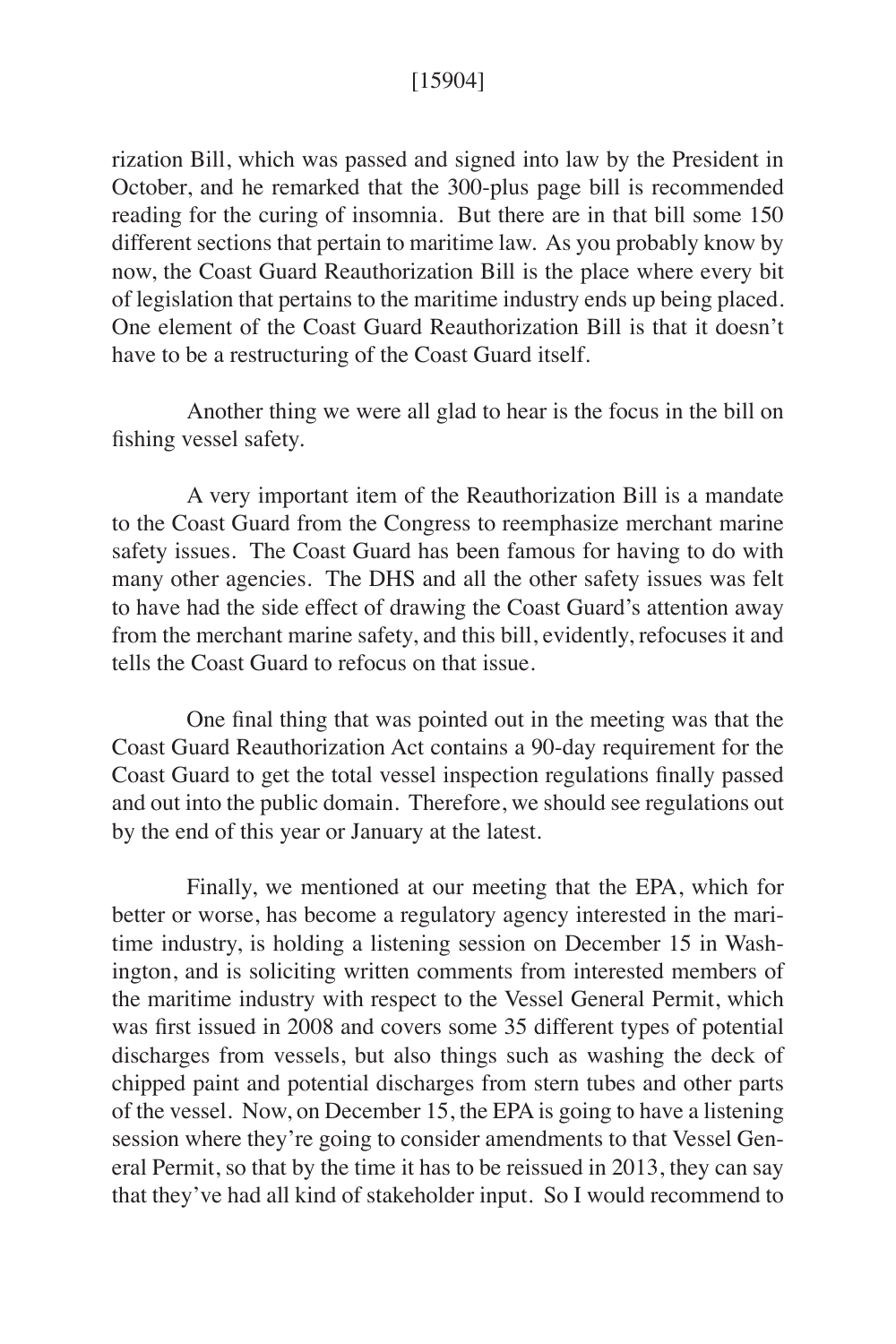your clients that they participate in that session if it can be applicable to them.

Finally, I just wanted to comment that the Coast Guard/MLA Forum is going to reconvene in February or March of this coming year, and President Bonner has solicited from Dennis and myself any input from any MLA members as to what issues they think the Coast Guard and the MLA ought to take up when they have their discussions next spring.

With that, Mr. President, my report is concluded. Thank you very much.

MR. BONNER: Thank you very much. I appreciate it. Marine Financing to be followed Marine Insurance.

MR. NOLAN: Good morning, ladies and gentlemen. The Marine Finance Committee, since its consolidated subcommittees, met yesterday at the offices of Royston Rayzor, for which we are thankful. It was a very tumultuous meeting. We had an open bar before it started. We had Capt. Poulin with us and we had a number of other guests and students. More than 20 attended in person, and another ten by telephone, which probably made it even more tumultuous, since it was an hour later up there in New York.

We have attempted in the last couple of years to operate through working groups, in the need to operate with fewer numbers of people on initiatives that we've undertaken involving either improvements or protecting the uniformity of the law.

The first initiative that was reported on had to do with the Lease Financing Amendment. As you may recall, a couple of years ago, the MLA Board approved proposed amendments to United States law that would allow the treatment of financing lessors as preferred mortgagees upon filing of demise charters with the Coast Guard. This would bring federal ship mortgage law in line with state law and the availability of security devices that attach for aircraft, rail cars and any other equipment that are lease-financed in the United States. This has so far been a hard sell in Congress, and we were asked not to push the measure in a year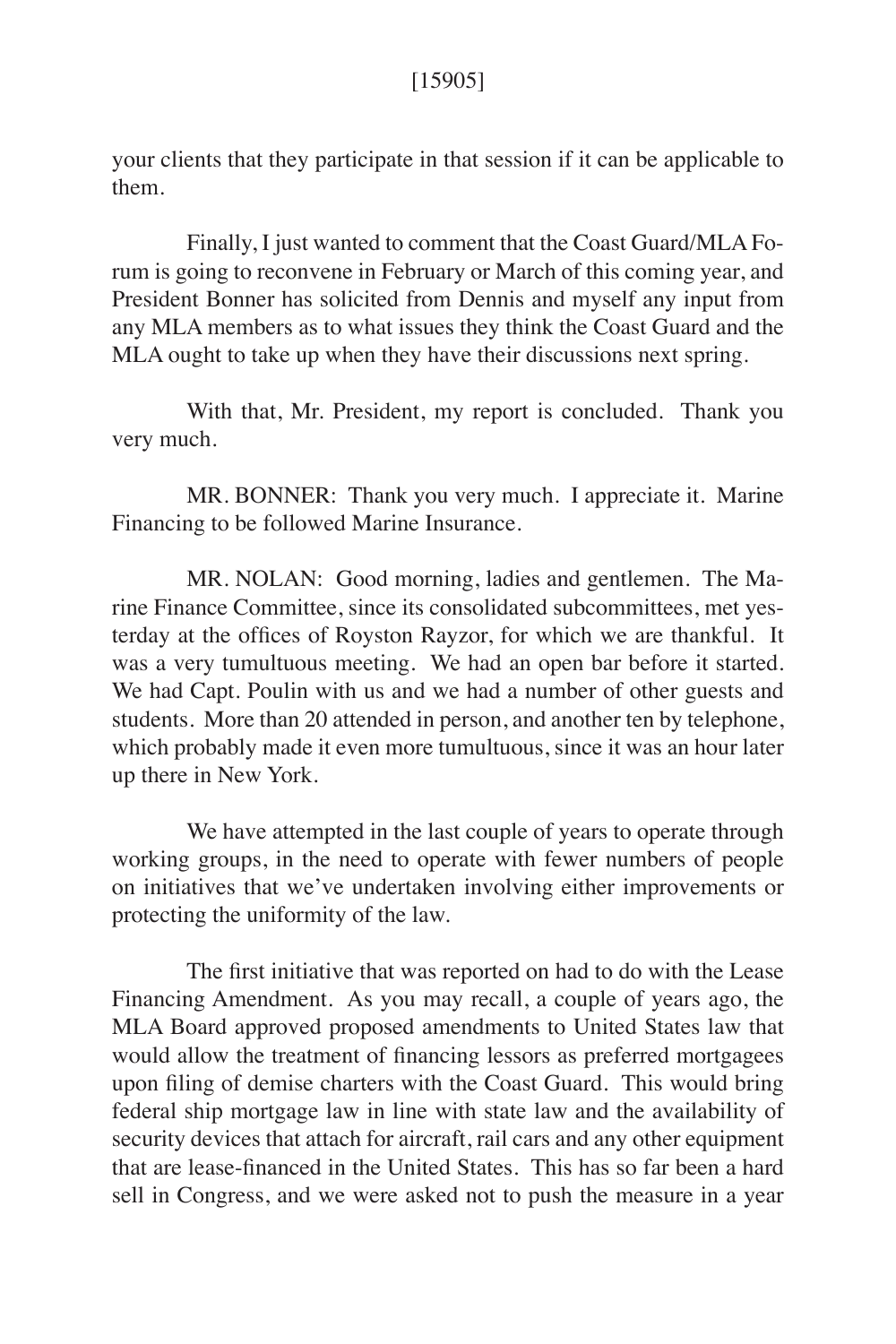### [15906]

when the Coast Guard Authorization Bill was deemed too critical, as the responsible congressional committee hoped to put the fewest bells and whistles on the bill.

We have since engaged with the Liberian Maritime Registry and have submitted to them a revised form of amendment to the Liberian Maritime Law to create the concept under Liberian law of a financing charter, and that is now being considered by the Liberian Shipowners' Council and the Liberian Registry. The U.S. law provides that a foreign preferred mortgage or equivalent would be enforced under United States law, provided certain standards are met regarding filing and availability to the public.

And this also falls in line with the desire of the Finance Committee to address blue water issues, recognizing particularly that shipping is not limited to U.S. flag and most shipping is registered under flags of convenience or flags of necessity. So we're trying to expand our reach, even though we can't expand our membership overseas.

The second item was a report from David Williams, who heads a working group to find some way to rationalize the transfer process from state titling to federal documentation and the reverse process of documenting vessels under the state titling laws. There are a number of issues involved there, but David gave a quite extensive report at our meeting yesterday and a very exhaustive and helpful report prepared by him was previously posted on the MLA website.

Our committee next discussed the status of a draft statute to permit filing of preferred mortgages on vessels under construction. There are a number of complex issues that arise in connection with this initiative that actually have been addressed in several other jurisdictions and that we hope can be addressed by the committee and presented to the U.S. Congress.

The next thing we talked about was formation of another working group to address Part 67 of the Code of Federal Regulations, as there are a number of places where the regulations are out of step with the statutes. The committee's recommendations hopefully will be presented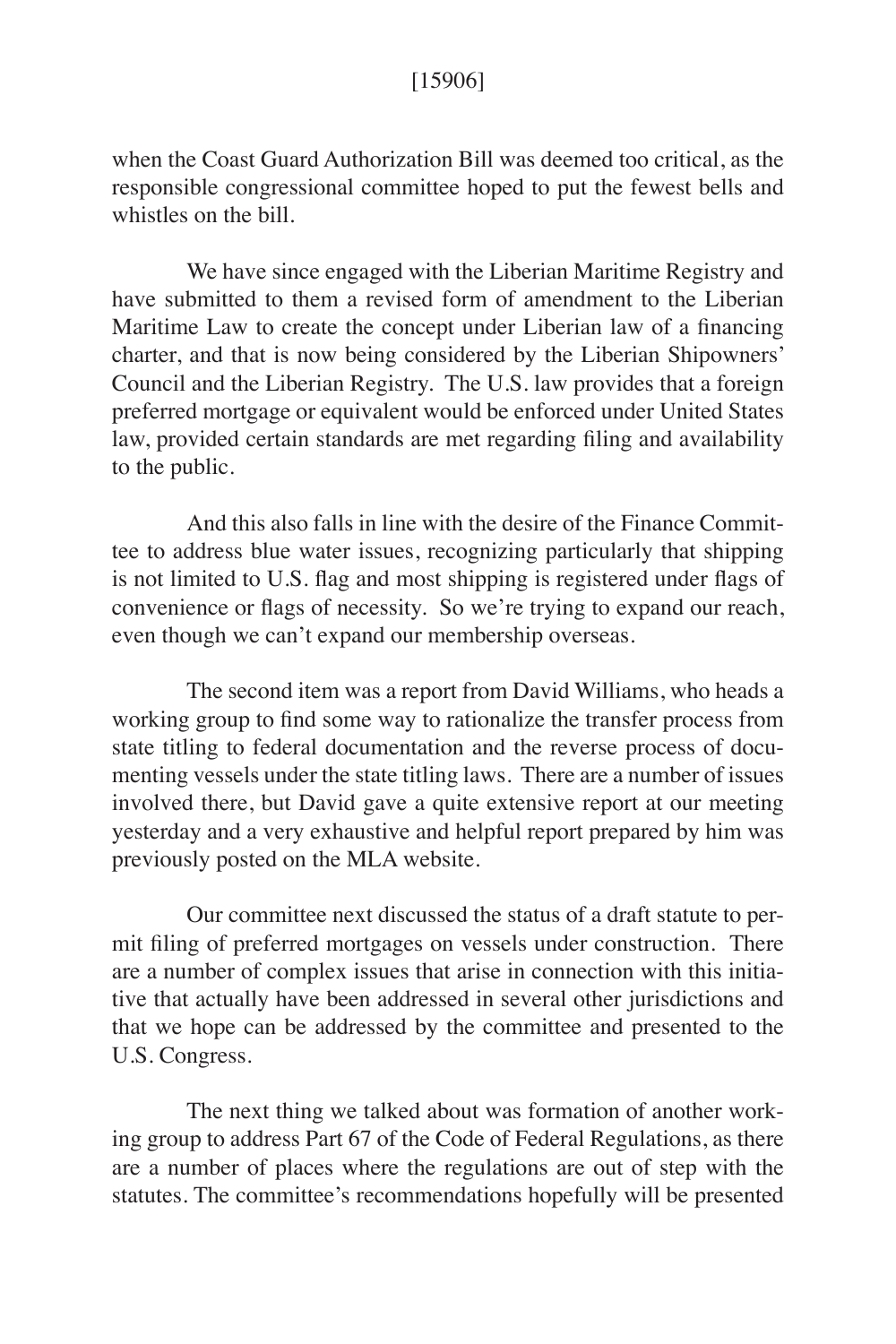### [15907]

to the Coast Guard by September of this year to help them bring the Code of Federal Regulations up to date. We're hoping not to create any controversy, but simply to help clean up the CFR.

Then we talked about the recognition of foreign judicial sales of vessels. The CMI formed a working group which I have joined. We are concerned with the recognition of a foreign judicial sale so that if a buyer buys a vessel, it is really a final sale. Can a buyer at auction assume that a foreclosure sale conveys a good and marketable title to an auctioned vessel? There are a number of cases where that has not been the case or where the buyer has suffered damages in the course of ultimately proving his title. From the financing side, this is a very important issue as uncertainty in determining the validity of title will depress auction values and thereby impact the credit value that a lender assigns to a vessel in the event of foreclosure and liquidation.

MR. BONNER: Thank you very much.

MR. WILSON: Mr. President, members and guests, the Marine Insurance Committee met on Thursday afternoon at the offices of Locke Lord, and we appreciate the hospitality. It's a wonderful facility. Large firm. We had 50 people in attendance. We had many by telephone.

The importance on the teleconferences might be an honor in terms of the activities in the course of the year. Our chairman, Joe Grasso, asked me to mention that in June there was a seminar that was put on at AIMU on the cargo clauses and a comparison of those, involving a project that was taken on by the committee.

In addition, there was a completed work, thanks to Bret, on answers to the CMI questionnaire on national laws related to direct action.

The committee also agreed to form a subcommittee to work on a suggestion from Gray Staring to use his past work as a basis for an authoritative, commemorative paper on a proposal for a uniformed definition of marine insurance including a proposal for a nationwide definition. And they have agreed to participate in that project and to help.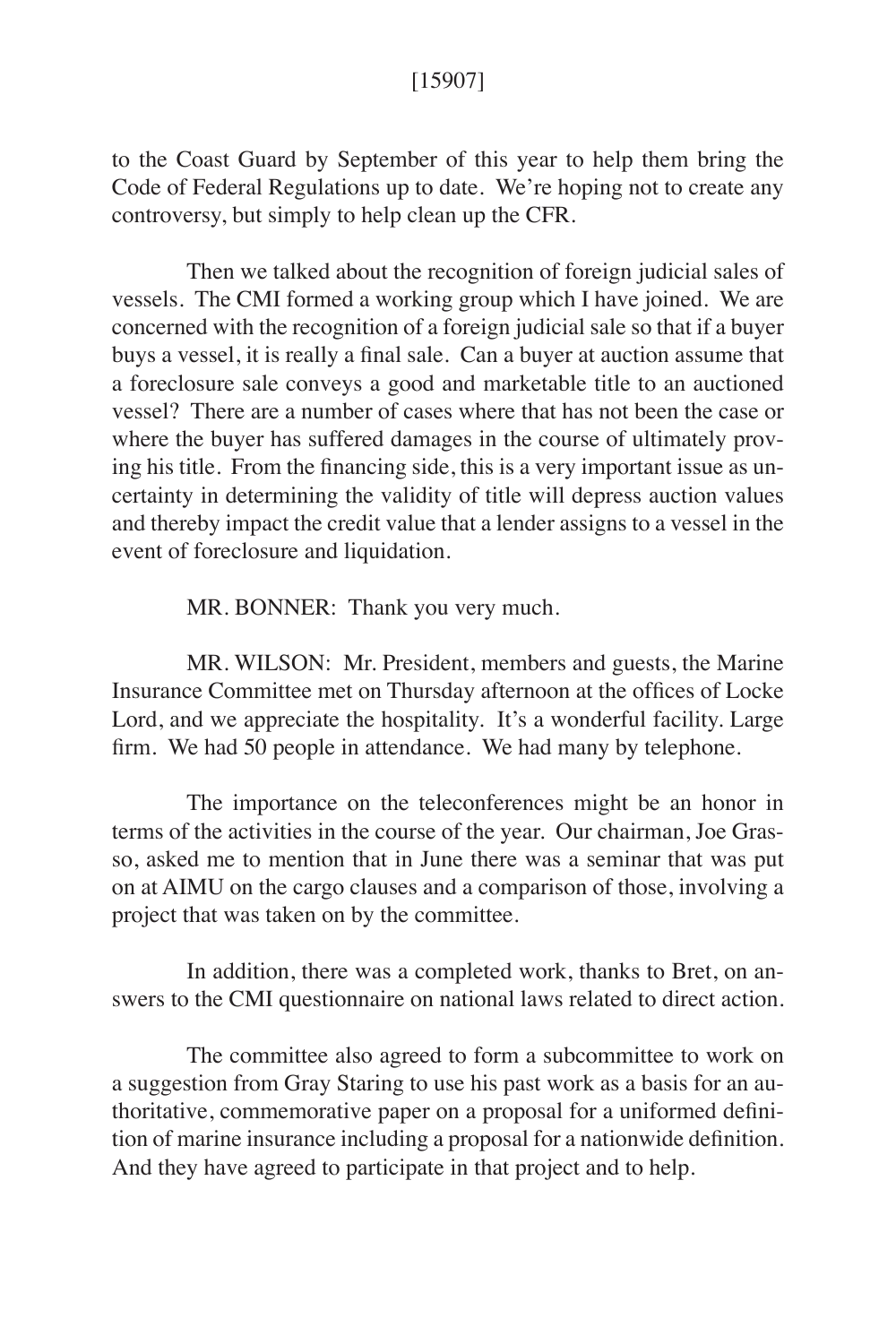## [15908]

We also had ongoing activity at AIMU on a number of variations on marine insurance forms, improvements and provisions of those, and we also will provide input on the ongoing activities between the United States Coast Guard and the MLA on activities.

At the committee meeting, as well, after going through a summary, Gene George presented our newsletter. That newsletter is on the website, if anyone didn't get a copy. It's easily accessible. Gene went through an excellent summary of some of the cases. There's several on the usual breach of warranty.

The special speaker we had was Ted Rico of Rico Insurance Brokers. He's involved with cargo insurance, associated with various commodities, particularly cotton, cocoa and coffee. He described the various forms including the AIMU cargo clause collection. They had 100-something pages. His brokerage firm has been in business since 1953 and they've had no litigation at all because of the completeness of the clauses and their effectiveness. And we told him that was a bad idea.

That concludes my report.

MR. BONNER: Thank you very much. Offshore Industries to be followed by Practice & Procedure.

MR. JACKSON: Mr. President, officers, fellow Board members, fellow members and guests. As Lisa told you earlier, we had a joint meeting yesterday afternoon of the Marine Torts Committee and Offshore Industries Committee. We were hosted by Hal Watson and Locke Lord. We are appreciative of that facility. We focused on the proposed maritime law legislation post-Macondo Well/Deepwater Horizon incident and had six different speakers.

Lisa led off by discussing the status of the pending legislation. It seems to be the consensus that right now it's dead, dead, dead. We had an intervening election, which has changed things.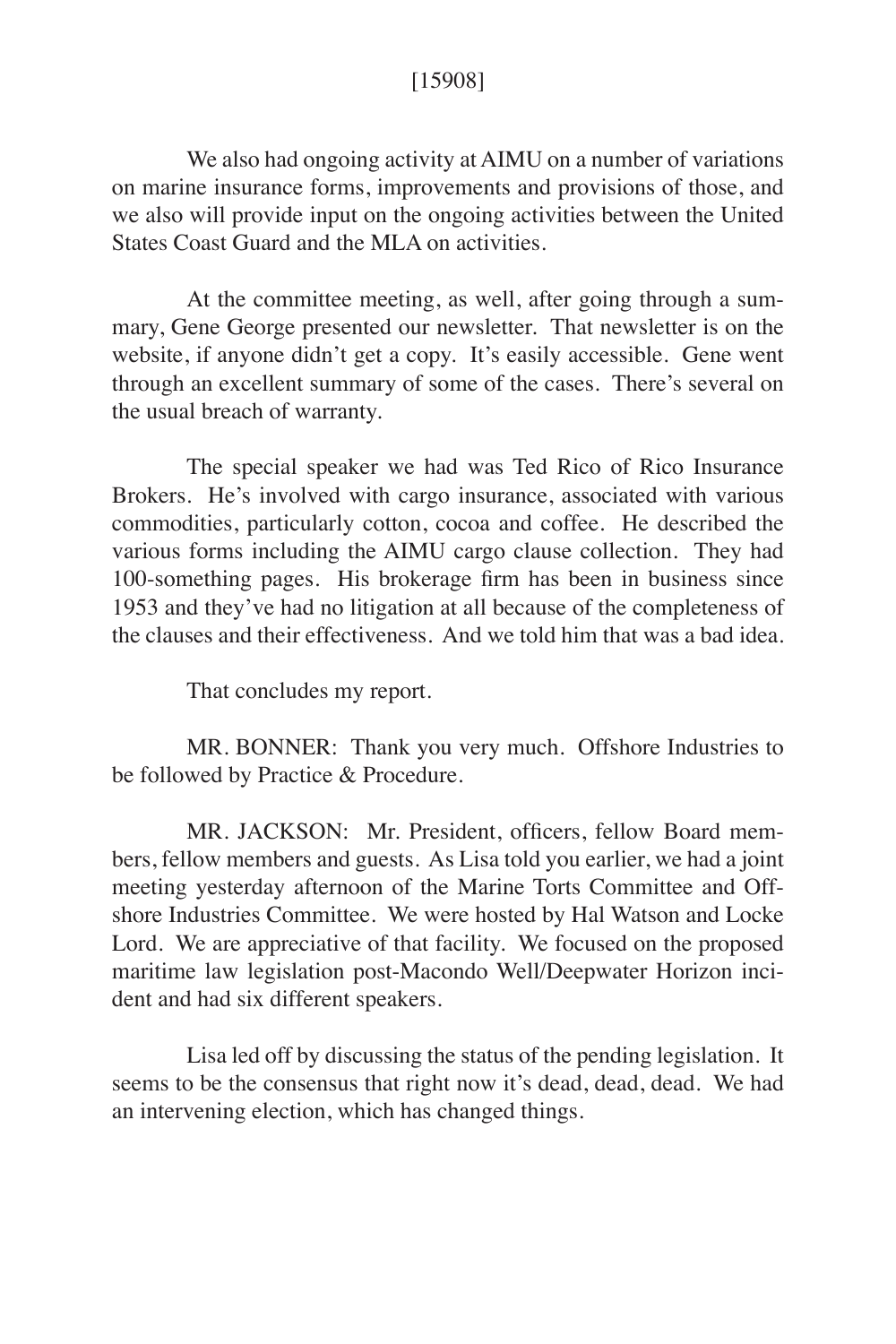### [15909]

We also had a presentation by telephone about the legislative process, about how this came about after the incident; the monitoring of the developments; the fact that it was moving with amazing rapidity.

The involvement of the MLA was discussed. The Board did meet in Portland in July and through correspondence with appropriate people in the Senate, brought the message to them that there is a law of unintended consequences and that if you rush to tinker with the maritime law to achieve one particular law, pre-election, there may be something occur that you might not like later. I think we had an effect by saying "wait a minute, I think we need to consider this carefully."

We then had Kent Roberts discuss the limitation of liability study that was undertaken at the request of President Bonner. Discussion will occur later on the limitation information. We also had Paul Sterbcow, the plaintiff's lawyer from New Orleans, the minority representative on that committee, talk about the views of the plaintiff's bar in regard to limitation and other changes that had been proposed.

We had John Bevins, Executive Vice President for Rowan Drilling Company, talk to us about the views of the International Association of Drilling Contractors, and a particular issue on drilling that was overlooked, as far as I was concerned. There was legislation proposing to drop the early '80s amendments pertaining to foreign offshore workers.

Finally, Skip Volkle talked about the shipowners' point of view, and we wound up by offering a period of discussion. Thereafter, we opened the bar.

So we felt like we had a very successful meeting. We had probably more than 75 in attendance and people attending by telephone.

I want to take this occasion to thank all of the Houston law firms, companies and service providers who so generously responded to my request for funding to put on a terrific meeting here in Houston for the MLA. It's their response that has enabled us to have a very successful meeting. I just want to say thank you. And that concludes my report.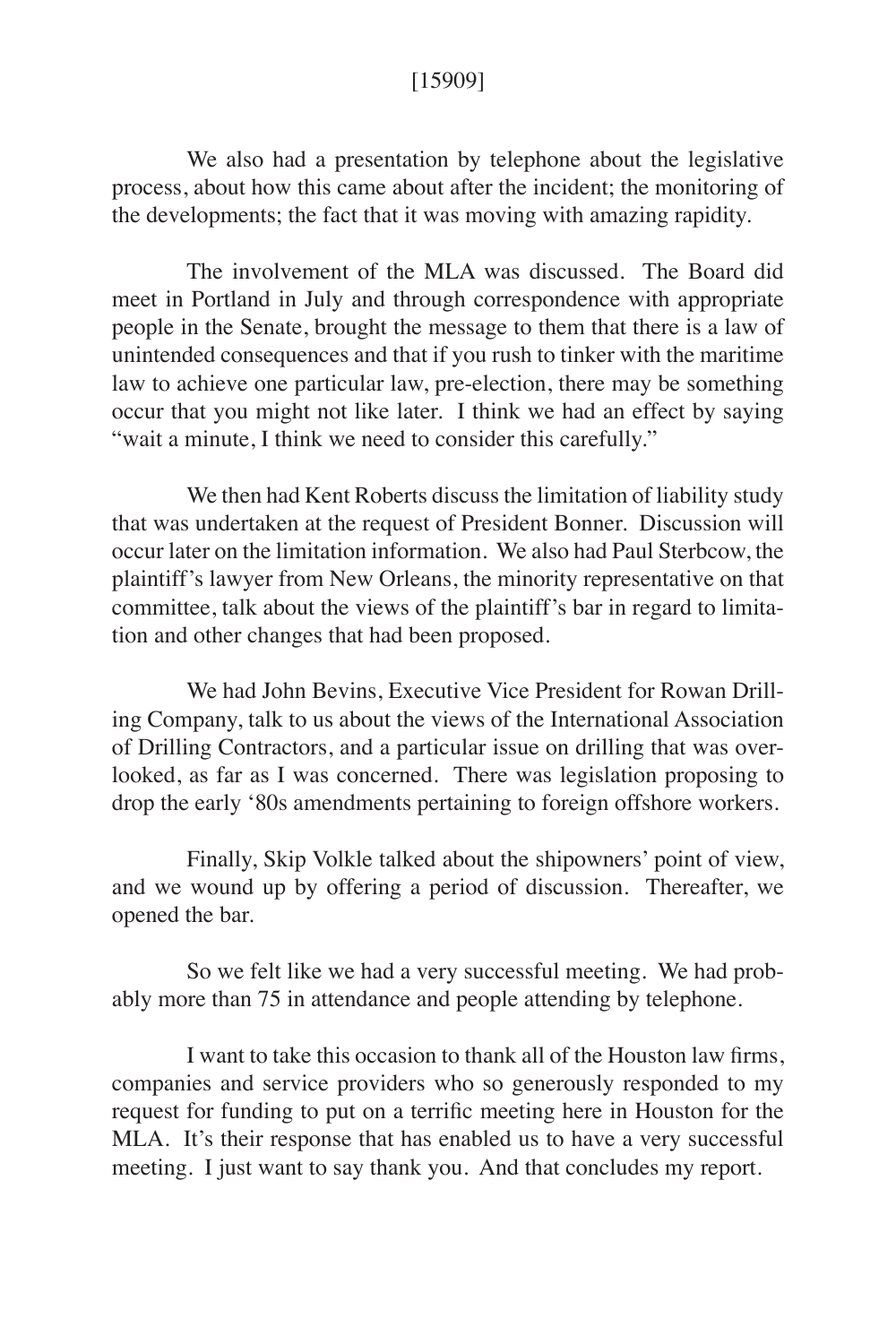### [15910]

MR. BONNER: I want that on the record. We want to come back here again.

MR. FORCE: Thank you, Mr. President, officers, fellow directors, and members of the Association, the Practice and Procedure Committee met yesterday at Eastham Watson. We would like to extend our thanks to that firm, and especially to Andy Durham, for hosting us and for their hospitality. We had more than thirty people in attendance both in person and by way of teleconference, including a number of law students from Tulane Law School.

We discussed three main topics during the meeting. First, with the assistance of the Young Lawyers' Committee, the committee conducted a study of the Local Admiralty Rules in the federal district courts. The study focused, in particular, on the extent to which the federal district courts have adopted the Association's Model Local Admiralty Rules. I would like to recognize and thank Sam Blatchley, Lafcadio Darling, Brandon Bigelow, Daniel Cragg, and Ricardo Rivas for doing the research for this study and preparing a chart of their findings. I would especially like to recognize Sam Blatchley, the committee's YLC liaison, for supervising this project. This group surveyed 92 judicial districts and found that 38 judicial districts had implemented some form of local admiralty rules. Of those judicial districts, nine have adopted the 1997 Model Local Admiralty Rules, and another five have promulgated local admiralty rules that reference the 1997 Rules. Five judicial districts have adopted the 2008 Model Local Admiralty Rules, four of which, Maryland, New Jersey, Pennsylvania, and Texas, had previously adopted the 1997 Model Local Admiralty Rules. The committee is finalizing a chart showing the results of this research and will post the chart on the MLA website when it is completed. Former President Marwedel had sent a letter to all of the judicial districts when the 2008 Model Local Admiralty Rules were drafted. So, it appears that we still have some work to do in getting a number of additional districts to adopt those rules. I would encourage all members of the Association who serve on their local rules committees or who have access to those committees to make sure that our Model Local Admiralty Rules receive very serious consideration.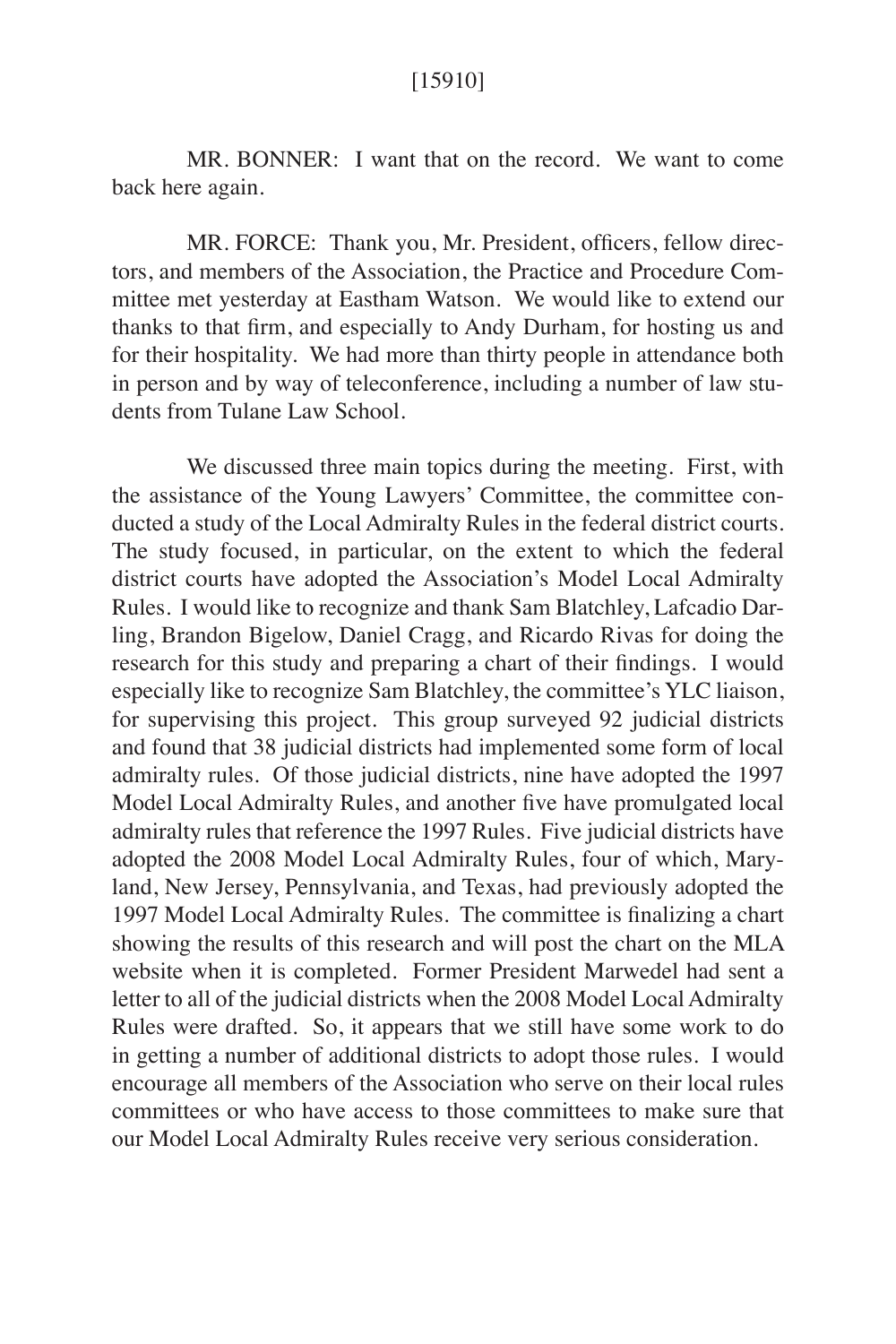### [15911]

The second issue that the committee addressed was the CMI questionnaire regarding the recognition of foreign judicial sale of ships, which was discussed a little bit earlier. The committee worked with the Marine Finance Committee in preparing the answers to that questionnaire, focusing, in particular, on the procedural aspects of the questionnaire. We plan to coordinate with the Marine Finance Committee on a joint program for the fall 2011 meeting to explore further the issues addressed in the questionnaire.

Lastly, we continued our on-going discussion of Rule B attachments of EFTs and, in particular, the fallout from the Second Circuit's *Jaldhi* opinion. We reviewed a number of cases that were summarized by Larry Kahn of New York. The United States District Court for the Southern District of New York has continued to apply *Jaldhi* to vacate Rule B attachments of EFTs, including funds that following attachment have been deposited in the court's registry. The courts have recognized some exceptions, but those exceptions have been very limited. Some courts have exercised their equitable authority to allow attachments if the defendant was insolvent and not likely to satisfy an arbitration award. Other courts have permitted attachment following a judgment.

One issue the committee is considering looking into is the extent to which the New York courts' negative view of Rule B attachments in EFT cases has affected the attachment of traditional property, including money in bank accounts. Based upon a survey of the members of the committee who attended the meeting, that does not appear to have happened outside New York, but it is something that the committee will continue to monitor.

Mr. President, that concludes my report.

MR. BONNER: Thank you. Salvage to be followed by Young Lawyers.

MR. WHITAKER: Thank you, Mr. President. In keeping with the purpose of salvage, I'll make it quick. We had a meeting on Thursday at the office of Strasburger Price with approximately 30 in attendance. Committee Vice-Chair, Jason Harris, provided an update on recent salvage case law.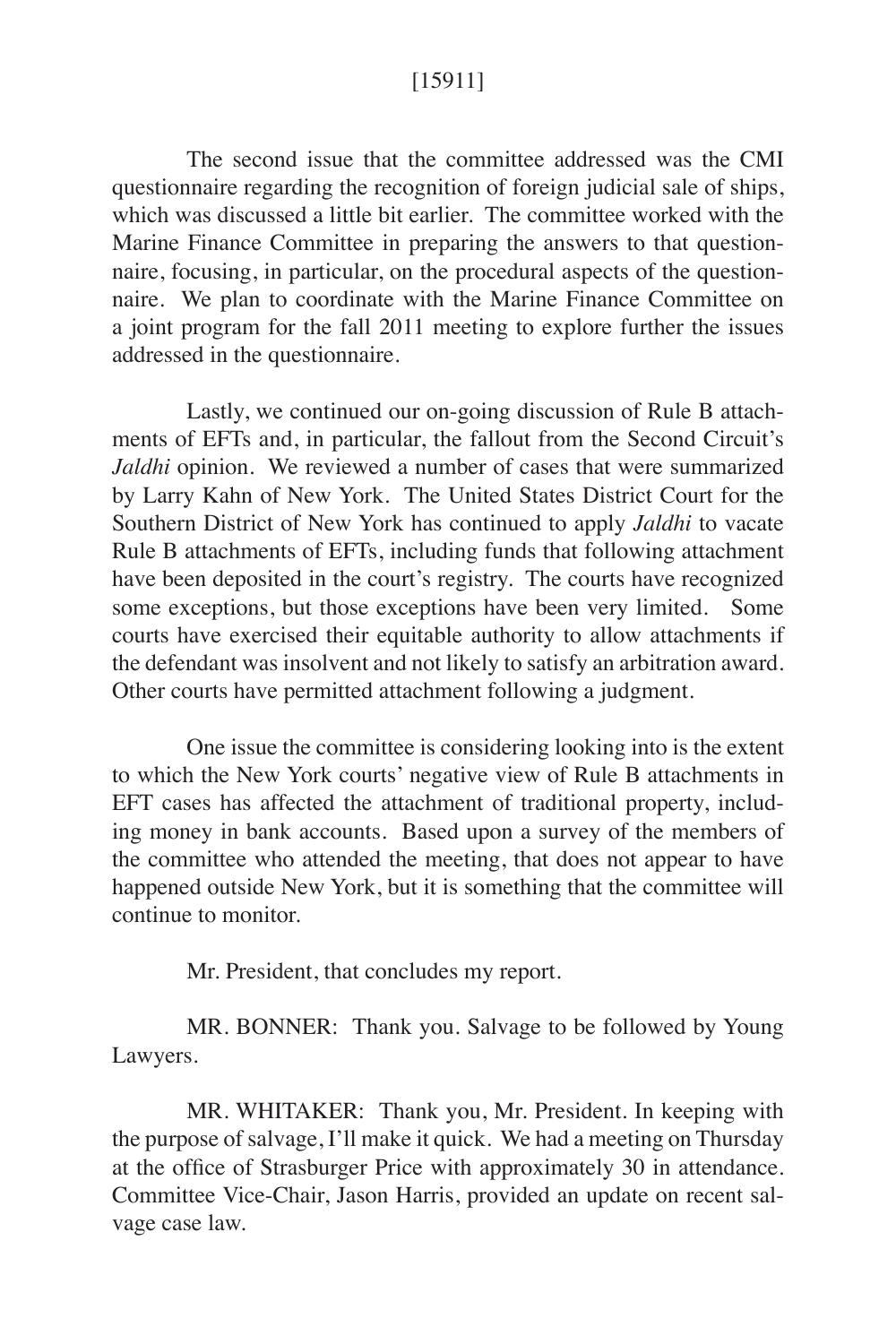Mr. Jim Shirley, of JPS Marine and counsel of the American Salvage Association, provided an update on legislative proposals to OPA 90 that could impact the salvage industry.

We also had a brief discussion regarding the UNESCO Treaty, its protection of underwater antiquities, and the practical inputs that can be felt in commercial salvage.

Captain Douglas Martin of Smit Salvage Americas gave a presentation on the general principles of wreck removal. We recognized veterans for their service.

Salvor immunity, remuneration for pollution avoidance, and decriminalization of salvors were identified as three priority issues that face salvors today.

That concludes my report.

MR. BONNER: Thank you very much. Is Alex here? Young Lawyers?

MR. GILES: Good morning Mr. President, MLA officers, directors, members and guests. The Young Lawyers Committee met yesterday at Royston Rayzor's offices with a strong attendance in excess of twenty-five individuals, featuring a nice cross-section of committee regulars, U.S. Coast Guard representatives, law student members, and Young Lawyer representatives from the Royston Rayzor firm. The committee discussed several of its ongoing projects for the Association and for various standing committees, to include the MLA resolutions project and the recently completed project examining the local admiralty rules in each of the federal district courts throughout the country. The latter project was undertaken for the MLA's Practice and Procedure Committee, and similar to Josh Force's recognition in his report, I would also like to recognize those named volunteers, particularly Sam Blatchley, for their dedicated and thorough work on this project.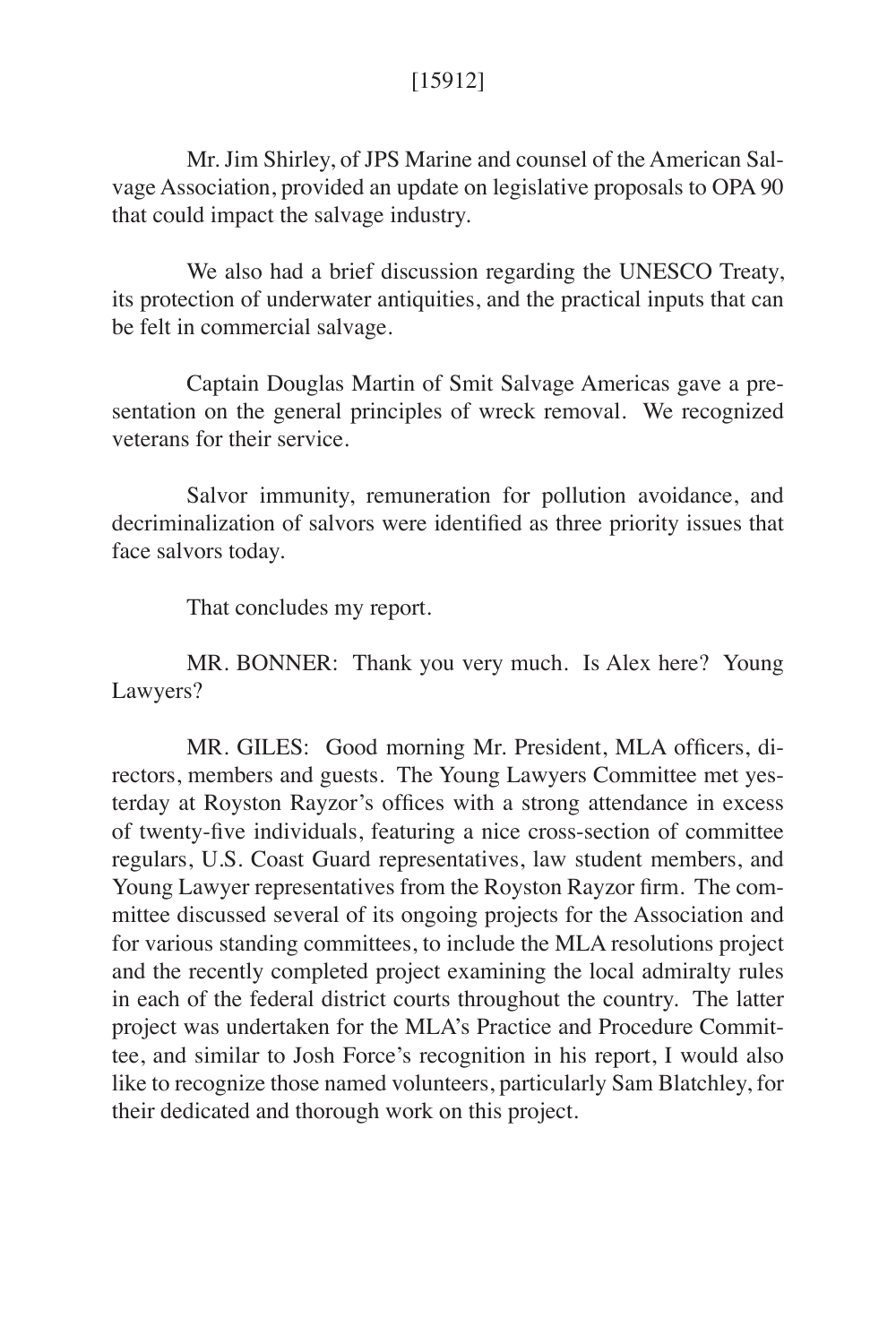## [15913]

The committee also discussed a possible new assignment in support of the work of Kent Roberts' Special Committee addressing limitation of liability and the associated legislation before Congress.

Finally, the committee heard from several of our committee liaisons with status reports on the activities of their respective standing committees. As most of you may be aware, the Young Lawyers recently reinstituted the committee liaison program under the leadership of our committee's Vice Chair, Betsy Bundy. All committee liaison appointments have been made and a chart reflecting those appointments will be posted on the MLA website in an appropriate location.

As is always the tradition of the Young Lawyers Committee, we convened for a social outing and dinner at Le Mistral Restaurant Thursday night following the museum event. We had a crowd of thirtyfive young (and some not so young) lawyers, and a very enjoyable time was had by all. However, out of an abundance of caution for our safe transportation to and from the restaurant, a limo affectionately referred to as "The Mammoth" was procured, but rather than provide descriptive details of our journeys in "The Mammoth," I will merely borrow a phrase coined by our committee's Secretary, Norman Stockman, that "what happens in The Mammoth, stays in The Mammoth."

All kidding aside, the Young Lawyers Committee would like to extend its extreme gratitude to Rich Branca and the Royston Rayzor firm for their generous hospitality all week.

Mr. President, that concludes my report.

MR. BONNER: On the Special Committees, I don't know if the In-House Lawyers Committee wants to take a report or not. The In-House Lawyers Committee is a Special Committee whose membership is by invitation only. You have to work in-house, and we sort of keep it limited to In-House Lawyers only. I received an e-mail from somebody yesterday saying that he attended the meeting. It was great. He wanted to join.

MR. VOLKLE: In-House Lawyers. We had a great meeting. Thanks to Phelps Dunbar. We had 8 to 10 in-house counsel, along with a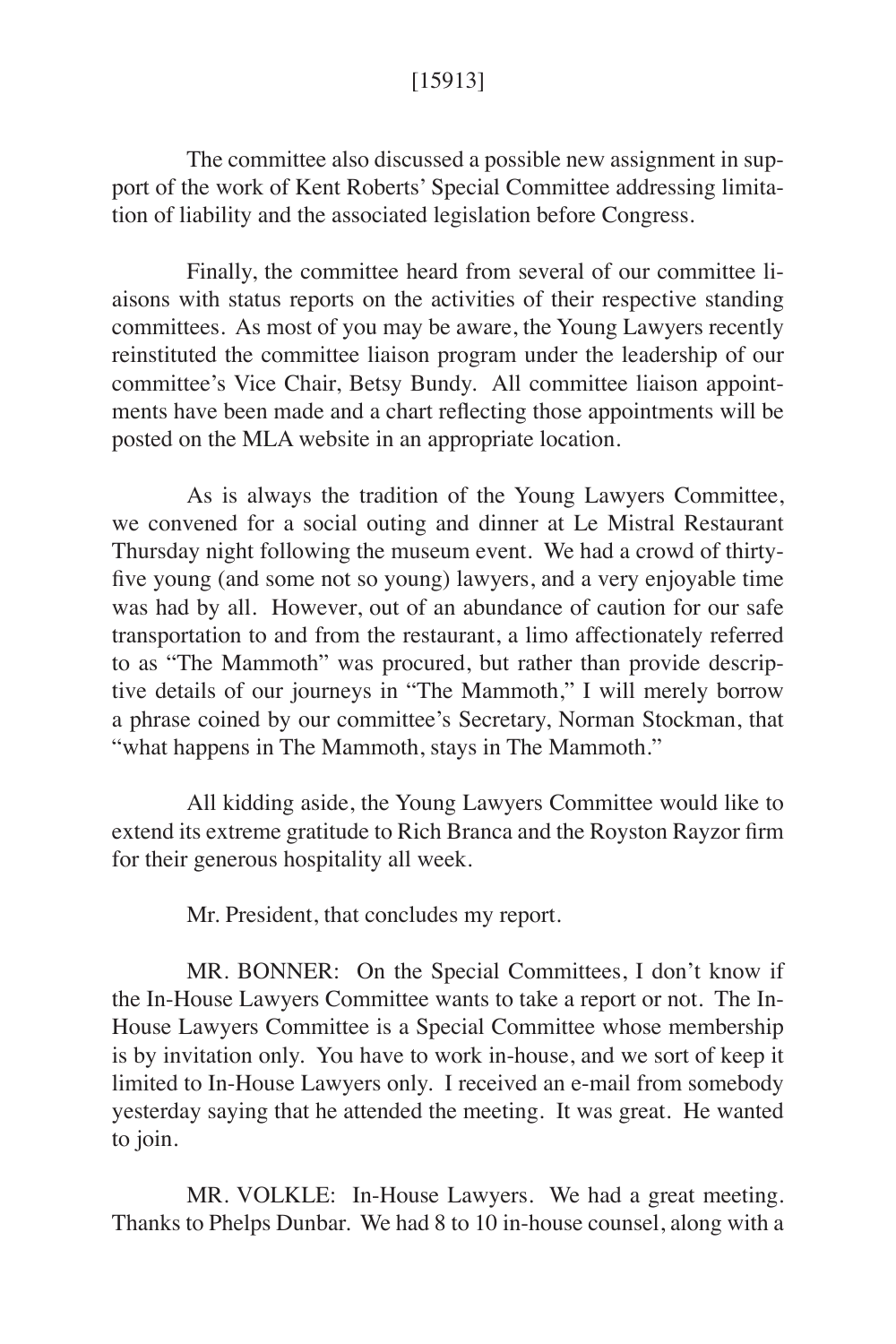### [15914]

number of law students, we wanted to see what we can learn at our secret in-house meeting. We talked about all outside counsel.

But the primary focus of the meeting was number one, the Deepwater Horizon legislation, and the Coast Guard Authorization Act, and some of the significant impacts of both those topics in the industry.

And that concludes my report.

MR. BONNER: Thank you very much.

Are there any committees that I missed?

All right. We're going to move along to maybe the most important part of the program this morning, and that is the discussion on limitation, and I'm going to call upon Kent Roberts, who is the facilitator, scribe, reporter, of the Special Committee that I appointed to give his report and to make a resolution.

MR. ROBERTS: Thank you, Mr. President. On August 25th, President Bonner appointed the Special Committee as sort of the outgrowth of the whole summer's activity dealing with the Limitation of Liability Act. The committee's task was to examine legislative proposals to change or eliminate the Limitation of Liability Act and to make recommendations to the MLA Board as to what position or positions the MLA should take with respect to the proposed changes affecting shipowners' liability. Five members were appointed to the committee: on the cargo plaintiffs' side, Ray Hayden of New York; on the cargo defendants' side, Chet Hooper of Boston; on the personal injury plaintiffs' side, Paul Sterbcow of New Orleans; and on the personal injury defense side, Gordon Schreck of Charleston. An academic member was also appointed, Professor Thomas Schoenbaum of Washington, D.C.

The committee held a number of meetings and also performed quite a lot of research independently. The goal was to try to come up with the position that would represent a consensus of the MLA that could be presented to Congress.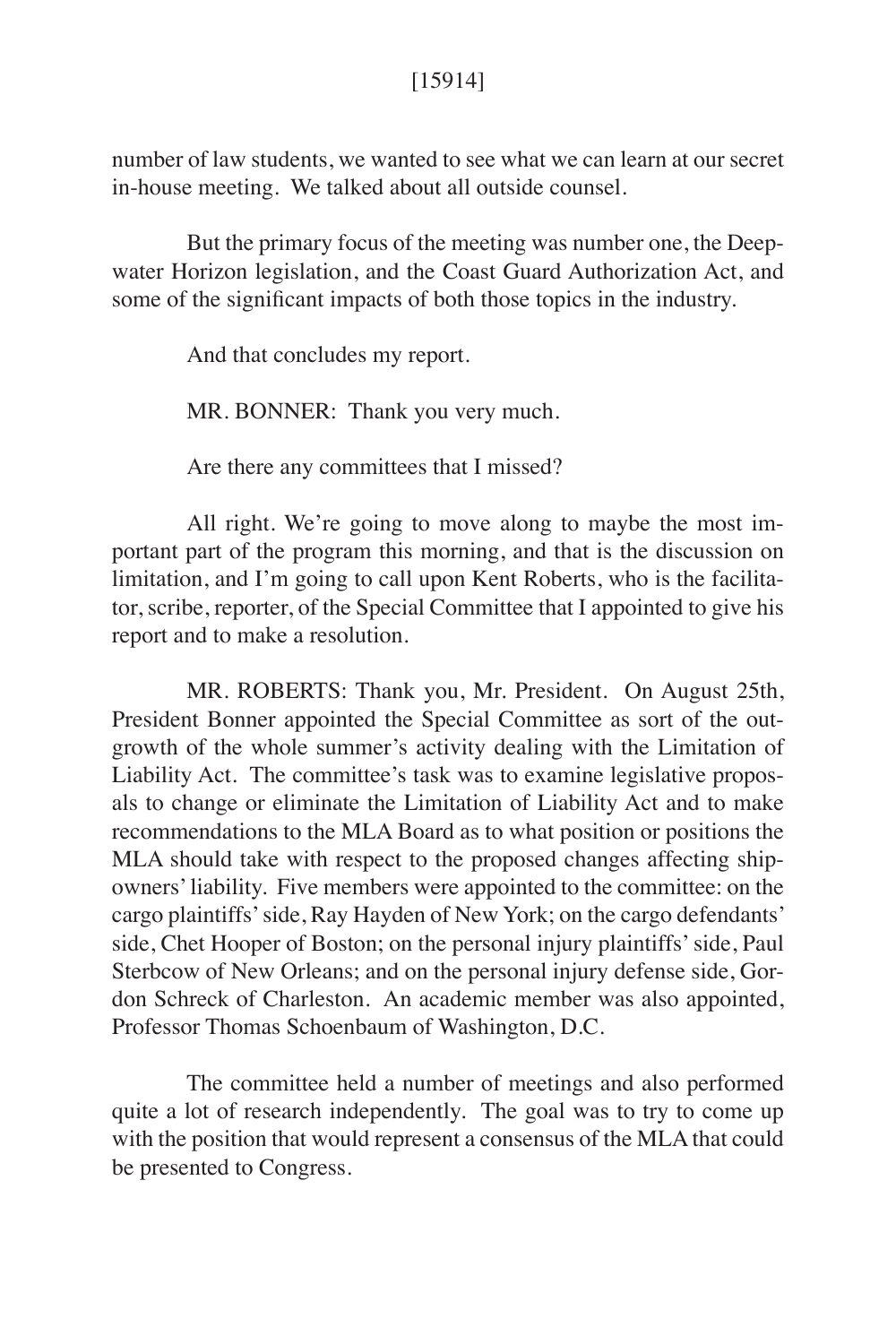### [15915]

As you have already seen by reviewing the report on this issue, I won't say that effort failed, but we had a situation where there was already a position stated by the plaintiffs' bar before Congress. That position had resulted from a number of legislative proposals over the course of the summer and was now represented in Senate Bill 3755. That bill would remove claims for personal injury and wrongful death from the Limitation of Liability Act. And as Paul Sterbcow reported to the Maritime Torts Committee yesterday, he was in a position where he already had a consistent, agreed position. As representative of the plaintiffs' bar, Paul was not in a position where he could negotiate against the stance taken by the plaintiffs' bar in Paul's deliberations in our committee. So Paul was unable to take up specific points about the Limitation Act or come up with any changes that would be different from the position of the plaintiffs' bar before Congress.

That led the majority side to look at other avenues of potential benefit from changes to the Limitation Act, consistent with the purposes of the Maritime Law Association, particularly in the promotion of uniformity. The result then is the Majority and Minority Report presented to the Association.

The majority of the committee opposed the changes proposed to the Limitation of Liability Act in Senate Bill 3755. In the alternative, the Majority Report seeks to have the MLA ask Congress to instead consider adoption of the 1976 International Convention on Limitation of Liability, to consider adoption and study as a possibility together with the 1996 Protocols to the International Convention that amend the amounts that are subject to limitation; and that this be done in a manner that will have consistent application for both domestic and non-domestic vessels operating in U.S. waters. The goal of this examination and the potential adoption of the Convention should be to maintain consistent treatment of limitation of liability across different sectors of the vessel operating community.

In addition to considerations of international comity adoption of the Convention would promote uniformity of the maritime law in future limitation of liability situations. Adopting the Convention would avoid disparate treatment of plaintiffs, simplify procedural aspects of limitation, and minimize the possibility of inconsistent and conflicting court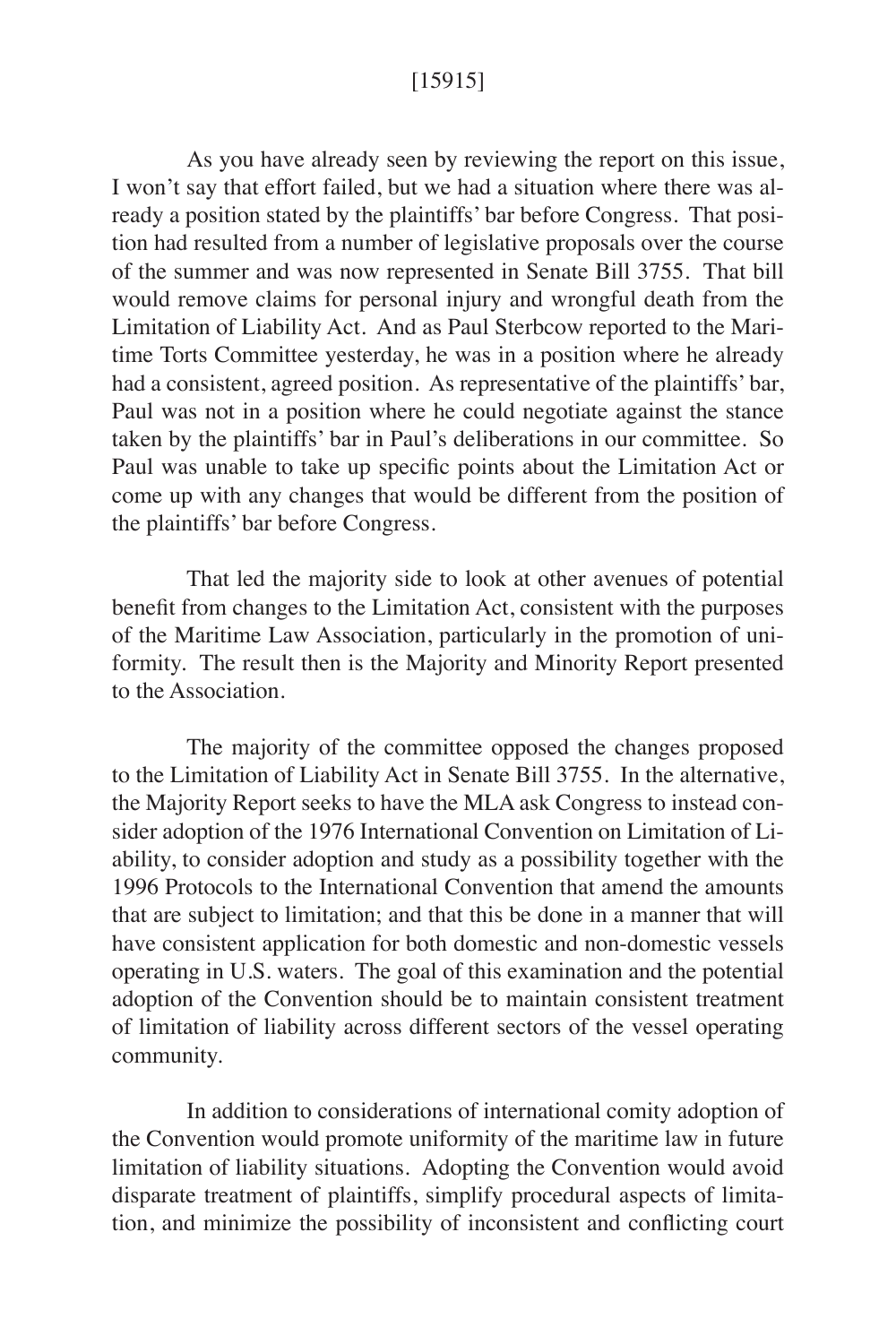rulings in application of the limitation regime different from that spelled out in the Convention.

Now, one of the things that Paul Sterbcow made very clear in the deliberations, was that although he couldn't come off of the position that was taken in Senate Bill 3755, the plaintiffs' bar (as represented by American Lawyers for Justice) had never considered the Convention. Paul made comments at the meeting of the Maritime Torts Committee yesterday that were critical of the Convention from the point of view of the plaintiffs' bar, and we acknowledged those criticisms had some validity in discussion among the majority of the committee. But there is room within the Convention allowing those states which choose to adopt it or to adopt it, to make adjustments to certain categories for treatment of vessels through domestic legislation. Such adjustments could be a subject of discussion with the plaintiffs' bar if this proposal were to go forward in the Congress.

Your committee's Minority Report would recommend to the MLA that it states support for Senate Bill 3755 so as to exclude wages, personal injury and death claims from the Limitation Act, leaving other claims for cargo loss, collision damage and the like subject to limitation.

The report of the committee has previously been circulated to the members of the MLA. Because there was a majority position stated, the committee asks the MLA to consider a resolution adopting the Majority Report, giving the President of the Association the authority and discretion to liaise with Congress and to take those steps deemed by the President necessary or advisable to advance the majority position.

And, Mr. President, I will read the resolution:

Resolution on Limitation of Liability Act

WHEREAS there have been a number of bills introduced in the United States Congress to repeal or significantly modify the Shipowner's Limitation of Liability Act, 46 U.S.C. §§ 30501- 30512, and the President of the Maritime Law Association ("the Association") appointed a Special Committee to study the bills that were introduced in Congress and to formulate a report rec-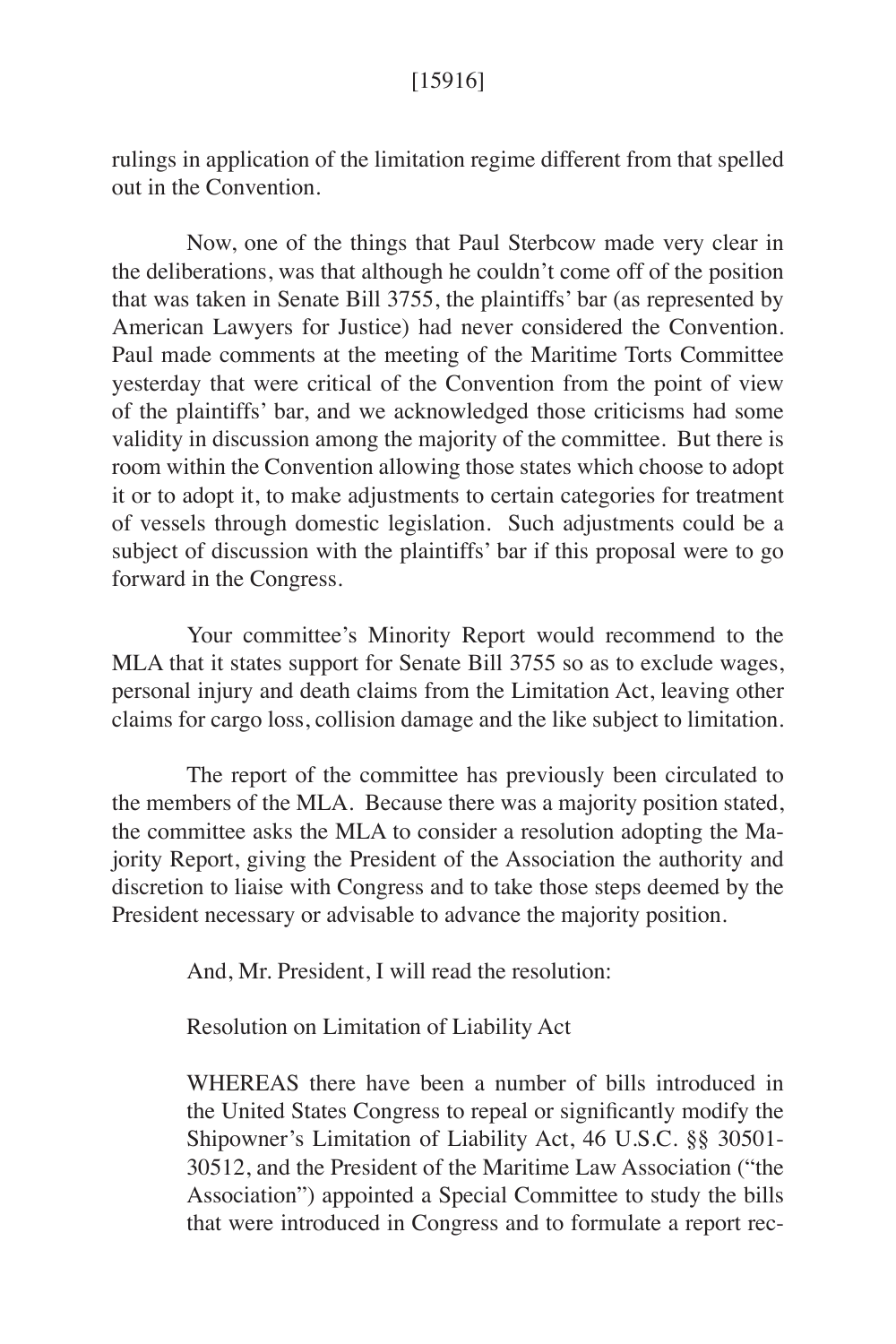# [15917]

ommending the position that the Association should take on a Shipowner's Limitation of Liability Act; and

WHEREAS the Special Committee issued a report on September 25, 2010 with the majority of the Committee recommending that the Association petition Congress not to repeal the Shipowner's Limitation of Liability Act but to amend the Act by adopting the 1976 Convention on Limitation of Liability for Maritime Claims and the 1996 Protocol Amendments to the 1976 Convention;

BE IT RESOLVED that the Association recommends that the United States Shipowner's Limitation of Liability Act, 46 U.S.C. §§ 30501-30512 not be repealed and that the Association considers that the concursus provisions in the Act to be critical in resolving all of the claims arising from a single maritime casualty; and

BE IT ALSO RESOLVED that the Association's position on this issue is that the United States should adopt the 1976 Convention on Limitation of Liability for Maritime Claims with the 1996 Protocol Amendments to the 1976 Convention in a manner that will have consistent application for both domestic and non-domestic vessels operating in U.S. waters and international waters and it also have a consistent application to vessels of all classes in commercial and non-commercial trade; and

BE IT FURTHER RESOLVED that the President of the Association is hereby authorized and directed to inform the appropriate Committees and Members of Congress and the Executive Branch of the Association's position with respect to the foregoing, and to authorize representatives of the Association to represent the Association in communication with Congress and the Executive Branch with respect thereto, subject to such conditions as the President may deem appropriate.

Dated November/December- 2010

This concludes the resolution. I want to thank the President for assigning me to this committee and giving me the opportunity to be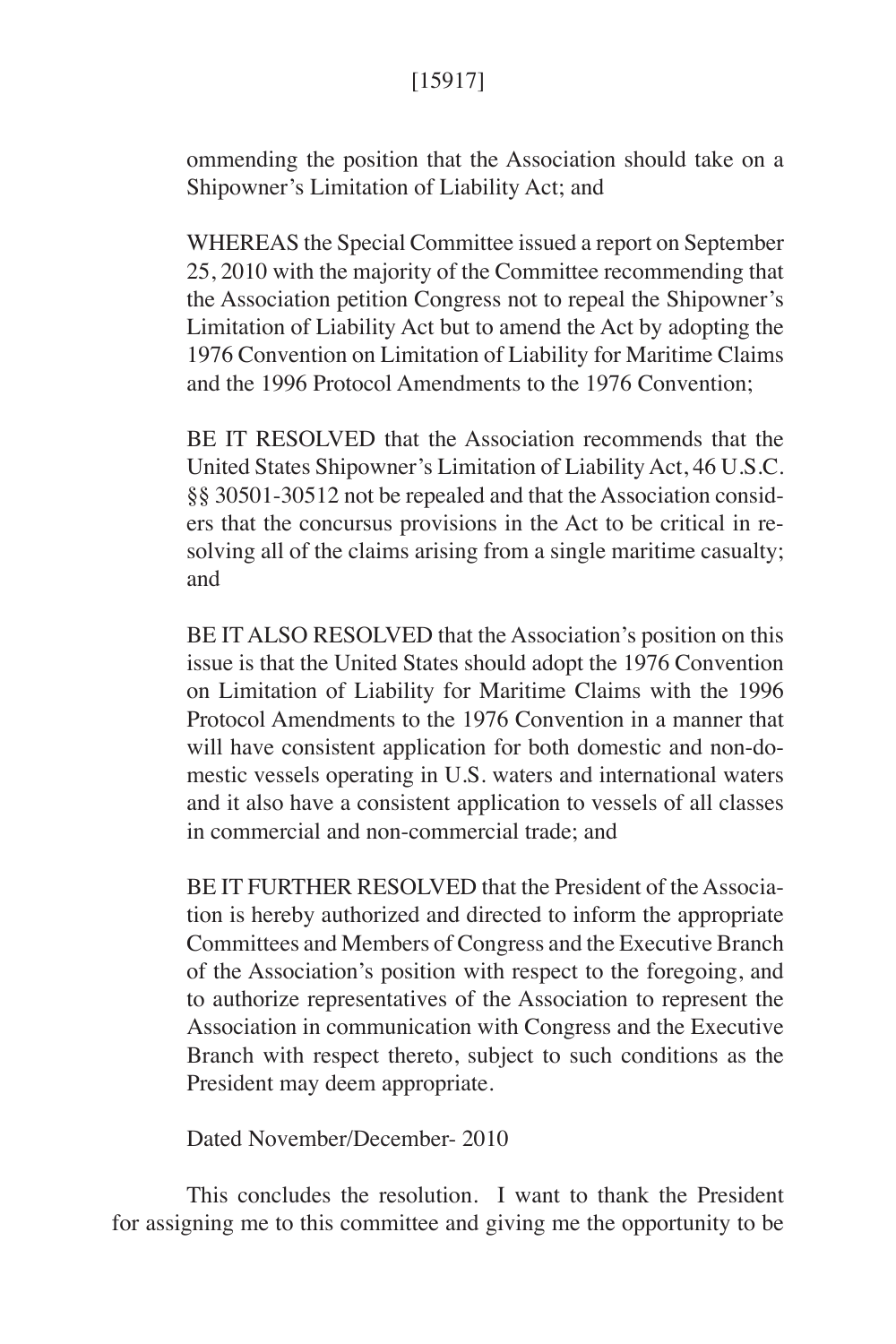## [15918]

involved in the committee's work. I especially want to commend and thank Gordon Schreck and Paul Sterbcow in trying hard to reach a middle ground if one could be obtained. I thank all of the members of the committee for their efforts and intellectual talents. This was a difficult exercise. The result is asking this Association to liaise with Congress in a way that could bring the Convention at least into the discussion in the event that Congress takes up the subject either in the upcoming lameduck session or in years to come.

Mr. President, that is the resolution and the result of your committee's work. I present it to the Association and move its adoption.

MR. BONNER: Is there a second to the motion?

AUDIENCE: Second.

MR. BONNER: Discussion? If you want to discuss this at all, please come forward. Give your card to the reporter, and the mike is open.

MR. HERD: This is Charles Herd of the Houston area. I attended by phone most of the Maritime Torts meeting yesterday, and I was struck by Paul Sterbcow's comment or suggestion that the resolution reflect not only the majority view, which has just been presented, but also the minority view, or at least the notion that there is a minority view, so that Congress could hear that there was more than just a single view.

MR. BONNER: Maybe, Mr. Herd, if you could read your proposal.

MR. HERD: In fact, Kent has just shown me, and I wasn't aware of this, a draft of the version that had been circulated earlier in anticipation of this very issue. And if I'm understanding it correctly, this is a clause adding to the second whereas, so let me read that paragraph:

> WHEREAS the Special Committee issued a report on September 25, 2010 with the majority of the Committee recommending that the Association petition Congress not to repeal the Shipowner's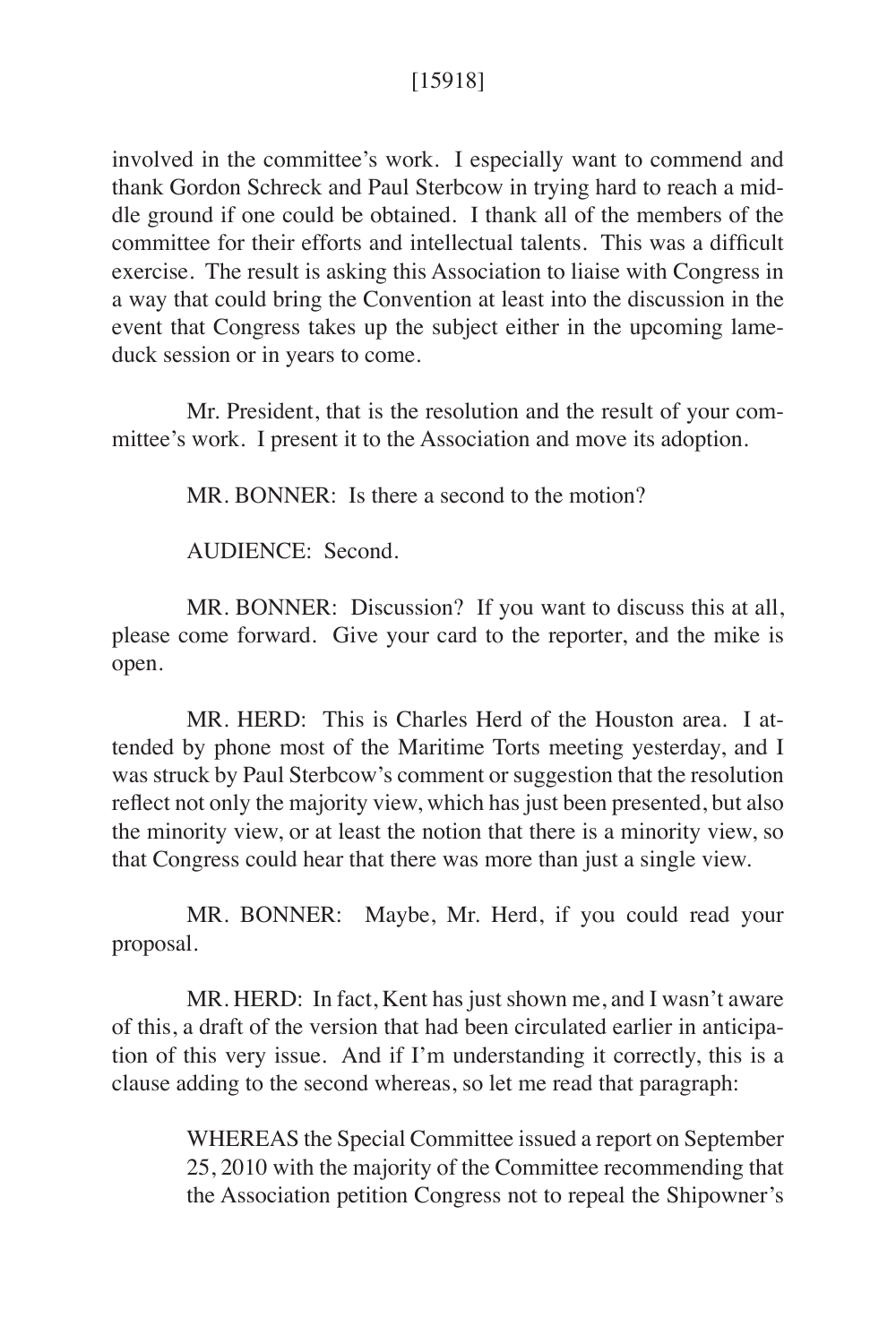Limitation of Liability Act but to amend the Act by adopting the 1976 Convention on Limitation of Liability for Maritime Claims and the 1996 Protocol Amendments to the 1976 Convention; and a minority of the Committee recommending the Shipowner's Limitation of Liability Act be repealed for claims for personal injury and death.

And then the rest of the resolution goes on as is.

MR. BONNER: Are you making a motion to amend the resolution?

MR. HERD: Yes, sir. So in light of that, I move that the resolution that's just been read also reflect the minority view that was discussed yesterday in the Marine Torts Committee.

MR. BONNER: Is there a second to Mr. Herd's motion?

AUDIENCE: Second.

MR. BONNER: Okay. Is there any discussion on this? Is there any discussion on the motion to amend the resolution to include the Minority Report?

MR. VOLKLE: As I had discussed at the Marine Torts Committee meeting yesterday, I strongly favor the original resolution, and I do think that we ought to put the limitation investigations on the table.

From the shipowner's standpoint, we look for certainty, predictability and suability and efficiency. The efficiency created by the present Limitation of Liability Act is essentially from the shipowner's standpoint, that is preserved in the Convention. The Convention also addresses failure to present the Limitation Act with respect to sufficient funds by primarily operators of the vessels so it wouldn't call mainstream commercial vessels. So it has all that in fairness.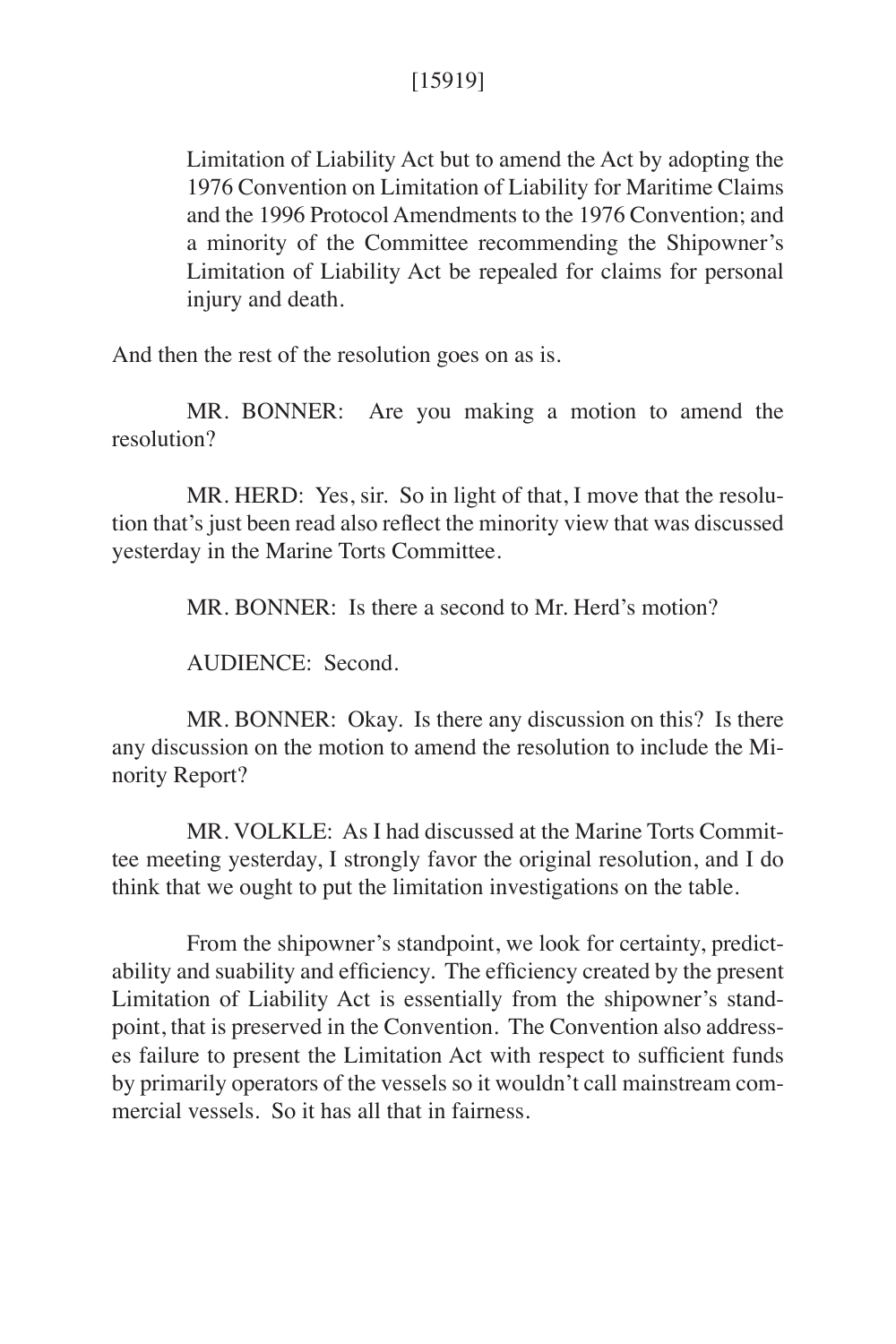### [15920]

That being said, I strongly oppose the amendment to the resolution for the following reasons. It is true with respect to any issue that there will be divergent opinions within our group because we have a diverse organization. As an Association we adopted the resolution in favor of the Rotterdam Rules. We sent people to Europe to participate, and the adoption of the Rotterdam Rules, even though I can still remember Michael Cohen getting up and strongly objecting to the Rotterdam Rules. The bottom line is that we need an Association to be able to come together and have an Association position. I think the work the committee is doing is excellent. The resolution puts the Convention on the table for consideration by Congress. Those who have a different view can come into the debate and let Congress know that there is opposition, but from my standpoint, it seems to me that the Association's view, the overwhelming majority of the Association is in favor of the committee report. And therefore, I would strongly oppose the resolution, and from a personal standpoint, if the amendment is adopted, I will vote against the resolution. Thank you.

MR. BONNER: Is there anybody else who wants to talk on further on the amendment?

MR. MOLLER: Jeffrey Moller. Personally, I think, Mr. President, I believe that if the resolution is amended in the way it was suggested, it would not adequately reflect the full feeling or the vote, if you will, within the Association with respect to the original resolution. If we merely say that there was a majority of the committee that felt one way and a minority of the committee felt another, I think that it greatly waters down strength of the resolution and would not appropriately convey what the vote was, if you will, as to what ought to be done for the Limitation of Liability Act.

MS. WEGMANN: I'm Cynthia Wegmann. I'm seeking a point of clarification. At the end of your reading the resolution, did you say that we will send this if the Senate and House take up this Act, or send it regardless of whether they revisit it?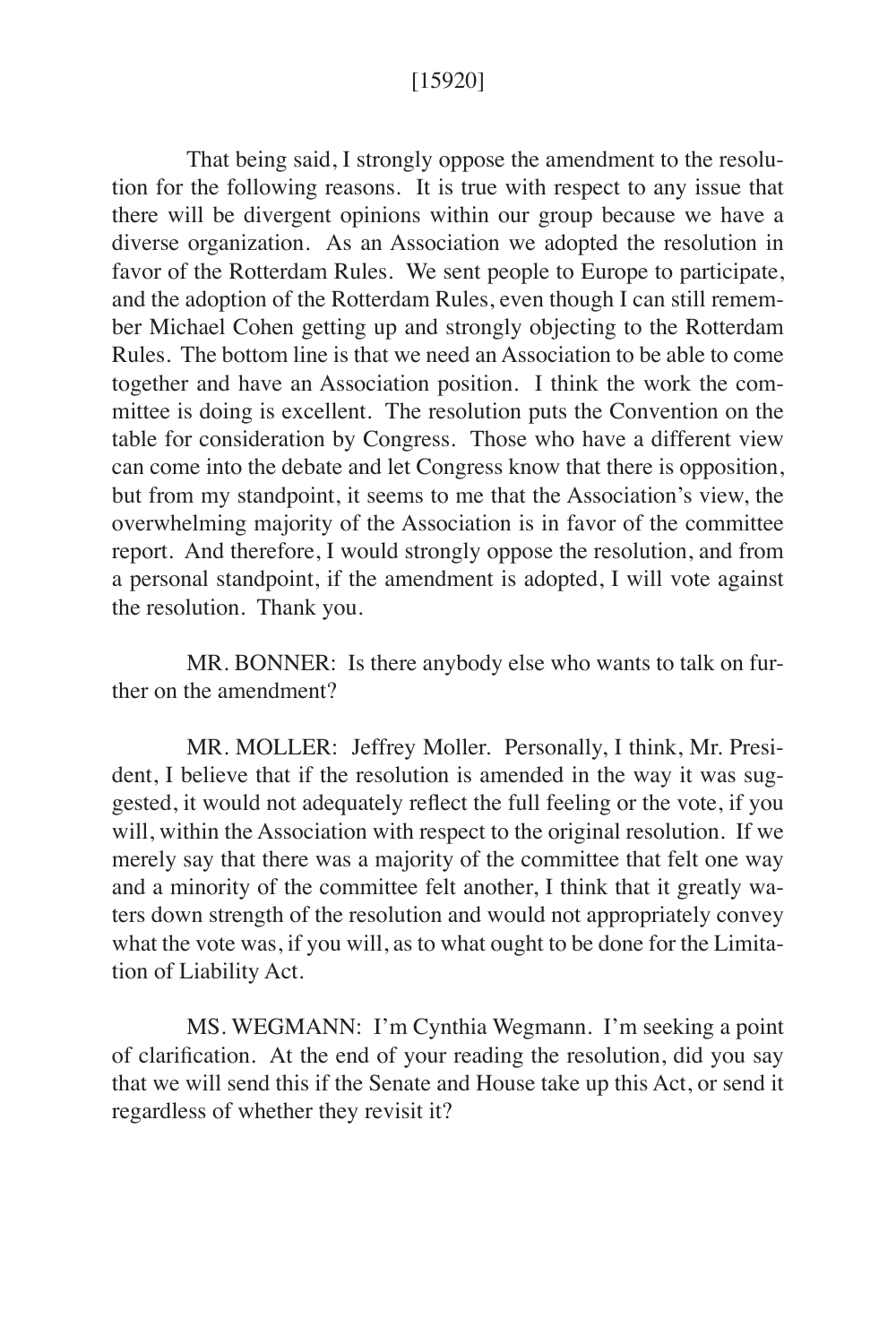MR. ROBERTS: I understood it to be a position of the Association, that it will be sent regardless.

MR. BONNER: With the additional language that you just read, are you withdrawing the motion to amend or what?

MR. HERD: My amendment is now to amend the language that was originally read but to also include the language that I've just read from the underlying version. That would be my amendment.

MR. BONNER: I believe we vote first on the amendment and then on the resolution. So if anybody wants to talk about the amendment, now is the time.

MR. JACKSON: Mr. President, I'm speaking now about the process of voting, not on the merits of either issue. I wanted to make it clear that my view is that sometimes people don't think the General Meeting of the MLA is anything of importance, but since we do speak through our membership, attending a General Meeting is important.

Also, in anticipation of the criticism, I rise to say that the Board, as far as I'm concerned, would consider a proxy voting for General Meetings, but there has to be an advanced request and notice and due process in allowing people to know that proxy voting is being considered or ultimately will be allowed.

So I rise to make two points: One, it is important to come to the General Meeting of the MLA; and two, as to matters of voting, I think the Board would be open to consider proxy voting and would have had it been addressed in a timely manner.

MR. ENGLISH: Gary English of Charleston, South Carolina. We represent a lot of dredgers, small companies, and modifying limitation of liability would be, I think, a detriment to those interests, and I think it would have a grave consequence; that is, when you start raising the limits as some of these other international conventions do, larger companies can take that cost and spread it across a lot more units. And so it gives the smaller guy a much more difficult time, and I think there's another unintended consequence -- that having that threat of limitation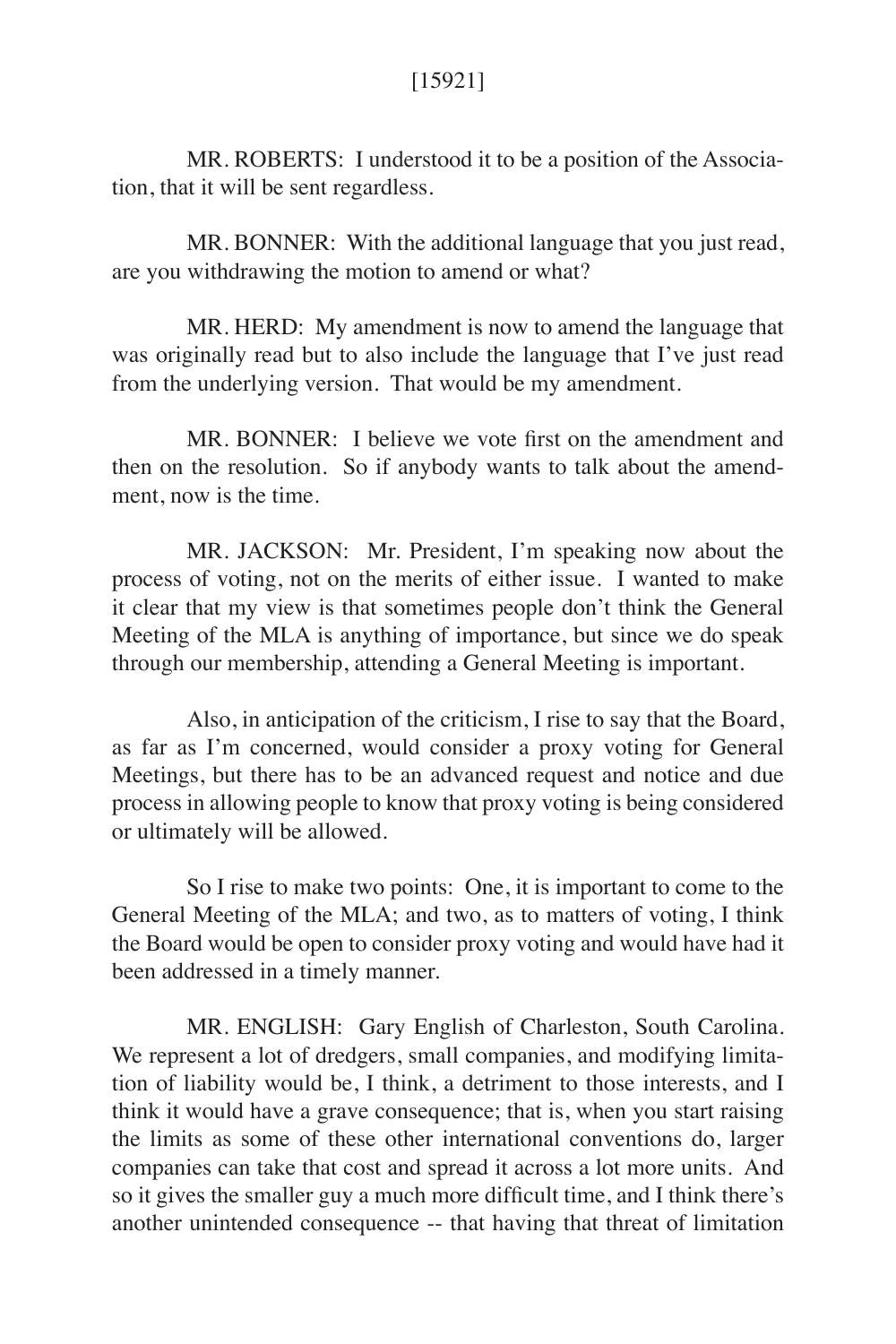of liability in our tool bag creates a better opportunity for settlement discussions prior to litigation. Just a couple points I would like for you to consider. Thank you.

MR. NOLAN: Frank Nolan. My view is that I can't think of a bigger mistake than watering down the resolution as it was originally presented. Every one of these things has been said before as divergent views, minority views, and then finally decided majority views. I think if we are going to start watering ourselves down before we start voting, we might as well stay home and not discuss it. If we make a decision that the majority supports a particular resolution, that should be the resolution of the Association. We have a free press and free society. Lord knows the reason we're talking about this is because other constituencies put that pending bill across in the Senate. So I would suggest that we stick with the original resolution and recognize our brethren's right to make their views known separately, but that it is not the view of the Association and we ought to be very forthright about that.

MR. BONNER: Does anybody else wish to be heard on the amendment?

All those in favor of amending the resolution to include reference to the Minority Report as set forth by Mr. Herd, please stand up.

All those opposed please stand up.

It seems like the opposition to the amendment has carried the day. Now we're going to go back and talk about the original resolution. Is there anymore discussion on the original resolution?

MR. MOLLER: As I understand the resolution it suggests that not only Congress merely consider the1976 Convention, but that it adopt the 1976 Convention. Is that how it reads?

MR. ROBERTS: It states that the Association's position on this issue is that the United States should adopt the 1976 Convention. So the language ended up with a positive statement of adoption.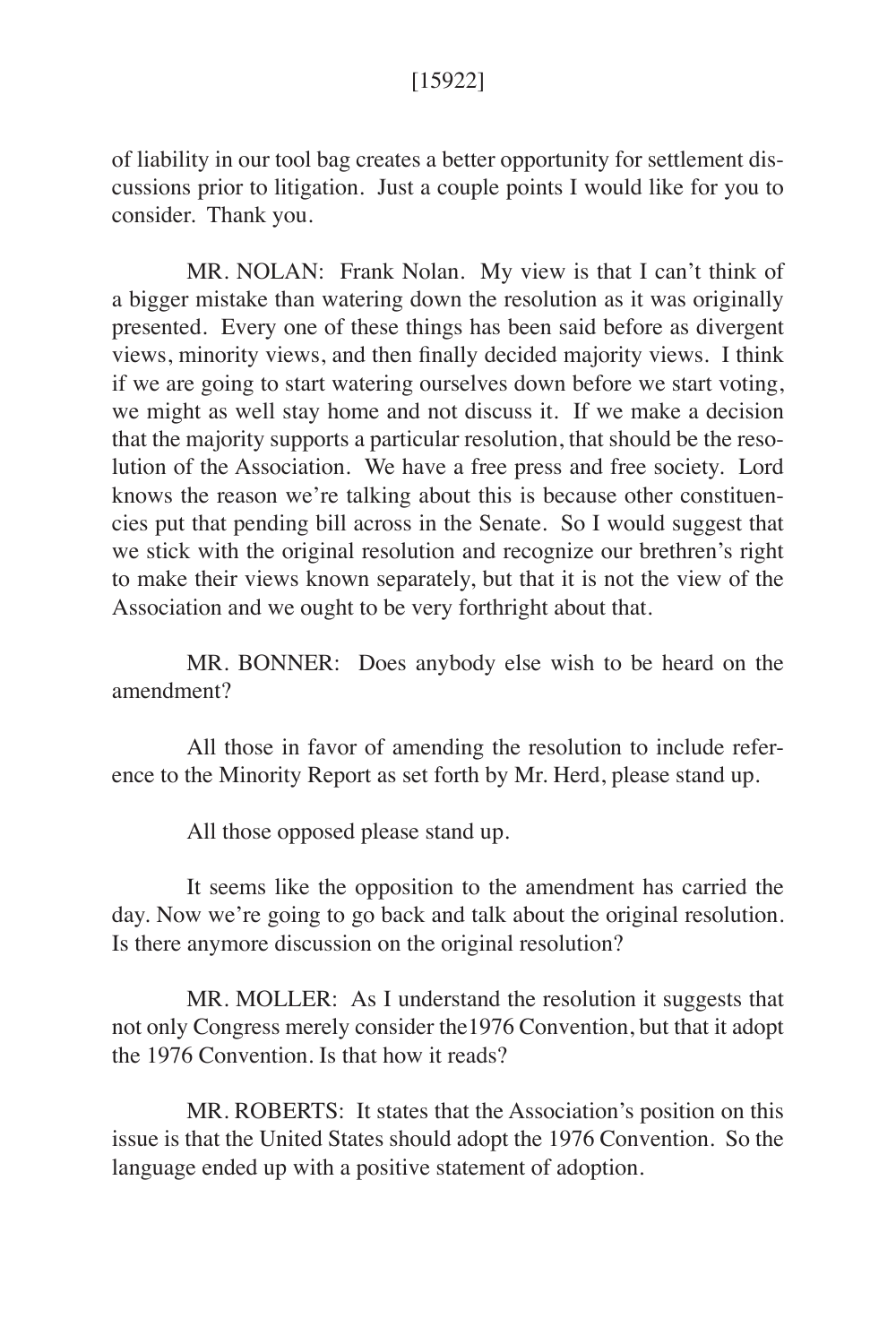## [15923]

MR. MOLLER: Rather than mere consideration?

MR. ROBERTS: Yes.

MR. MOLLER: I must admit, Mr. President and fellow members that I'm not very familiar with the1976 Convention so I feel like on this resolution, I would not know how to vote. We haven't operated in this country under that convention so I'm not familiar with exactly how that would change existing law. I think to that extent we might want to consider exactly what the committee's recommendation would be and that is to recommend to Congress that it consider adoption of the '76 **Convention** 

MR. BONNER: What does the resolution say?

MR. ROBERTS: The resolution states that the United States should adopt the Convention in manner that will have consistent – what I think – I think it's a good point of somebody saying drafting and trying to come up with what the majority wanted to do. And the majority of the recommendation was to ask Congress to consider adoption of the Convention.

MR. BONNER: Do you want to amend the resolution to add that?

MR. MOLLER: Unless I'm the only one ignorant of the Convention, I would make a motion that the resolution be amended to say not that the Association suggests adoption, but that the Association suggests consideration of adoption.

MR. ROBERTS: I would second that motion, because as we look through this draft and process, debating how to have a resolution, what the majority wanted, the majority became very familiar with the operations of the Convention and was able to be very comfortable how it would be applied. That is not the universal position for everybody within the Association, and that's one of the reasons that the recommendation was to ask Congress to consider the adoption of the Convention.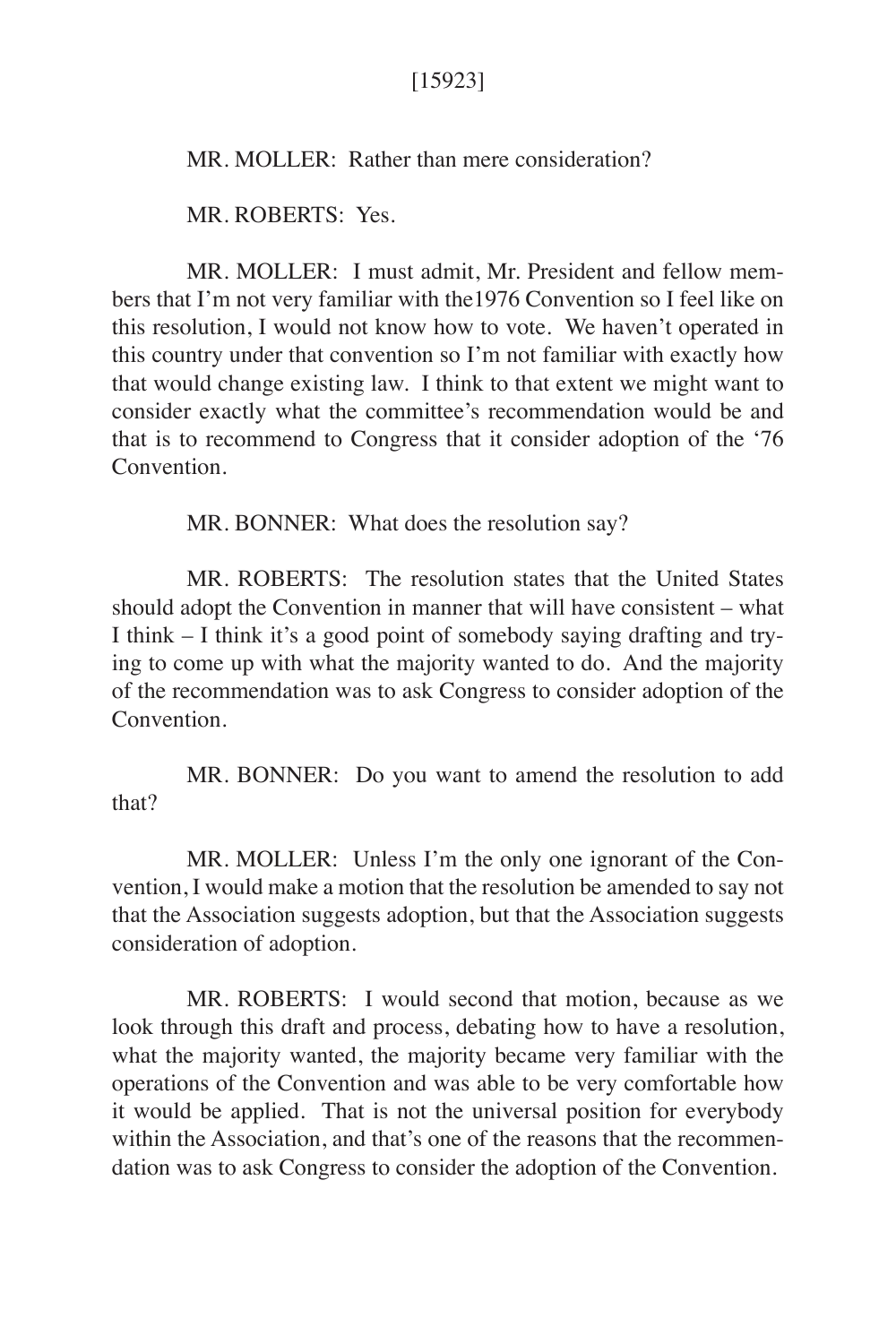## [15924]

And I would ask that that amendment be inserted into the second-to-last paragraph so that it now reads, "Be it also resolved that the Association's amendment on this issue is to ask Congress to consider adoption of the 1976 Convention on Limitation of Liability for Maritime Claims," with the balance of that paragraph to read as it was previously read into the record.

MR. BONNER: So now we have a motion and a second to add to consideration.

Is there any discussion on that?

MS. BURRELL: My distinct recollection is that as an Association, we are already on record as supporting the Convention. It seems to me it would be a mistake to backtrack now. Either we recommend the Convention or we don't. Naturally, Congress will "consider" alternative responses to the Deepwater Horizon disaster. That goes without saying. The question is whether or not we can influence those ruminations by recommending the adoption of the Convention.

Apart from our historical support for the Convention, we customarily rely on the expertise of our committees, and this committee, after careful study and familiarity with the Convention, believes in the value of that Convention and that it should be adopted by the United States. I think the resolution should be a straightforward recommendation of a position developed by the Association in the past and confirmed by a committee in the present.

MR. WHITMAN: Tony Whitman. Just a question: Kent, in terms of process, as I understand it, then, the majority recommendation was to consider but the draft resolution is to recommend adoption?

MR. ROBERTS: Yes.

MR. WHITMAN: And I guess how does the committee get from Point A to Point B so that we understand that process?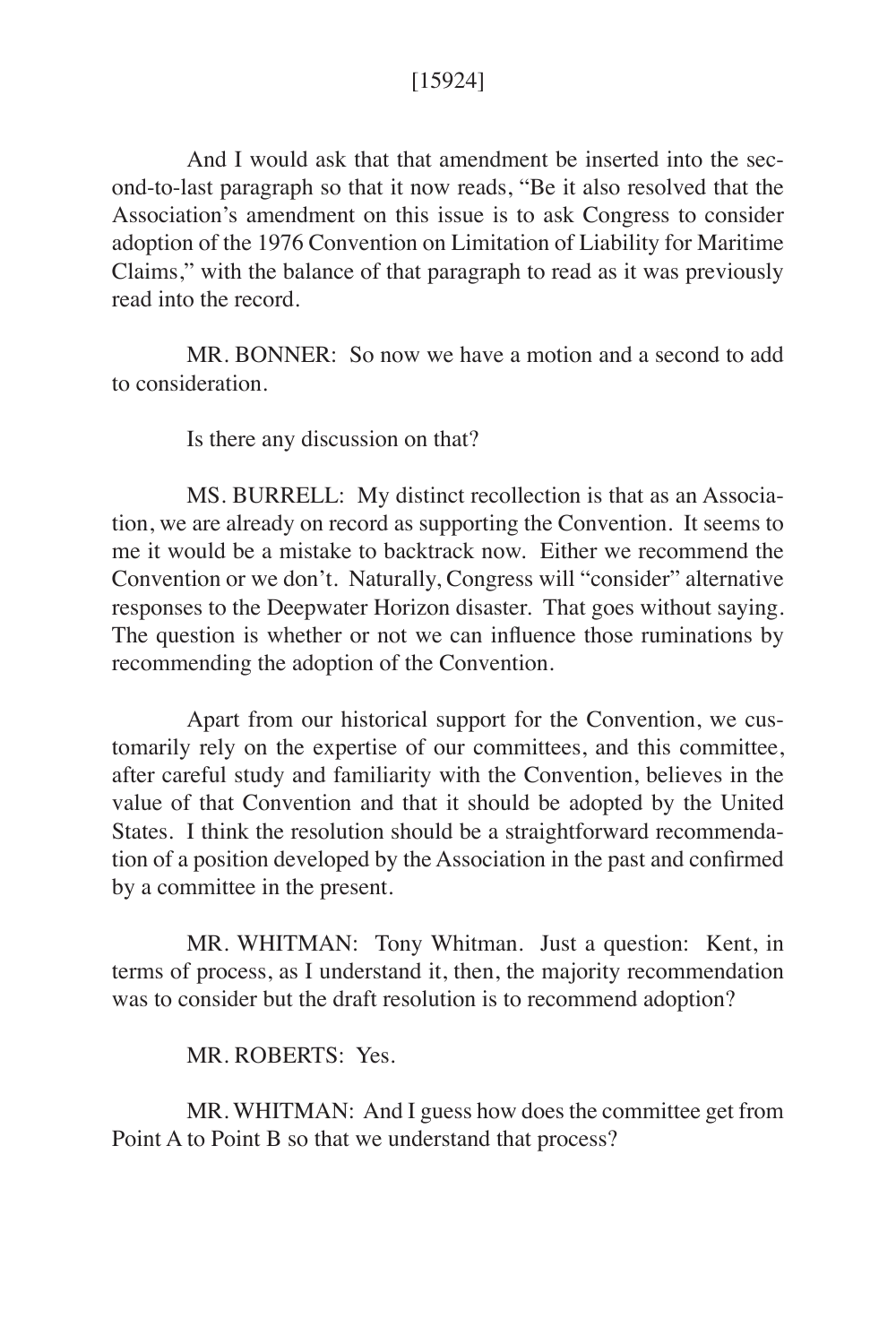# [15925]

MR. ROBERTS: The result of the Majority Report recommendation was in response to Senate Bill 3755, and the position was do not repeal or amend the Limitation Act as suggested by 3755, but as an alternative, adopt the Convention and that's how that word got in there.

And the conclusion of the Majority Report, if you read the Majority Report, it recommends the Convention going through the analysis of how the Convention would be applied to domestic shipping, and giving examples of how the Convention would set a maximum limitation of liability fund that must be funded as a condition of obtaining limitation, and how that compares to the present Act.

The recommendation then is a result of that analysis, favoring the Convention over the domestic Limitation of Liability Act, if it was going to be changed as 3755 would change it.

And so I guess in terms of how that is then summarized, yes, in the alternative to Senate Bill 3755, adopt the Convention rather than change the Limitation Act as stated in 3755.

So in that regard, I would actually look to the President to what charge would you want because the committee would say, adopt it, if 3755 is in the debate, and so that's where they came out.

MR. BONNER: I think the question right now is the original resolution said adopt it. The amendment says consider adopting it, and we've had a lot of discussion on whether those words "consider" should be added or not. I guess that's the question. Does anybody else want to speak on that?

All those who are in favor of amending the resolution to include the language that we ask Congress to consider the Convention stand or say aye.

All those opposed stand or say nay.

I think the opposition carries the day.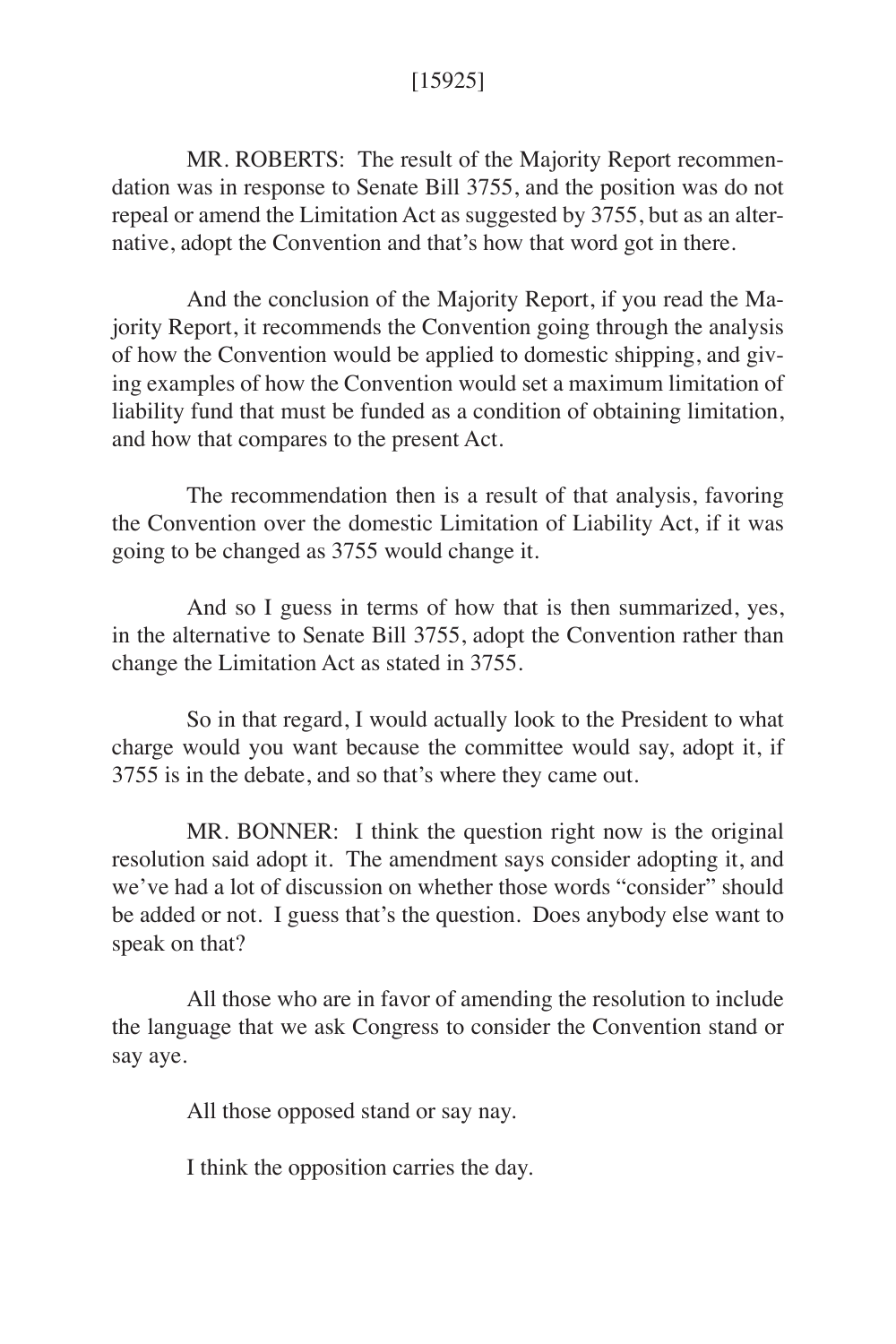## [15926]

MR. ROBERTS: So it will then go back to its original statement that it is the Association's position on this issue that the United States should adopt the 1976 Convention.

MR. BONNER: Okay.

MS. BURRELL: Another point needs to be raised here: Our association has always been in favor of the uniformity of international maritime law. A resolution recommending adoption of the Convention therefore has the additional merit of consistency with the historical and current objectives of the Association.

MR. BONNER: Does anyone else wish to be heard on the original resolution?

MR. GREENMAN: I'm Don Greenman of Baltimore, and at one time, when it existed as a separate committee, I was Chair of the Limitation of Liability Committee. The problem I see with this resolution, as it stands, is we recommend that Congress adopt the Convention. They can't consider the Convention unless the President sends it to them and I don't believe the U.S. has even signed the Convention.

Many years ago the Limitation Committee and the CMI drafted domestic legislation to parallel the 1976 Convention because we didn't think the limits were high enough when they were adopted.

And so the question is: What are we asking Congress to do? How can they consider a convention, in fact, until the President sends it to them? They could enact it as a measure of domestic legislation.

MR. BONNER: Could you read the last paragraph again, what you're asking the President to do.

### MR. ROBERTS:

Be it further resolved that the President of the Association is hereby authorized and directed to inform the appropriate committees and members of Congress and the executive branch of the Association's position with respect to the foregoing and to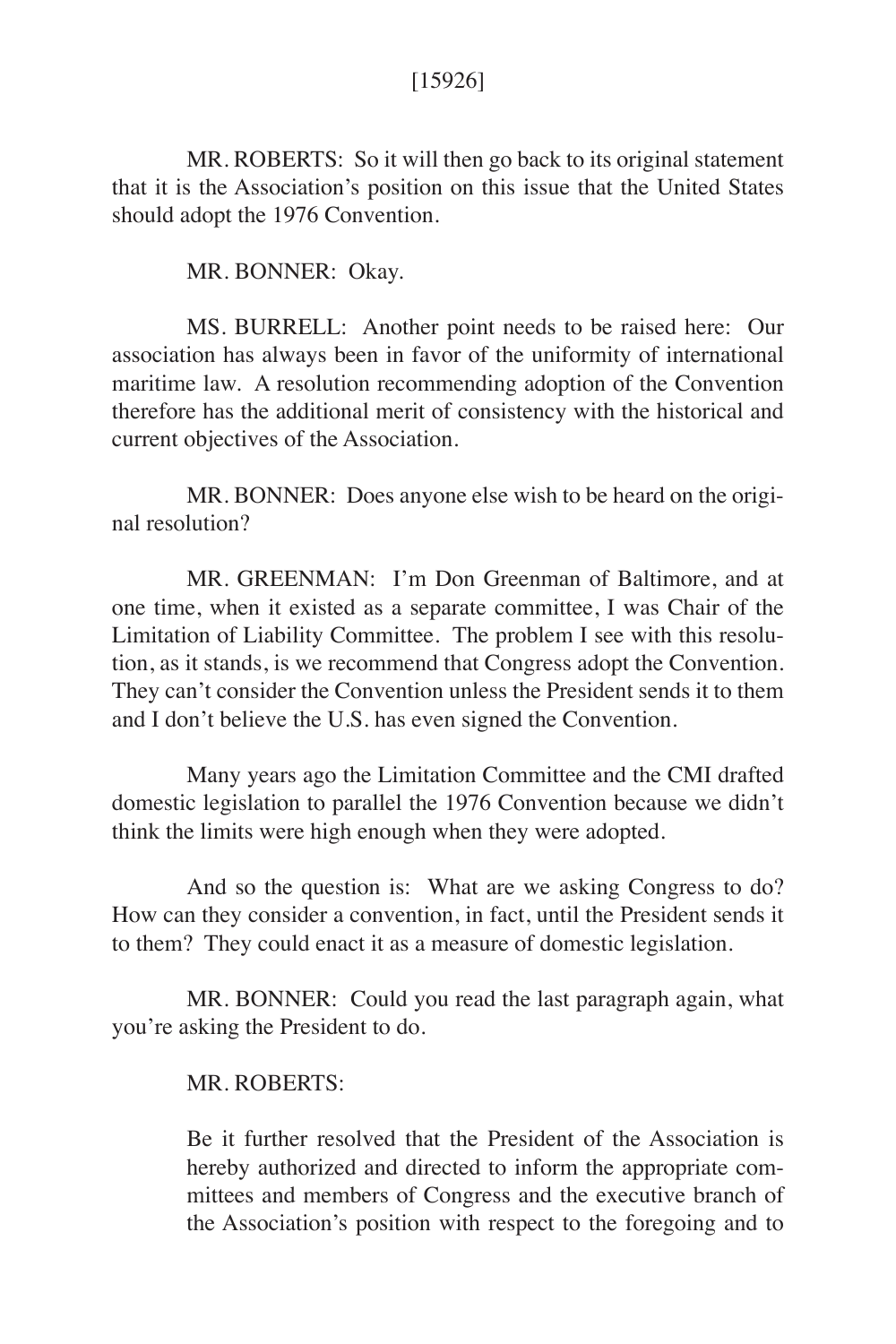# [15927]

authorize representatives of the Association to represent the Association in communications with Congress and the executive branch with respect thereto, subject to such conditions as the President may propose.

MR. BONNER: So I think it's pretty clear that we're not just asking Congress to do something, but we're going to the executive branch, also. So I think that covers your question.

MR. ROBERTS: I think Don raises a very good point, but the committee majority was trying to develop a response to pending Congressional action on the Limitation Act. The response would be "don't do that" instead let's get this other idea under consideration in the alternative, if there is going to be any action on amending legislation at all.

MR. BERNS: Phil Berns of Las Vegas—and I had to get permission to leave Vegas and attend here—the casinos are flying their flags at half mast this week until I return.

It sort of surprises me what is being argued today—and I've raised this issue of MLA records before, almost *ad nauseam*, as we have argued the issue since 1899.

If you take a look at the document—the documents—each one of the issues, believe it or not, with slightly different titles, have been argued before—and often. One of the striking things that got me interested when I was appointed as archivist, was you apparently wanted someone who was present at the time to review them –and, apparently, Marshall Keating was not present. So I accepted.

In any event, this country started as a cargo owner nation, not a shipowner nation. And if you look at all the documents you will see that the MLA spoke more for cargo interests than for ship owner interests, and that limitation was to be treated accordingly.

World War I changed all that and, of course, World War II also changed that when the United States became a big shipowner interest and that's of course what happened—and has remained changed.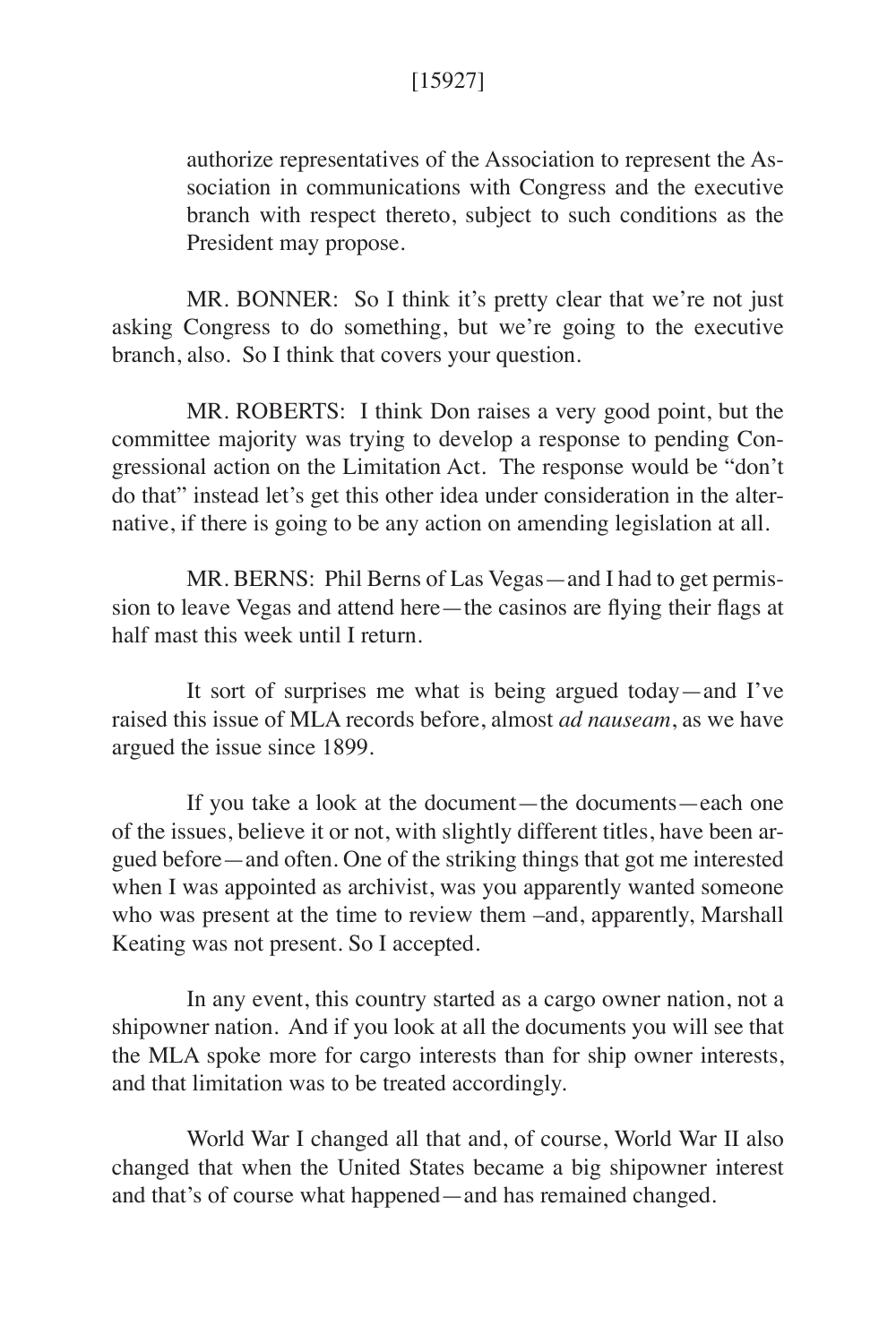### [15928]

But every one of these items, including who should be covered—including whether the Jones Act should exist subject to limitation or whether longshore and harbor workers should be subject to limitation—were treated. The report that has been presented today is a very comprehensive report but I'm a little disturbed that we don't seek the long history behind it. You can go and see what the feelings of the MLA were in relation to these issues that have been discussed and the amounts involved, coverage, etc., but we don't make reference to them in our reports here.

I propose that the historical record should be considered and as a registered Democrat suggest that if you ignore history you will vote Republican—but I'm not going to do that!!

In any event, I think most of the stuff that was said today was very good, and I myself would vote in favor of this, but I think we should go back and really treat the issue of what the MLA has already done on this.

And, finally, some more history, when limitation of liability was first treated by the MLA in the early 1900s the vote was 16 in favor—and that's how we became a party in the process and impressed Congress with our influence—and for a final touch of history—if you go through the votes of 1930, most of the MLA votes on procedures, etc., were by 10 to 15 people—in the early 1900s, after the votes, the 10 or 15 people retired to Delmonico's for dinner—at \$5 per (drinks extra).

MR. ROBERTS: If I could respond to Phil's comments: One of the advantages of the committee appointed by our President is that it included two past Presidents of the MLA, who had a collective memory of the past actions of the Association, in particular, the work done by Limitation Committee as Don Greenman has reported in working up alternative domestic legislation.

MR. BONNER: Is there further discussion on the resolution? Anyone else wish to be heard?

All right. Why don't we vote on the question: All those in favor of the resolution, please stand.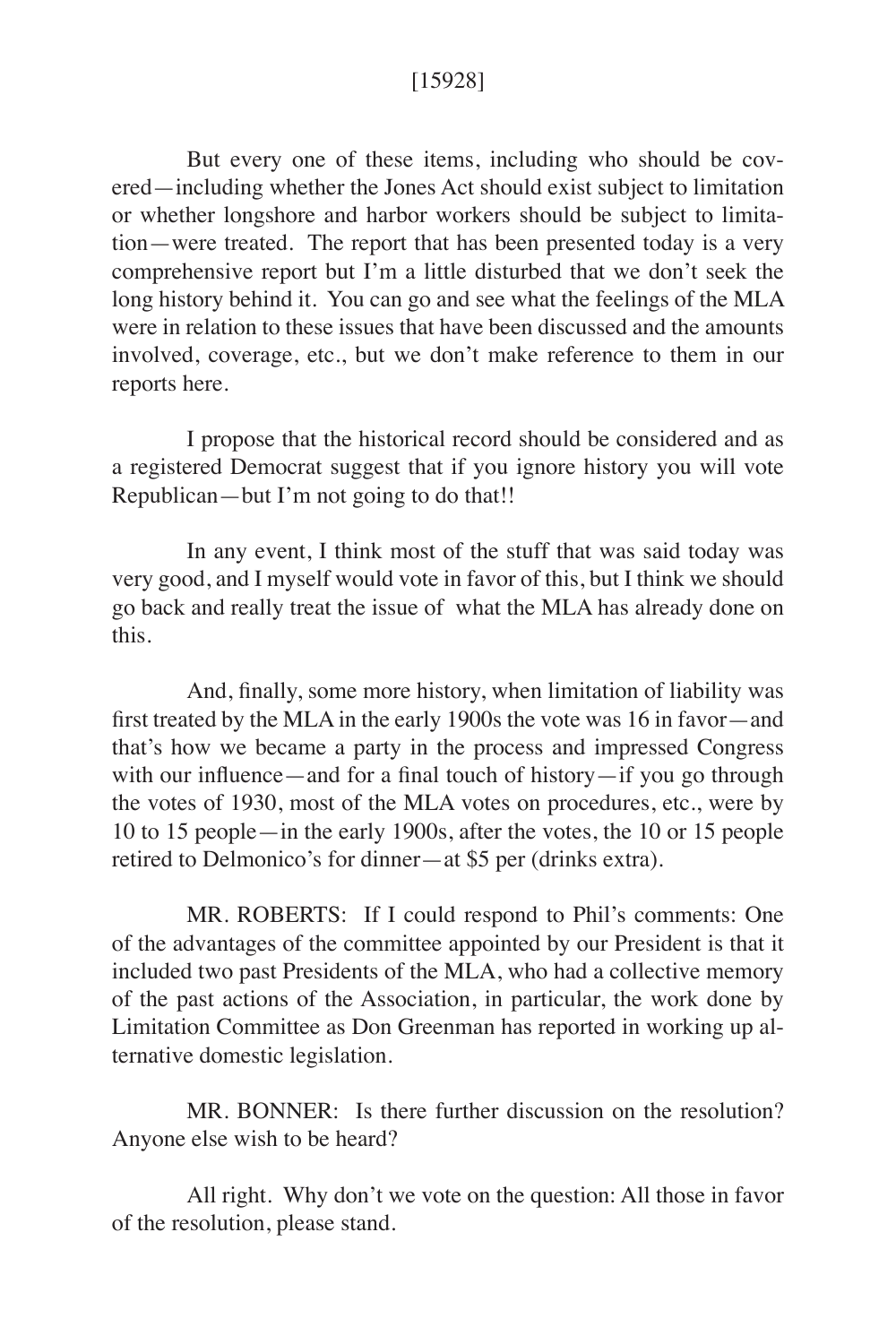# [15929]

All those opposed stand.

I think the resolution passes. Thank you very much.

MR. ROBERTS: Thank you, Mr. President.

MR. BONNER: Is there any other new business to discuss? Is there any old business to discuss? As senior past President, may I have a motion, Mr. Moseley?

MR.. MOSELEY: Yes, Mr. President, I hope it will be greeted happily, and I express our continued thanks for the colleagues here in Houston for their great Texas hospitality. I move we adjourn.

MR. BONNER: Is there a second?

AUDIENCE: Second.

MR. BONNER: All in favor.

SPEAKER: Aye.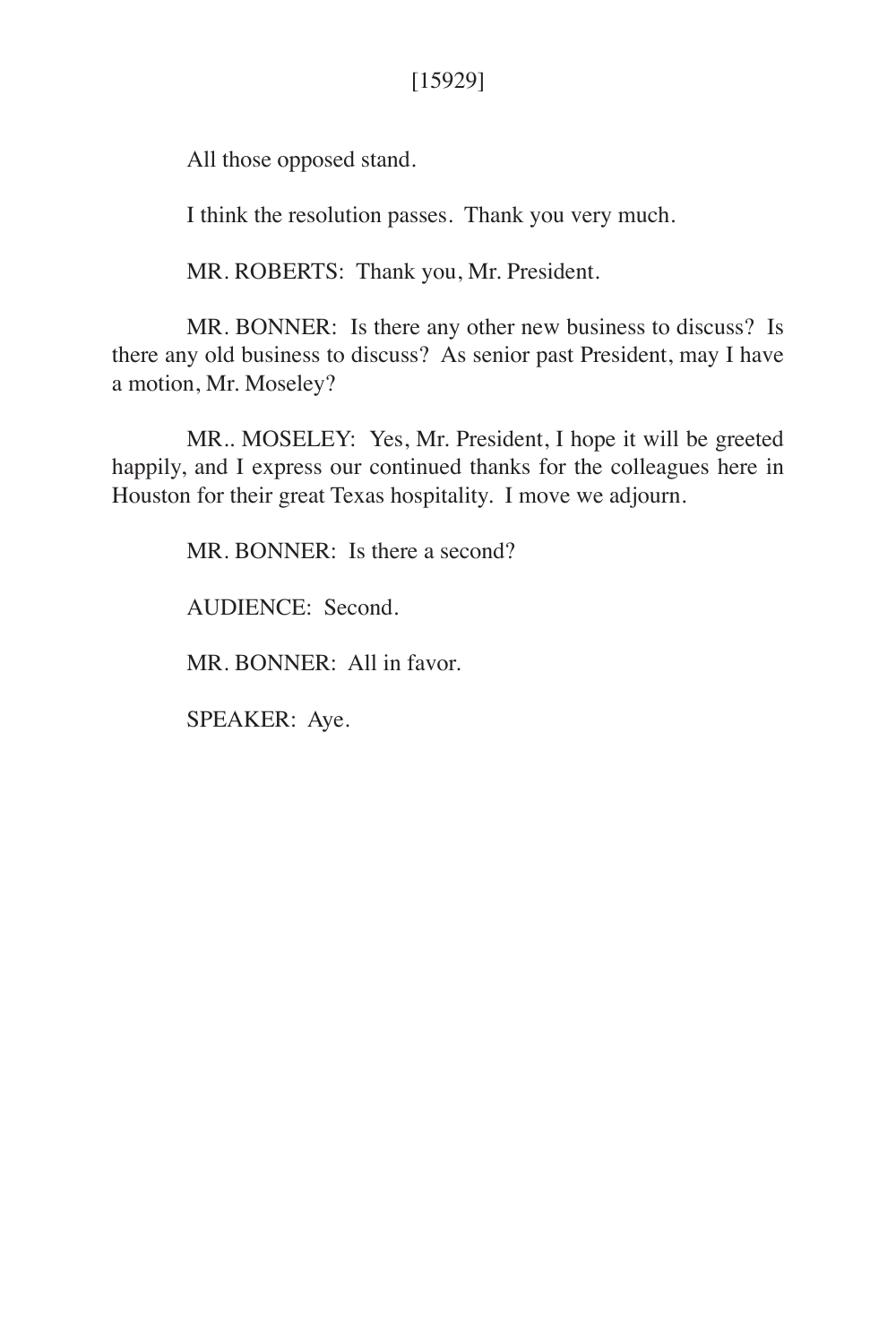## [15930]

# MINUTES OF THE BOARD OF DIRECTORS MEETING OF THE MARITIME LAW ASSOCIATION OF THE UNITED STATES

Held at the offices of Schwabe Williamson & Wyatt 211 SW 5th Avenue, Suite 1900 Portland, Oregon On Saturday, July 24, 2010 At  $8.30$  a.m.

The July 24, 2010, meeting was called to order by President Patrick J. Bonner at 8:30 a.m. In addition to President Bonner, the following officers were also present:

> Robert J. Parrish, First Vice President Robert G. Clyne, Second Vice President William Robert Connor, III, Treasurer David J. Farrell, Jr., Membership Secretary Warren J. Marwedel, Immediate Past President

The following directors were also present:

Frank P. DeGiulio\* Joshua S. Force Barbara L. Holland Bradley A. Jackson Kimbley A. Kearney Robert B. Hopkins Dennis Minichello James F. Moseley, Jr. Thomas J. Muzyka Francis X. Nolan, III George W. Nowell

\*present by telephone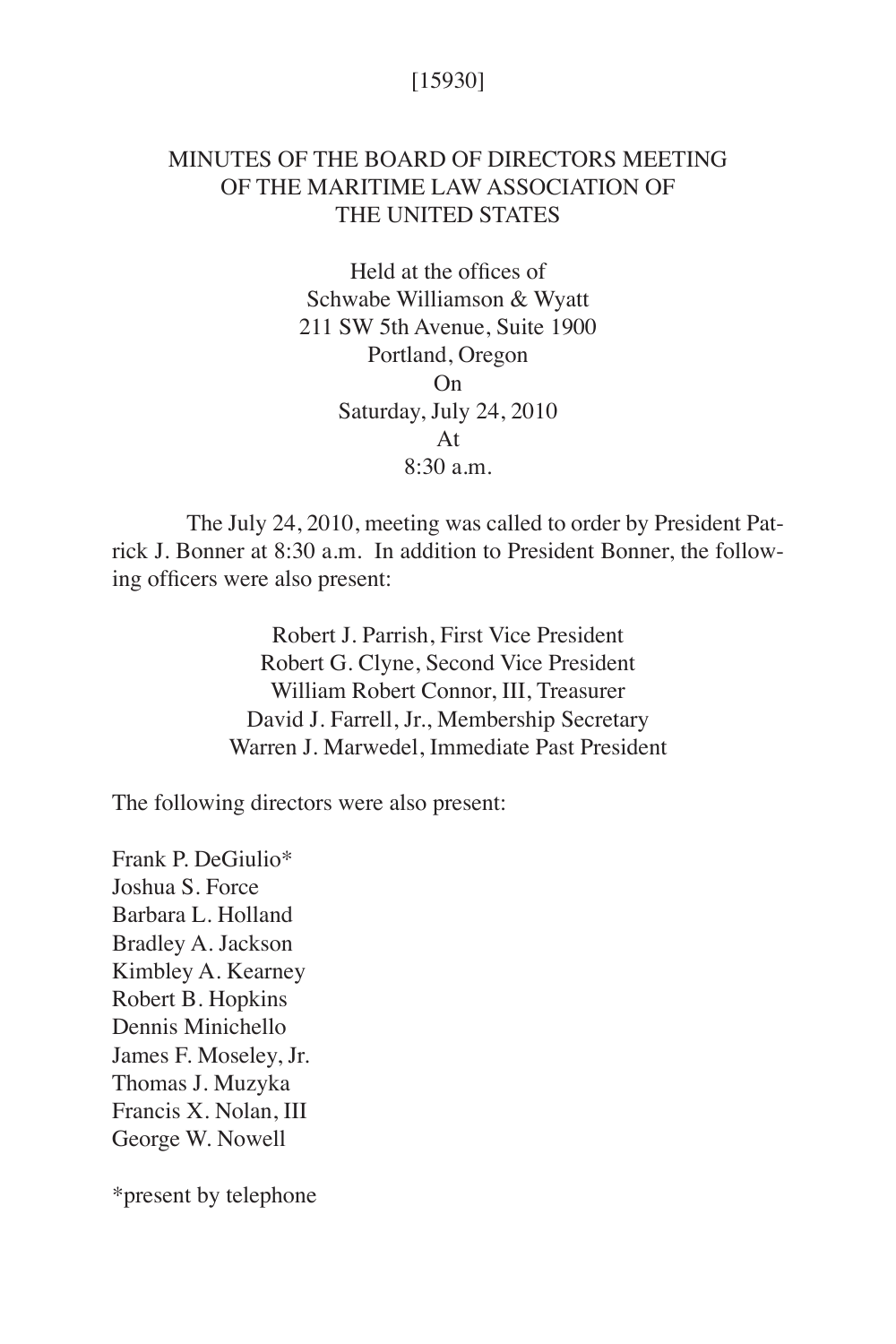### [15931]

In addition, the following members and guests were present at the invitation of the President:

### C. Kent Roberts

#### **SECRETARY'S REPORT**

Upon motion duly made and seconded, the minutes of the May 6, 2010 meeting of the Board of Directors were unanimously approved and accepted.

#### **TREASURER'S REPORT**

Mr. Clyne, the former treasurer and Mr. Connor, the new treasurer reported that the Association has approximately \$526,474.79 in cash and investments. We are still waiting for the final bill and final accounting for the Spring Dinner, but it does appear the dinner was in the black.

Dues collection remains slow, with approximately \$249,000.00 collected out of a total of \$360,000.00 billed. The collection efforts undertaken by the Board showed good results, but more members are not paying 2010 dues than usual. There was a general discussion about dues notices being lost in email folders and PC Solutions will be asked to forward written reminders to those owing dues.

As a follow-up to the discussion in May, the signatories on the various accounts are in the process of being changed to reflect the change in officers.

The CMI invoice for 2010 has been received and paid. We are looking to further discussions with the CMI, at the Fall Meeting in Buenos Aires, to discuss further reductions in the CMI dues.

On motion duly made and seconded, the Treasurer's report was approved.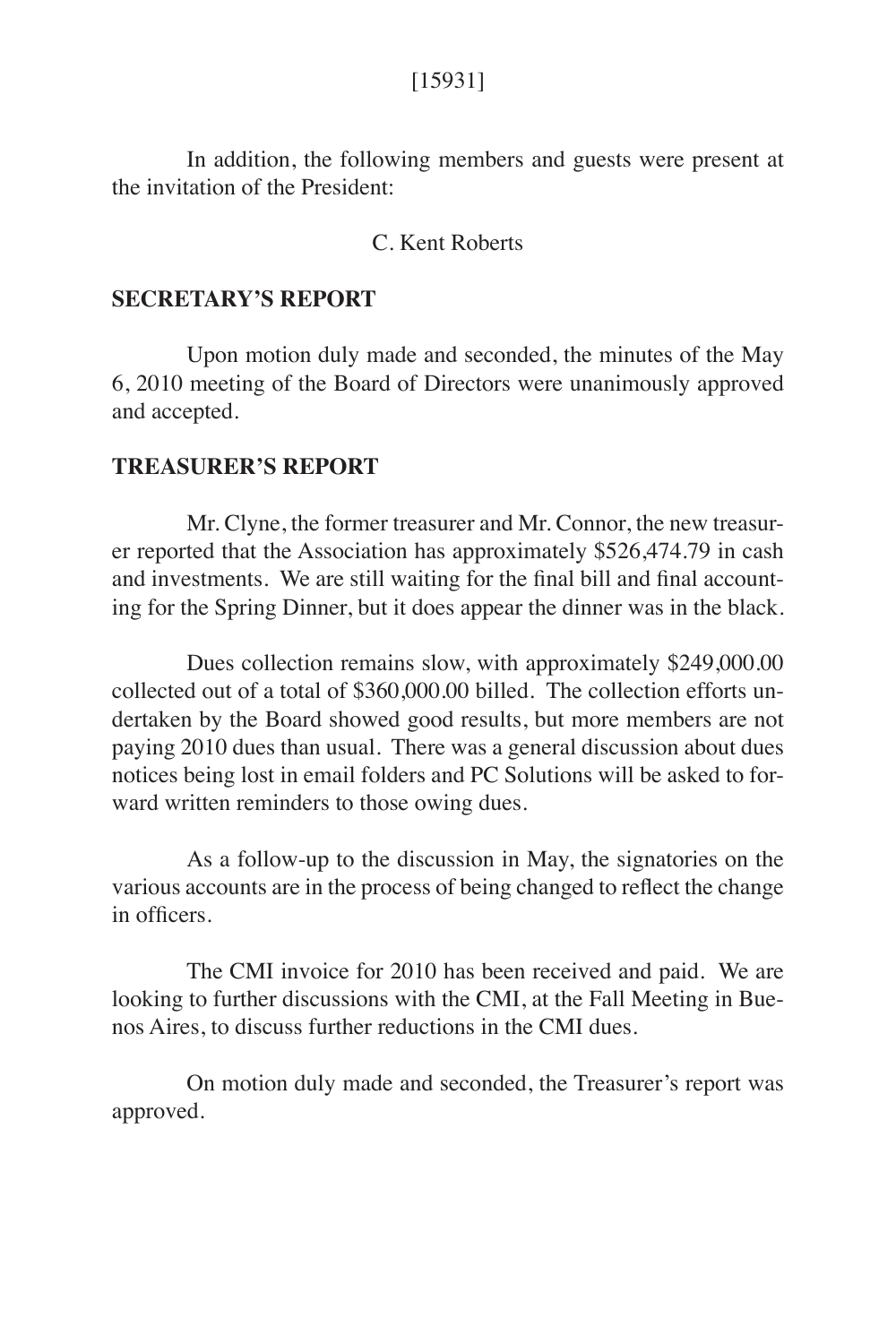### **MEMBERSHIP SECRETARY**

Mr. Farrell delivered the Membership Secretary's report. The Committee on Proctor Admissions has recommended the following person be reinstated as a Proctor:

David F. Bartz, Jr., Oregon

In addition, the following 20 applications for Associate membership have been received:

> Alejandro Bellver Espinosa, San Juan, Puerto Rico Nathaniel L. Eichler, New York, New York Jessica S. Gilbert, Houston, Texas Alica N. Gran, Harrow Middlesex, United Kingdom J. Lee Hoffoss, Jr., Lake Charles, LA Samuel C. Kauffman, Portland, Oregon Fara Kitton, New York, New York S. Eric Lee, Mobile, AL Kenneth F. McGinis, New York, New York Declan McKeever, London, England Bernard J. McShane, Washington, DC Patrick F. McTernan, Honolulu, Hawaii James E. Morris, New York, New York Abigail Nitka, New York, New York Patrick R. O'Mea, New York, New York Vince C. Rueter, Edina, MN David E. Sigmon, New York, New York Brooke Travis, New York, New York Jon Werner, New York, New York Paula B. Whitten, Houston, Texas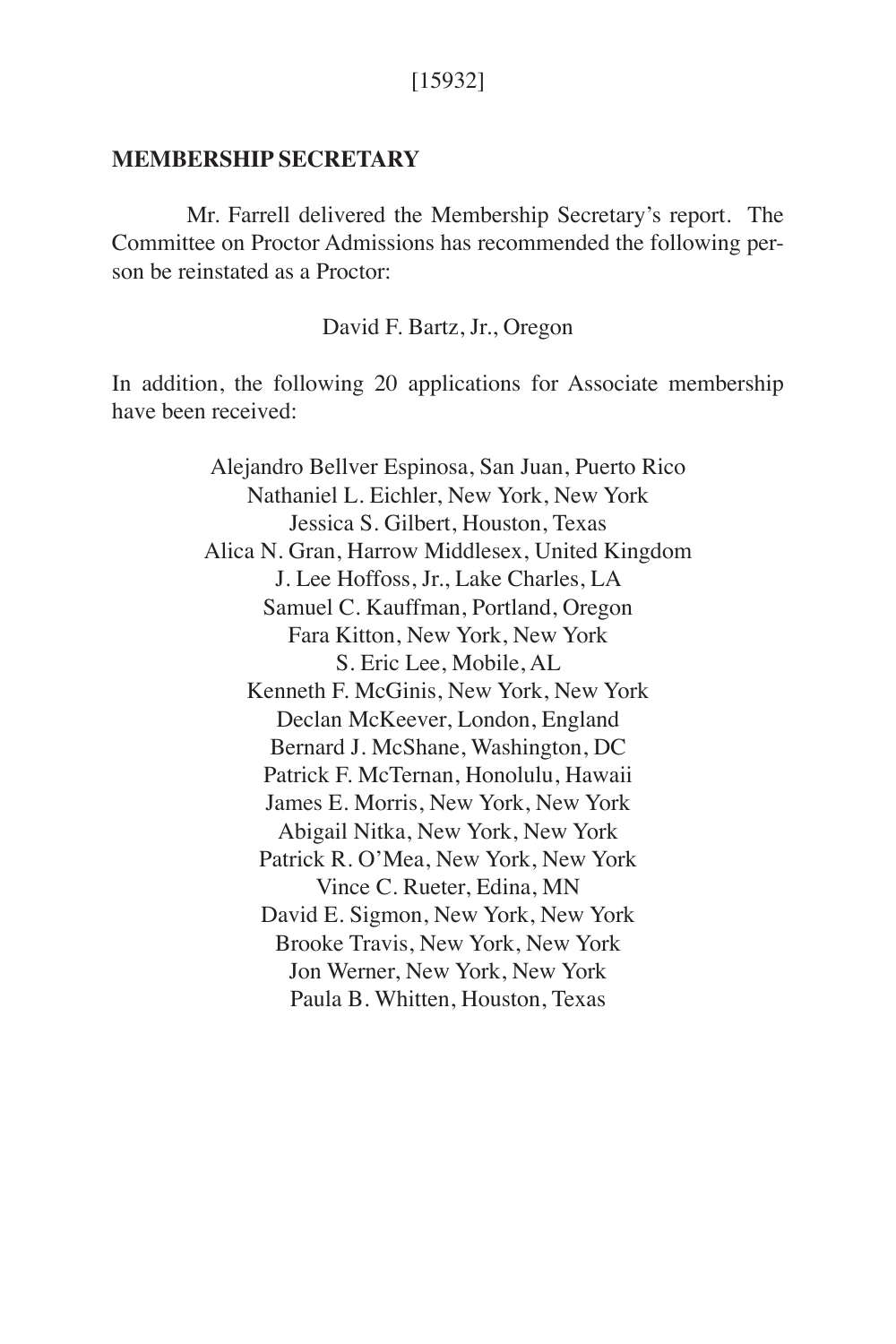# [15933]

The following three applications for Law Student membership have also been received:

Samantha Burmeister, St. Thomas University School of Law Christine Dimitriou, St. Thomas University School of Law Michelle Hubbard, Florida Coastal School of Law

On Motion duly made and seconded, all of these applications were approved.

Mr. Farrell also regretfully reported the deaths of the following Members<sup>.</sup>

> Paul D. Hardy, Life/Proctor 1964, of Clearwater, FL Professor Jo Desha Lucas, Academic 1978, of Chicago

Mr. Farrell reported on the status of law student membership. It appears that many law student members are not paying their dues. It was decided to study the continuation of the law student membership program and discuss this at a future board meeting.

The Directory is scheduled to go to the publishers later this summer, and will be out this fall.

It was observed that over 300 MLA members have achieved the 40 year status and no longer are required to pay dues. Two members in this category have made donations to the Association, and it was recommended that these members be recognized by a letter of appreciation from the Association.

On motion duly made and seconded, the Membership Secretary's report was approved.

### **ASSOCIATION MANAGEMENT**

### **Website**

Immediate Past President Warren J. Marwedel and First Vice President Robert B. Parrish have been tasked with working with PC So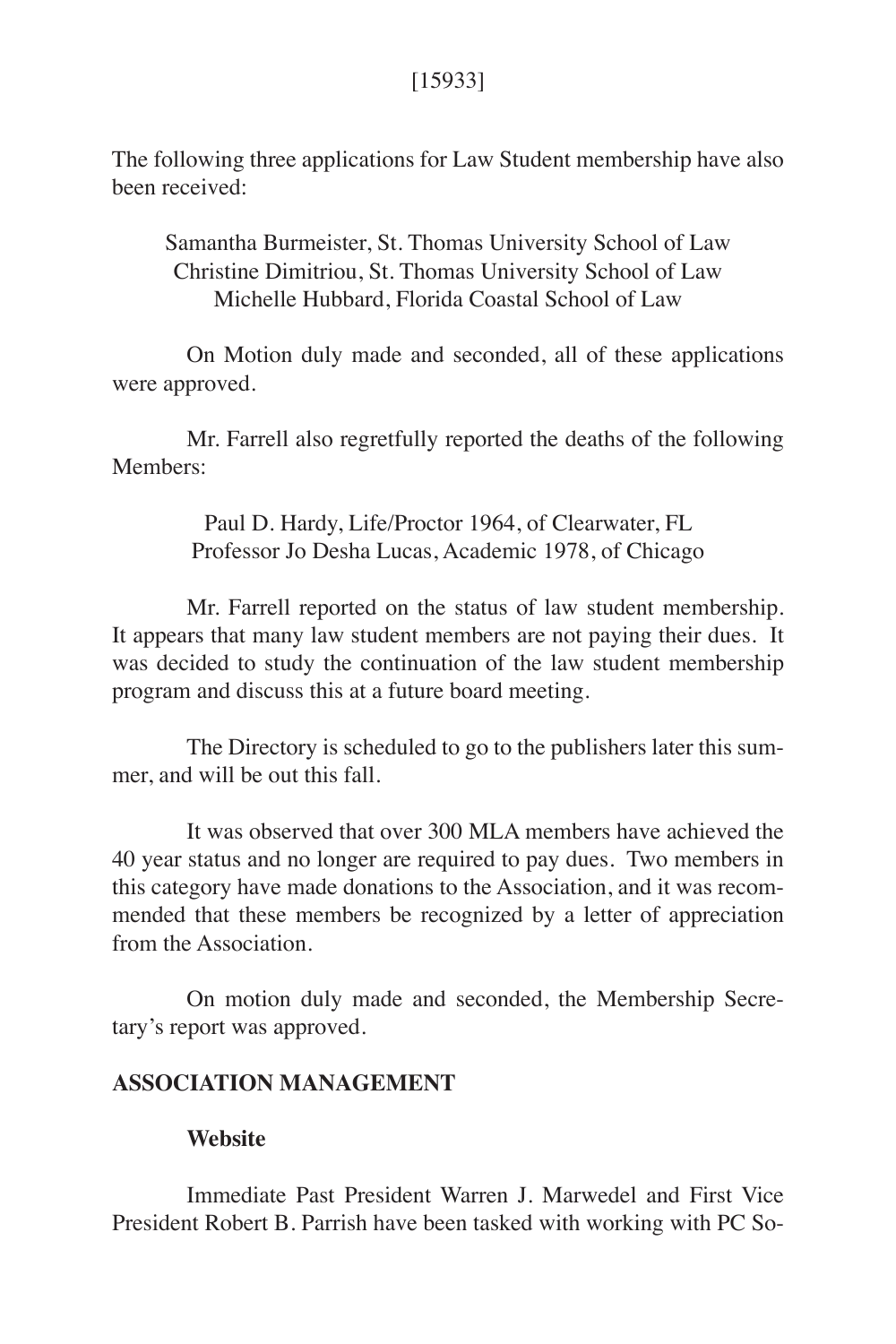lutions to update the website and make suggestions to the board for further changes in the website.

### **Committee Leadership Appointments**

New committee chairs are being selected to be appointed by President Bonner.

### **BOARD SUBCOMMITTEES**

President Bonner announced changes to the board subcommittee structure indicating three subcommittees will be created.

The first subcommittee will be the Meetings Committee, with Frank DeGiulio, Robert Hopkins, Barbara Holland and Kimbley Kearney. This subcommittee will review and make recommendations regarding the New York committee meetings, review of other parts of the New York meeting, perform a critique of the Houston meeting and see if regular board meetings can be more effective.

The second subcommittee will deal with maritime law and determine whether or not the MLA is meeting its objectives of advancing reforms to U.S. domestic law, domestic regulations, international law, and also our practices on considering requests for Amicus Briefs.

The third subcommittee will focus on members and how we can provide additional services to our members. They will look at an out reach program for obtaining new members, how to get people involved in committee work, and try to determine what prompts a member to become inactive or drop membership in the Organization.

### **BOARD REPORTS AND ACTIONS**

### **Amicus Requests**

President Bonner reported that the MLA would be filing an amicus brief in Lee v. Astoria the following week. There was some general discussion concerning the amicus application and whether or not it needs to be amended. It must be stressed that members requesting an amicus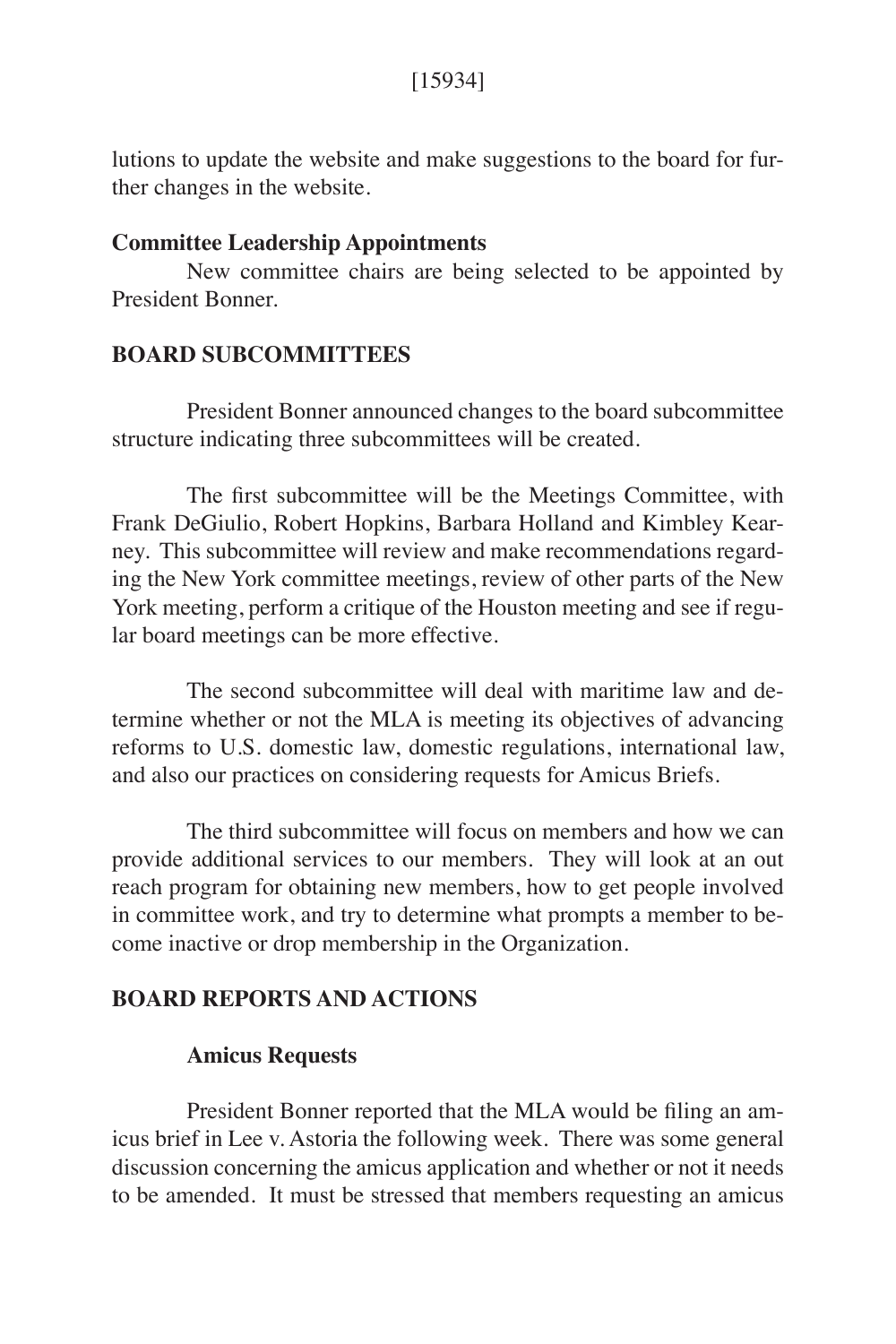brief be filed should confirm that they have informed the opposing parties.

## **Admiralty Assessor Proposal**

President Bonner had received correspondence regarding a proposal for an Admiralty Assessor Program in the Southern District of New York. It was noted that a similar proposal was considered and rejected in 1998. After discussion, the Board passed a resolution reconfirming the Board's rejection of the Admiralty Assessor Proposal for the Southern District of New York, under Local Rule 83.12, in 1998. The Board could find no reason for changing the existing policy.

## **CMI Questionnaire on MLAUS Structure**

President Bonner is working on a response to the CMI Questionnaire relating to the structure of the MLAUS. When he has finished the questionnaire he will submit it to the Board for review before submitting it to the CMI.

### **CMI Salvage Questionnaire**

No response will be made on the CMI Salvage Committee Questionnaire.

### **CMI Insurance Questionnaire**

President Bonner is working on a response to the CMI on the Insurance Questionnaire. When he has finished the questionnaire he will submit it to the Board for review before submitting it to the CMI.

### **Judicial Sale of Ships**

A general discussion was held concerning the CMI proposal on the Judicial Sale of Ships. President Bonner is working on a response to the CMI on the Judicial Sale of Ships. When he has finished the questionnaire he will submit it to the Board for review before submitting it to the CMI.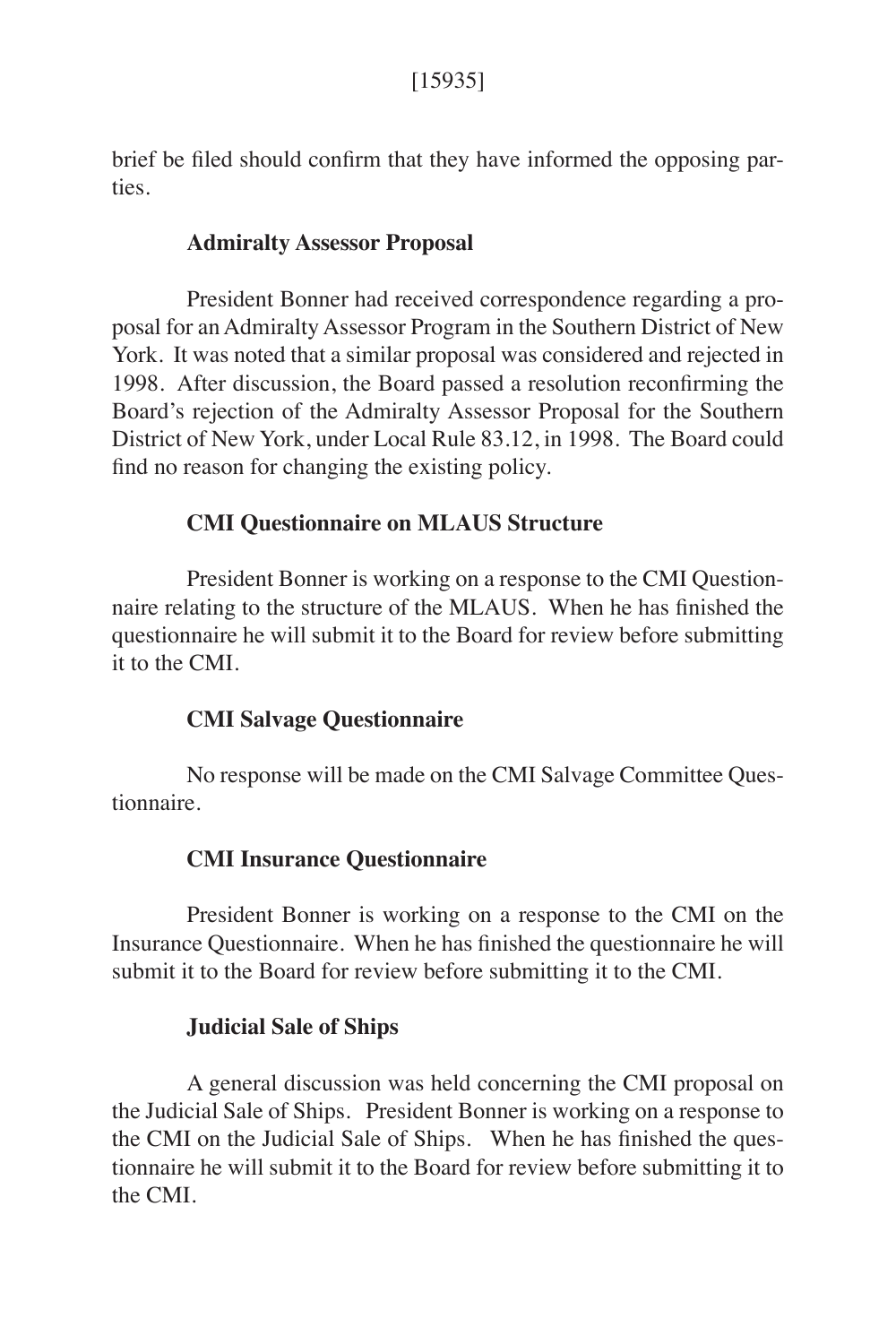# **CMI Financial**

A general discussion was held on the relationship of the MLA with the CMI and issues of CMI relevancy to the MLA and the financial structure of the CMI. President Bonner, First Vice President Parrish and Immediate Past President Marwedel will be attending the fall CMI meeting. Discussions with the CMI will continue.

### **Rotterdam Rules Resolution**

The Rotterdam Rules Resolution was discussed. It states as follows:

Resolution of the Committee on the Carriage of Goods of the Maritime Law Association of the United States Regarding the Nature of the Rotterdam Rules as a Self-Executing Treaty

WHEREAS, The Maritime Law Association of the United States has its purpose to promote international uniformity of private commercial law; and

WHEREAS, The United Nations Commission on International Trade Law has prepared the Convention on the International Carriage of Goods Wholly or Partly by Sea (known as the Rotterdam Rules) with the participation and advice of many governments and non¬governmental organizations, including members of our Association; and

WHEREAS, The Maritime Law Association of the United States passed a Resolution in support of United States signature and ratification of the Rotterdam Rules at its Spring Meeting on May 1, 2009; and

WHEREAS, The United States signed the Rotterdam Rules at a ceremony in Rotterdam on September 23, 2009, thus showing its intent to ratify the treaty; and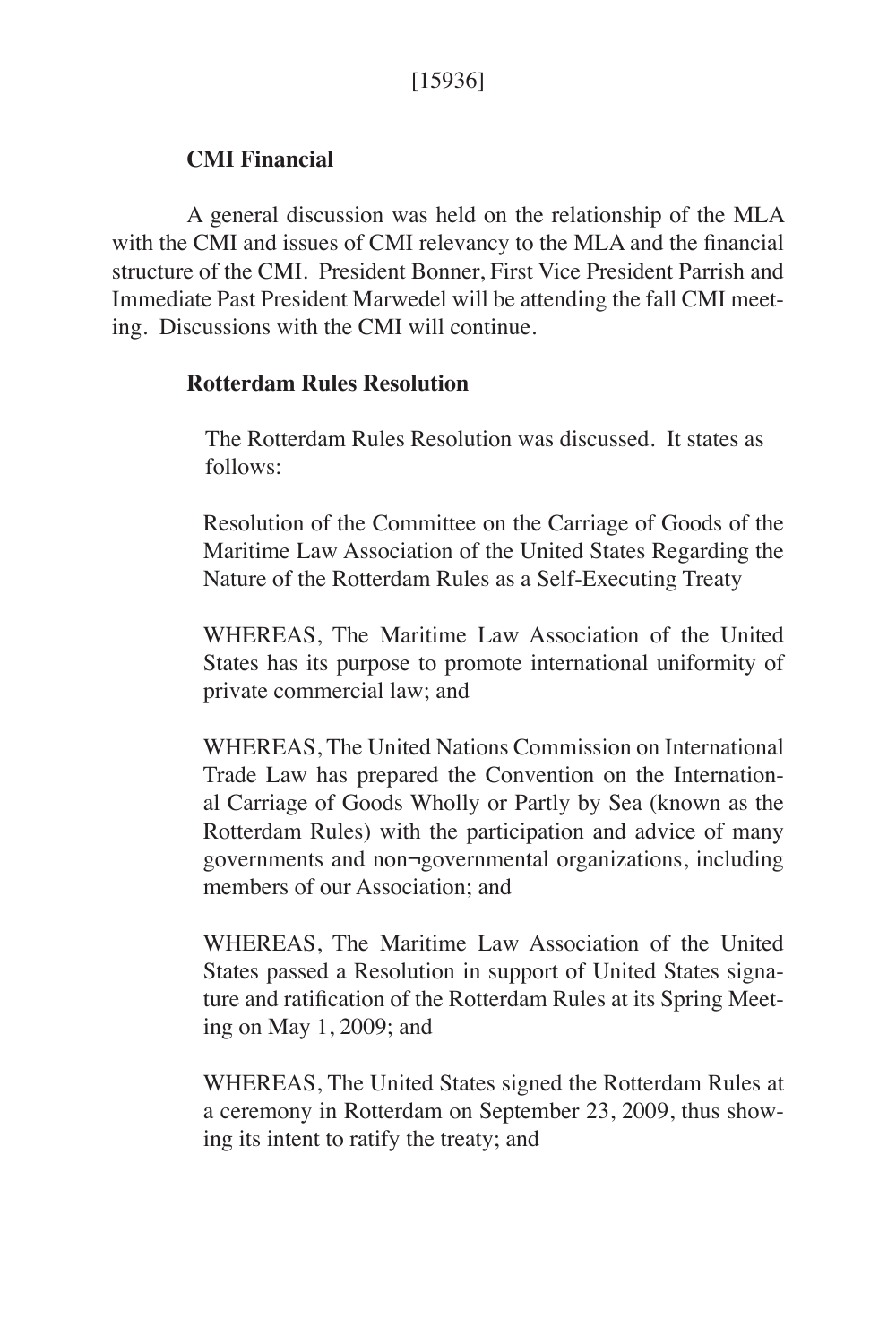# [15937]

WHEREAS, United States ratification of the Rotterdam Rules is critical to the ultimate entry into force of the treaty and its broad international acceptance; it is

RESOLVED that the Maritime Law Association of the United States, after careful consideration, believes that the Rotterdam Rules treaty is sufficiently clear and detailed and should be considered self-executing under applicable law and precedent; and

It is further RESOLVED that the Maritime Law Association of the United States urges the United States Administration to move expeditiously to send the ratification package to the Senate and that the Senate promptly provide its advice and consent to ratification of the Rotterdam Rules; and

It is further RESOLVED that the President of the Maritime Law Association of the United States or his delegate is authorized to make known these Resolutions to the Secretary of State of the United States, the Congress and such other bodies that the President may consider to be appropriate.

On motion duly made and seconded, the Rotterdam Rules Resolution was approved.

Should the Senate ratify the Rotterdam Rules, additional legislation would have to be introduced to both houses of Congress to deal with COGSA, Harder and the Pomerene Act to make sure they still function as domestic legislation for the transportation of goods.

### **Limitation of Liability**

As a result of the BP spill in the Gulf, there has been considerable activity in the Congress dealing with the Limitation of Liability Act. During telephone conferences of the Board of Directors on July 18 and 19, 2010, the Board of Directors approved the language of a letter dated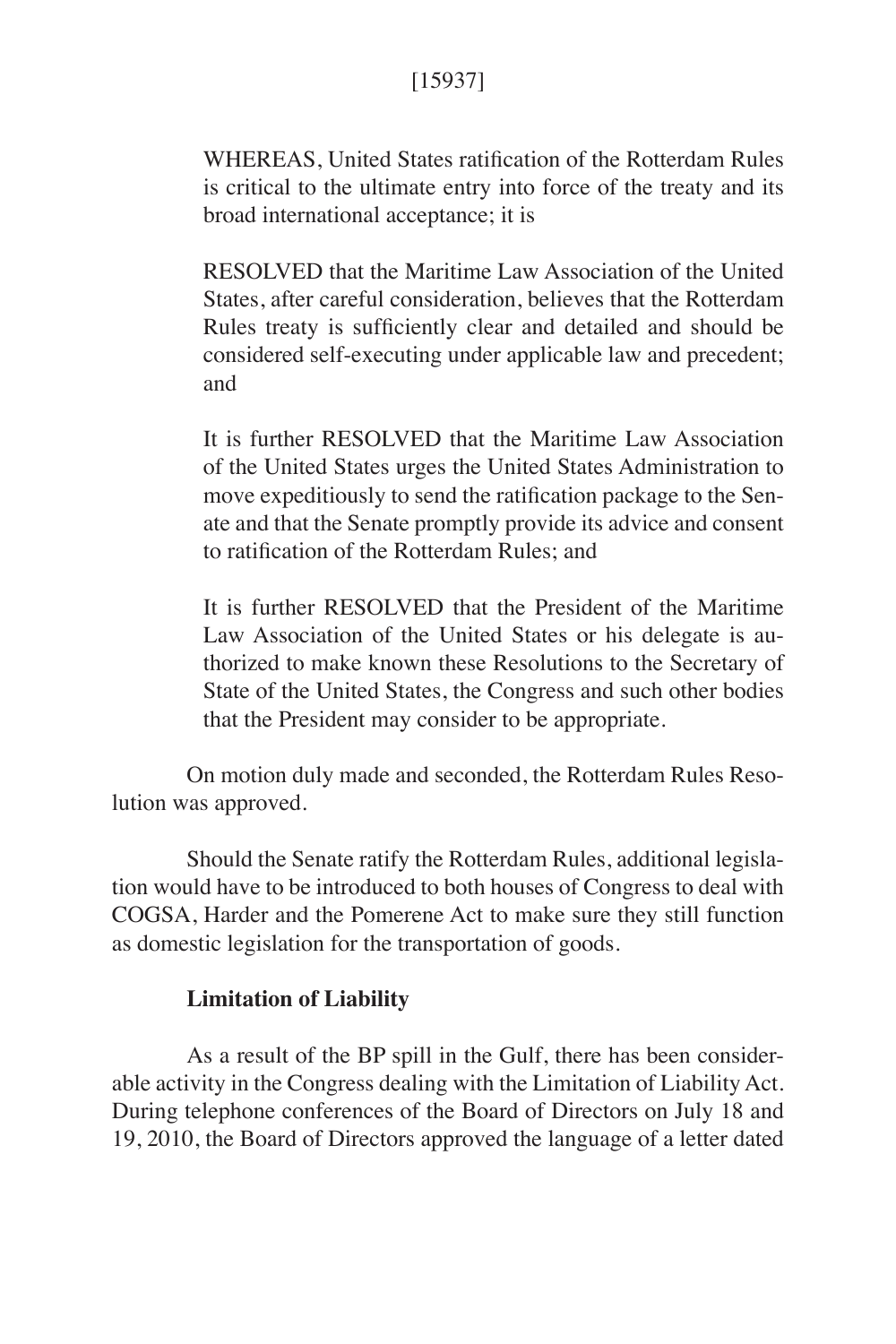July 20, 2010, sent to the Senate, The Honorable Harry Reid and The Honorable Mitch McConnell by the President.

President Bonner brought the Board up to date on legislative activity regarding the Limitation of Liability Act, and it was decided that a second letter would be sent to the Senate. After long discussion and drafting, the Board of Directors approved the general language of a second letter, giving the President authority to make appropriate editorial changes after the meeting of the Board of Directors was concluded.

There being no further business to come before the Board, the meeting was adjourned.

Respectfully submitted,

 Warren J. Marwedel, Acting Recording Secretary Signed

Harold K. Watson, Secretary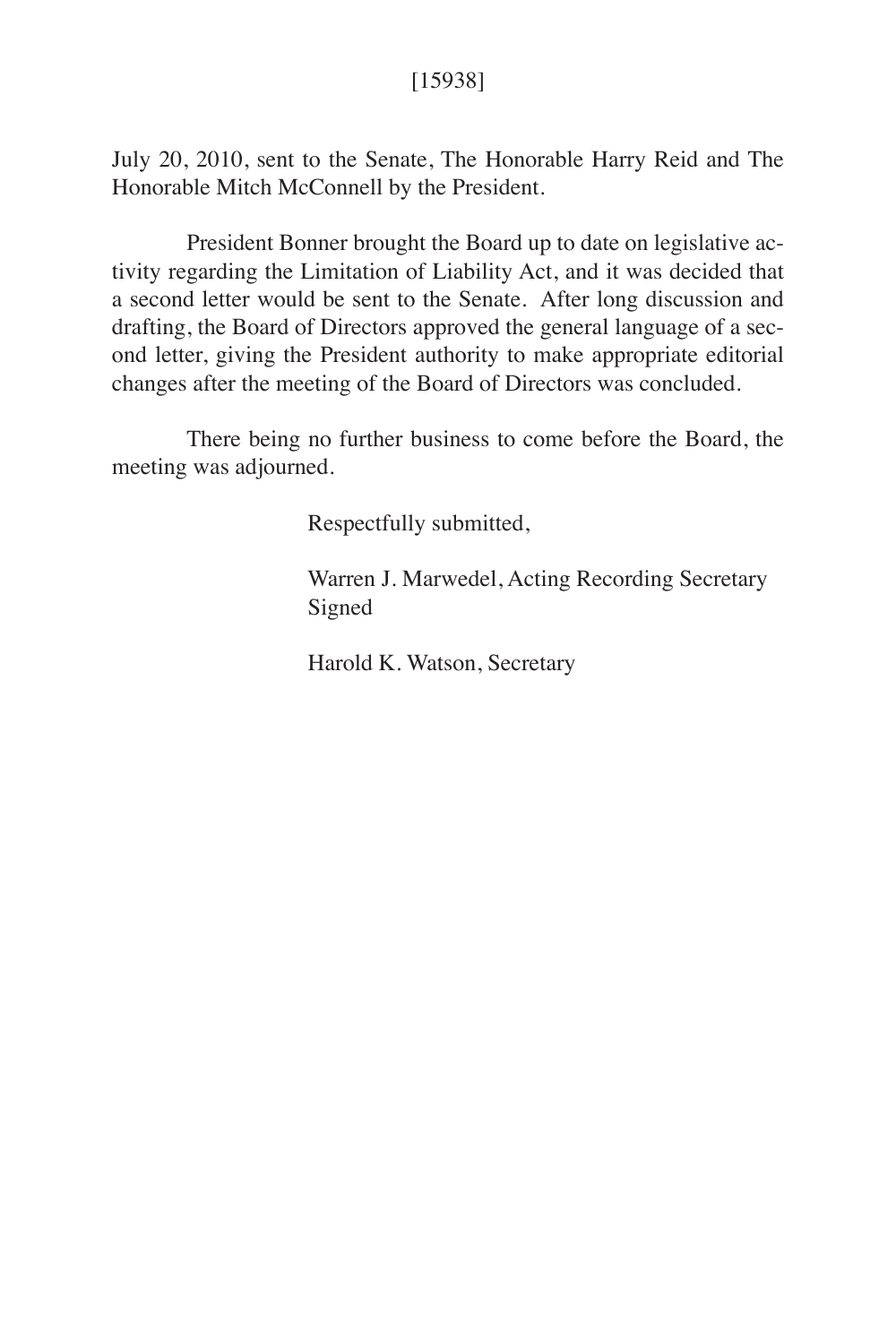## [15939]

# MINUTES OF THE BOARD OF DIRECTORS MEETING OF THE MARITIME LAW ASSOCIATION OF THE UNITED STATES

Held at the offices of Locke Lord Bissell & Liddell LLP 2800 JP Morgan Chase Tower 600 Travis St. Houston, Texas On Friday, November 12, 2010 At 9:00 a.m.

The November 12, 2010 meeting was called to order by President Patrick J. Bonner at 9:00 a.m. In addition to President Bonner, the following officers were also present:

> Robert G. Clyne, Second Vice President Harold K. Watson, Secretary William Robert Connor, III, Treasurer David J. Farrell, Jr., Membership Secretary Warren J. Marwedel, Immediate Past President

The following directors were also present:

Barbara L. Holland Joshua S. Force Bradley A. Jackson James F. Moseley, Jr. Arthur J. "Skip" Volkle

Dennis Minichello Thomas J. Muzyka Francis X. Nolan, III George W. Nowell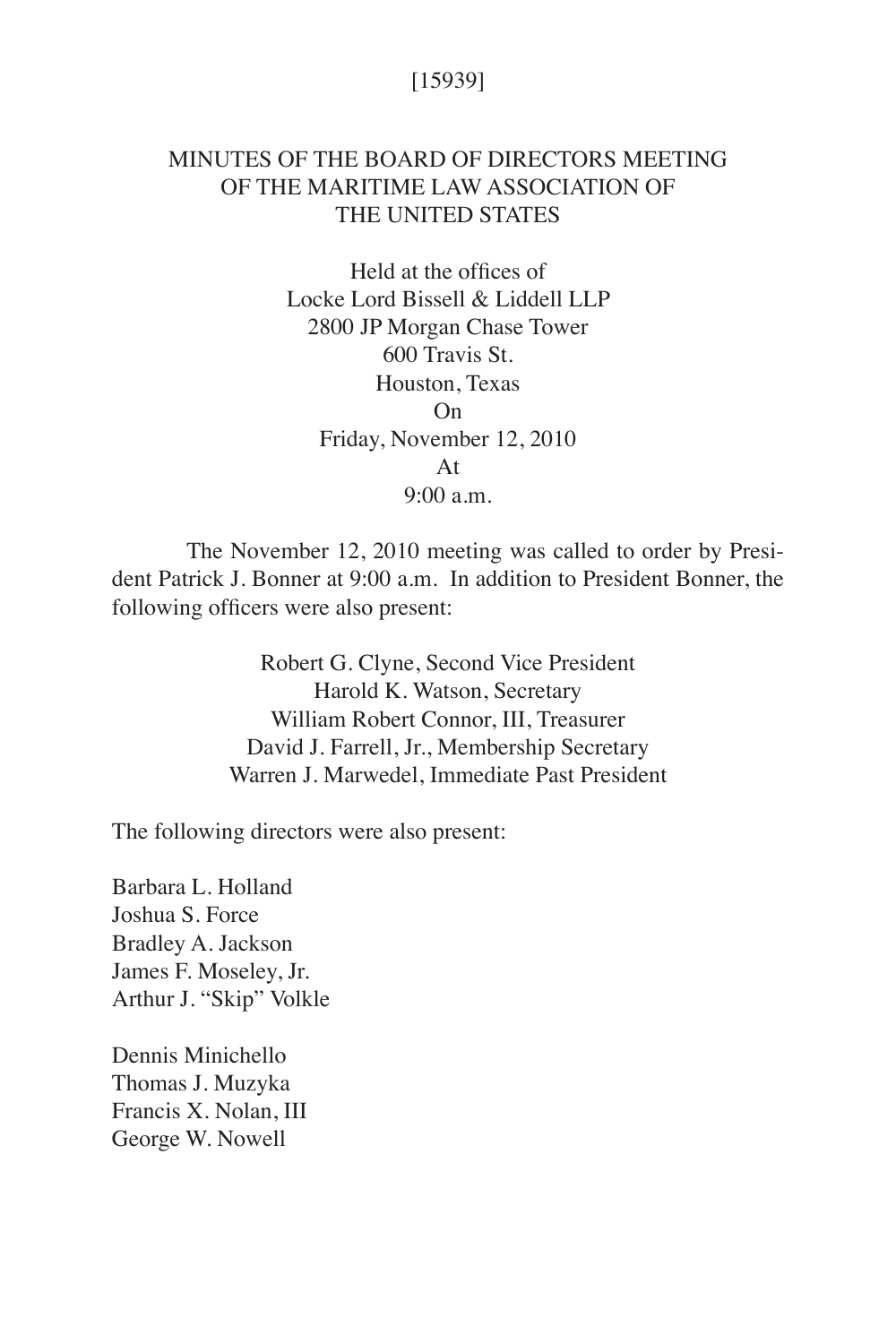[15940]

In addition, the following members and guests were present at the invitation of the President:

Chester D. Hooper (by telephone) Michael K. Bell Joann Zawitoski

### **SECRETARY'S REPORT**

Upon motion duly made and seconded, the minutes of the July 24, 2010 meeting of the Board of Directors were unanimously approved and accepted.

#### **TREASURER'S REPORT**

Mr. Connor delivered the Treasurer's report. As of November 8, 2010, the Association had approximately \$466,798.55 in cash and investments. This will be reduced when the invoice for the directory is received, which will be approximately \$40,000.

Dues delinquency remains high. Approximately \$42,000 of dues is one year in arrears, \$23,000 is two years in arrears, \$32,000 is three years in arrears, and \$37,000 is four years in arrears. A letter will be written to members whose dues are three and four years in arrears, informing them that their membership will be terminated on January 1, 2011 if their dues are not paid. Letters have been written to members whose dues were one or two years in arrears, and this resulted in significant payment of back dues.

Mr. Connor reported that the audit has been completed. The cost will be somewhat more than \$20,000, and Messrs. Connor and Clyne will explore whether other accountants might be less expensive.

The auditors have raised questions about the lack of control by officers and the Board over the convention accounts. On motion duly made and seconded, the Board passed a resolution that the signatories on the convention accounts be changed to correspond with the Association's regular accounts.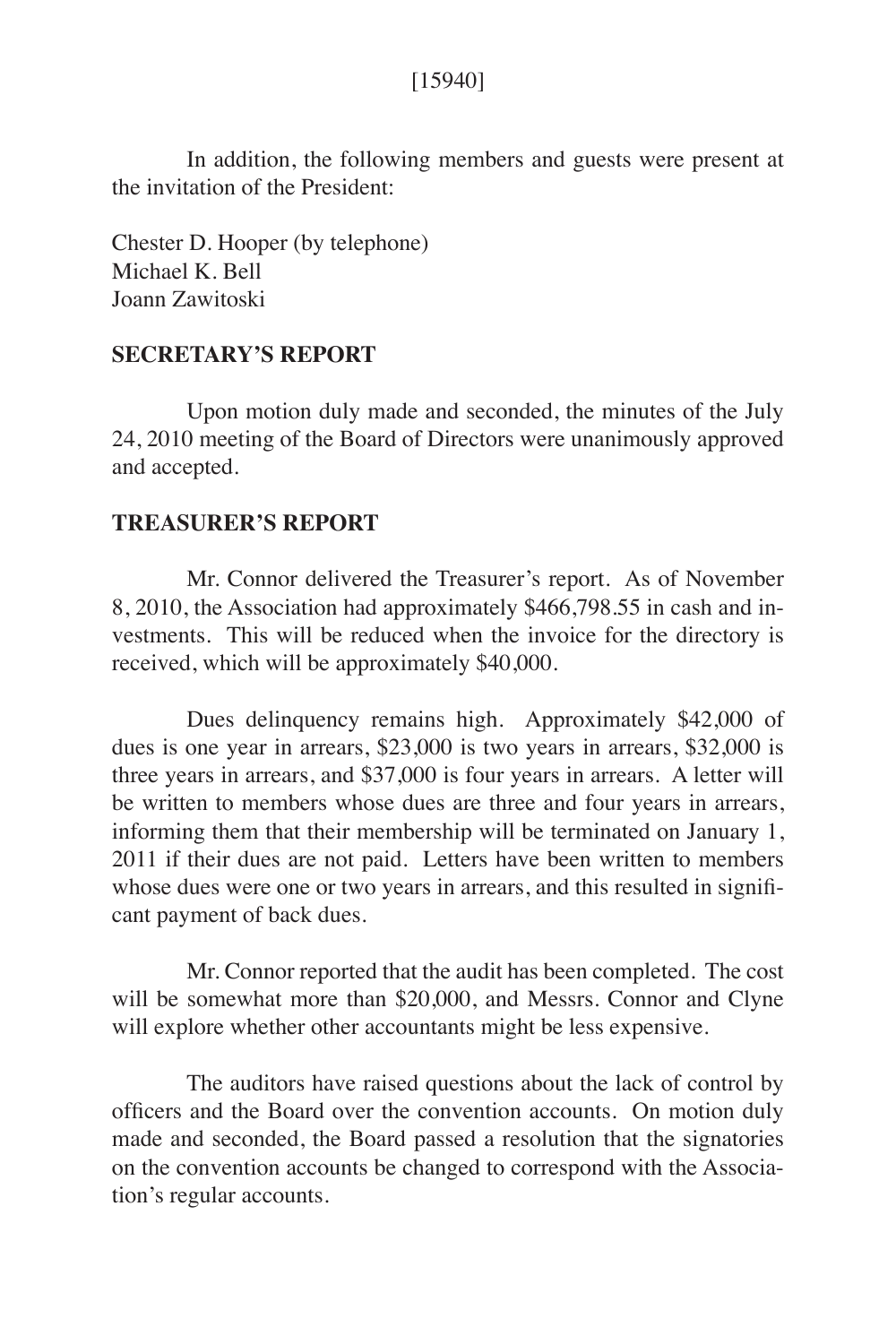### [15941]

The conflict of interest forms have been circulated to the Board to be executed and returned. The Code of Ethics will be revised and circulated.

On motion duly made and seconded, the Treasurer's report was approved.

## **MEMBERSHIP SECRETARY**

Mr. Farrell delivered the Membership Secretary's report. The Association had an outstanding increase in Proctor and Associate applications attributable to President Bonner's email soliciting applications and the targeting of Houston and New Orleans firms. Ten applications for Proctor status were received, versus four in the fall of 2008 and four in the fall of 2009, and 50 applications for Associate membership were received versus 12 in the fall of 2009 and 18 in the fall of 2008.

The following applications for Proctor membership have been received and approved by the Committee on Proctor Admissions:

Rear Admiral William Baumgartner, Miami Conte Cicala, San Francisco Vincent F. Corteselli, New York Lewis E. Henderson, Sugar Land, Texas Patrick F. Lennon, South Port, Connecticut John H. Musser, New Orleans Andrew B. Saunders, Boston Christina K. Schovajsa, Houston Jonathan W. Thames, Walnut Creek, California Michael D. Williams, Houston

In addition, the following applications for Non-Lawyer membership have been received and approved by the Committee on Non-Lawyer Nominations:

Fiona Dhurjon-Singh, New York Austin L. Dooley, Ph.D, City Island, New York Edward C. Fleureton, New York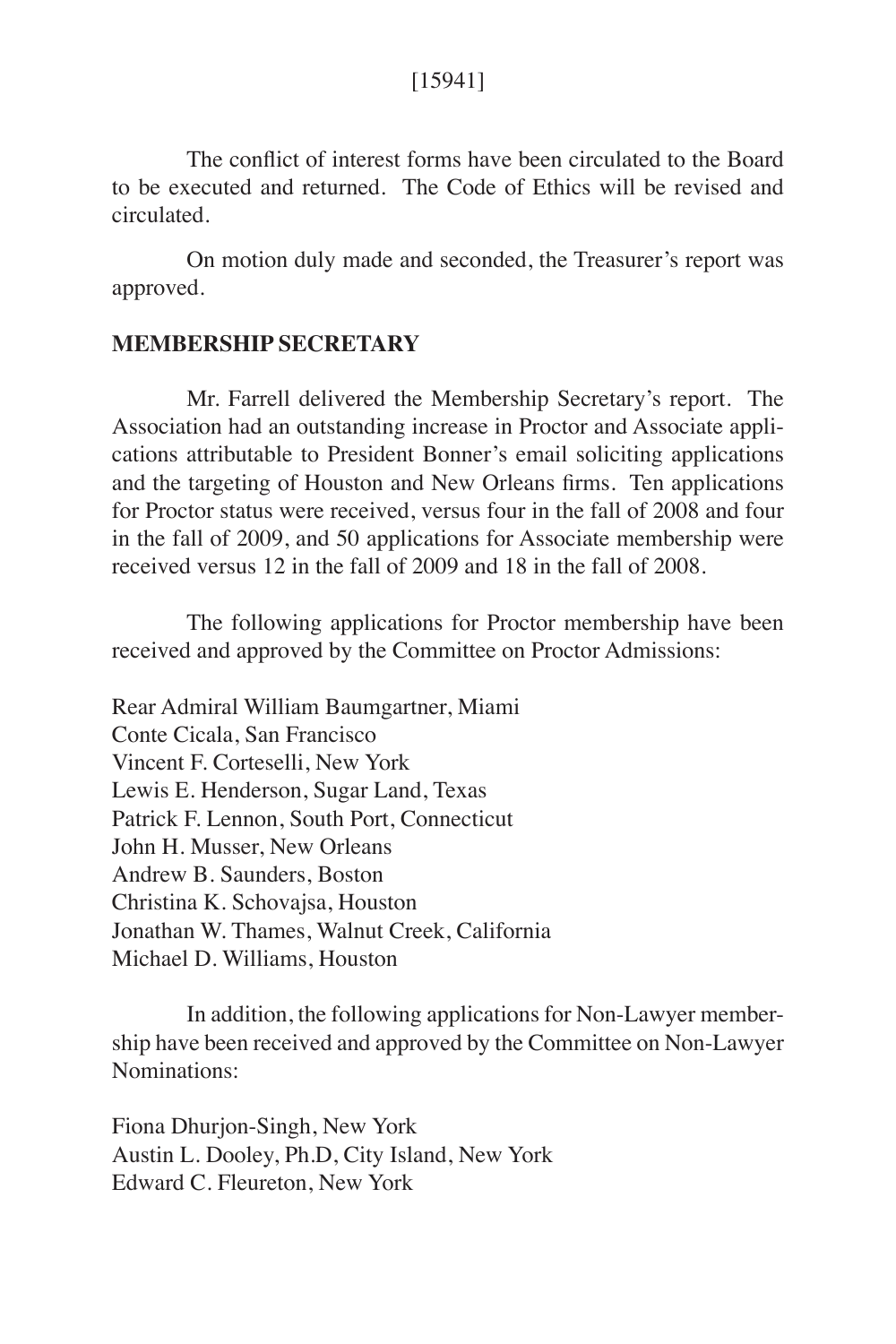## [15942]

Gavin O'Hare, Annapolis Ghulam M. Suhrawardi, Parlin, New Jersey

In addition, the following applications for other classes of membership have been received:

### Academic

Capt. Tuuli Messer-Bookman, Vallejo, CA

#### Associate

Jonathan C. Anderson, Sugar Land, Texas James A. Babst, New Orleans David M. Bates, Houston Robert M. Browning, Houston Blair H. Burnside, Sugar Land, Texas Danielle Rinkoff Carlson, Sugar Land, Texas Charisse Coleman, Houston, Texas Rachel A. de Cordova, Houston, Texas Emile J. Dreuil, III, New Orleans Peter Economou (Reinstatement), Piraeus, Greece Brian P. R. Eisenhower, New York Erasmia M. Gardner, Sugar Land, Texas John S. Gray, Houston Michael A. Harowski, New Orleans Justin M. Heilig, New York Molly J. Henry, Seattle Lori P. Hopkins, Baltimore Jay T. Huffman, Houston Adam Jay Jaffee, Camarillo, California Paris K. Kallas, Seattle Lauren E. Komsa, New York Sharla Manglitz, Ludington, Michigan Marcus C. Matthews, Houston Armand P. Mele, New York Nicholas A. Morrow, Houston Perry J. Nagle, Milwaukee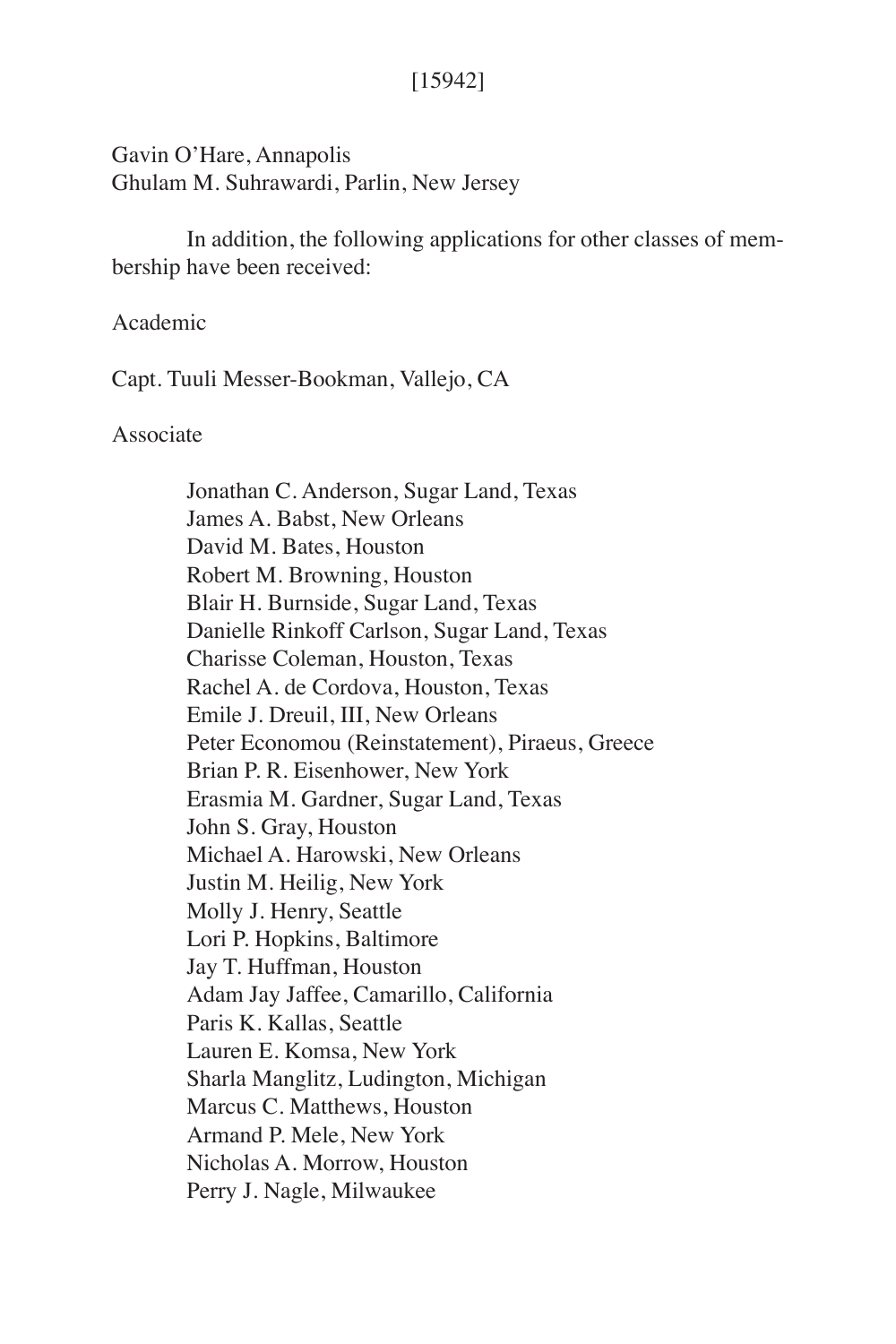Adam A. Nagorski, New York John C. Partridge, Houston Colleen E. Patterson, New York Brian T. Peel, Sugar Land, Texas Jason C. Petty, Houston, Texas Mark R. Pharr, III, Lafayette, Louisiana Richard Preston, Houston Ryan A. Puttick, New York Christine R. Raborn, Houston Elizabeth M. Reza, Houston Carlos Luis Lorenzo Roain, Aguada, Puerto Rico John L. Robert, III, New Orleans Lindsay A. Sakal, Basking Ridge, New Jersey Nelson Skyler, Houston John R. Stevenson, New York Russell R. Stewart, Panama City, Florida James M. Thompson, Houston Joseph D. Turano, New York Nancy Walseth, Portland, Oregon Bin Wang, New York Alison M. Weir, New Haven, Connecticut Carrie Weitinger, Houston Lauren Wygant Woodard, Houston Patrick H. Yancey, Houma, Louisiana

### Law Student

Michael Arthur, Tulane Law School Kevin Baldwin, Tulane Law School Douglas Bagwell, Tulane Law School Nicholas Campbell, Tulane Law School Michael Crain, Tulane Law School Aldrich C. Del Rosario, Tulane Law School Hamsa Devineni, Tulane Law School Mark DiCicco, Tulane Law School Aneliya Dobreva, Loyola University School of Law Michael Fasel, California Western School of Law Samuel Fuller, Tulane Law School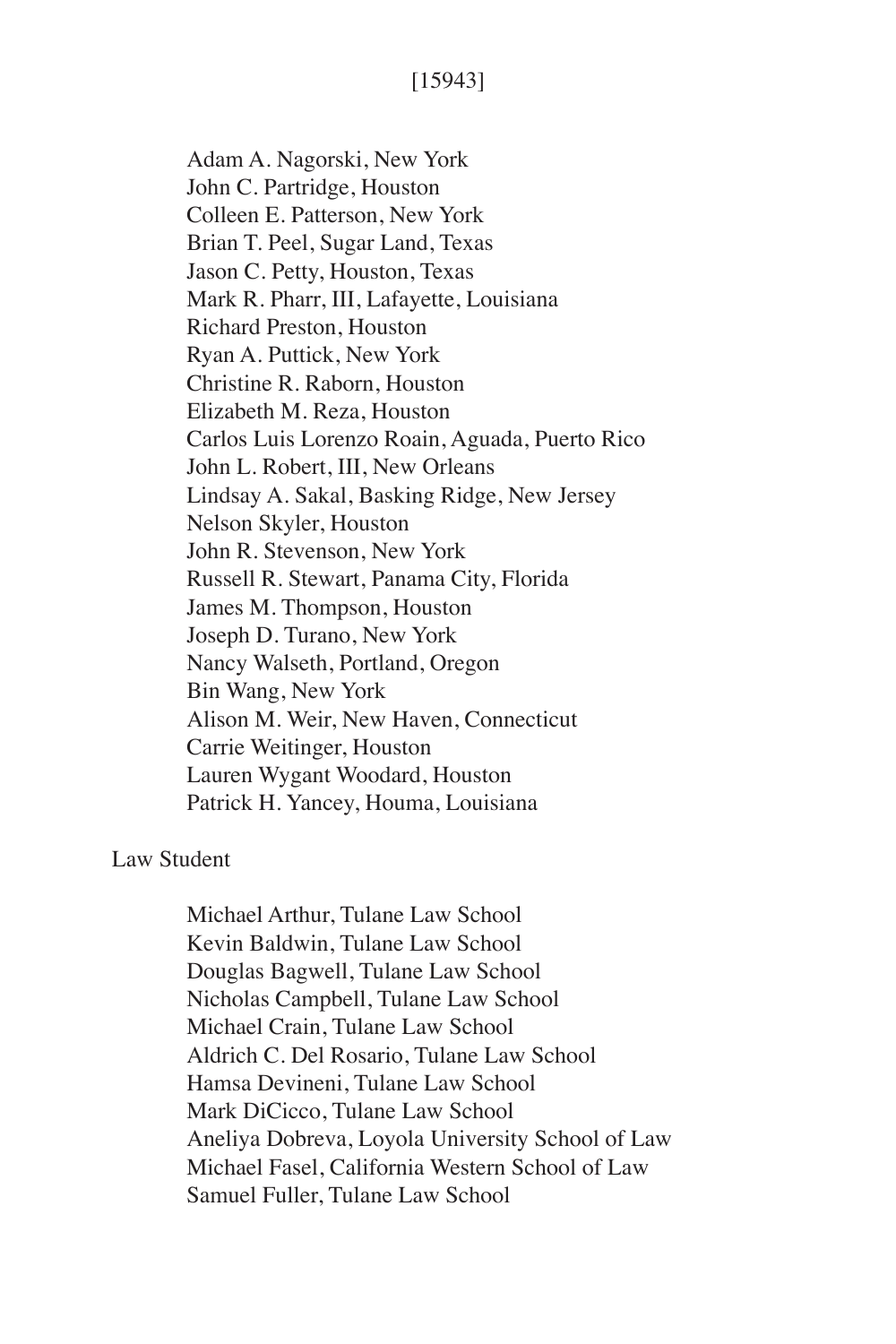Brooke Grant, Tulane Law School Jeremy Greenwood, Tulane Law School Carlos Ruiz Hernandez,Tulane University Law School Jonathan A. Hirsch, Tulane Law School Rebecca Lasoski, Tulane University Law School Hojin Lee, Tulane Law School Ling Li, Tulane Law School Christopher Liuzza, Tulane Law School Melanie Mariotti, Charles Marts, Tulane Law School Mark Melasky, Tulane Law School Andrew Miner, Tulane Law School Nathan Orf, Tulane Law School Brittany Orlando, St. Thomas University School of Law Cristina Piechocki, Tulane Law School Jarrod Rainey, Tulane Law School Charles Rothermel, Tulane Law School Joe R. Savoie, Texas Tech School of Law Michael E. Streich, University of Houston School of Law Kristen L. Stringer, St. Thomas University School of Law Joel Talley, Tulane Law School Zachary Van Vactor, Tulane Law School David A. Villarreal, St. Thomas University School of Law Paige Young, Tulane Law School

On motion duly made and seconded, these applications for membership were approved.

Mr. Farrell regretfully reported the deaths of the following members since the Portland, Oregon meeting:

George W. Ashford, Jr., of Kailua, Hawaii; Proctor: elected 1971 Thomas A. Clure, of Duluth, Minnesota; Life Member: elected 1967 Peter H. Ghee, of New York, Life Member: elected 1960 Paul D. Hardy, of Clearwater, Florida; Life Member: elected 1964 Dennis J. Lindsay, of Portland, Oregon; Life Member: elected 1954 Prof. Jo Desha Lucas, of Chicago, Academic: elected 1978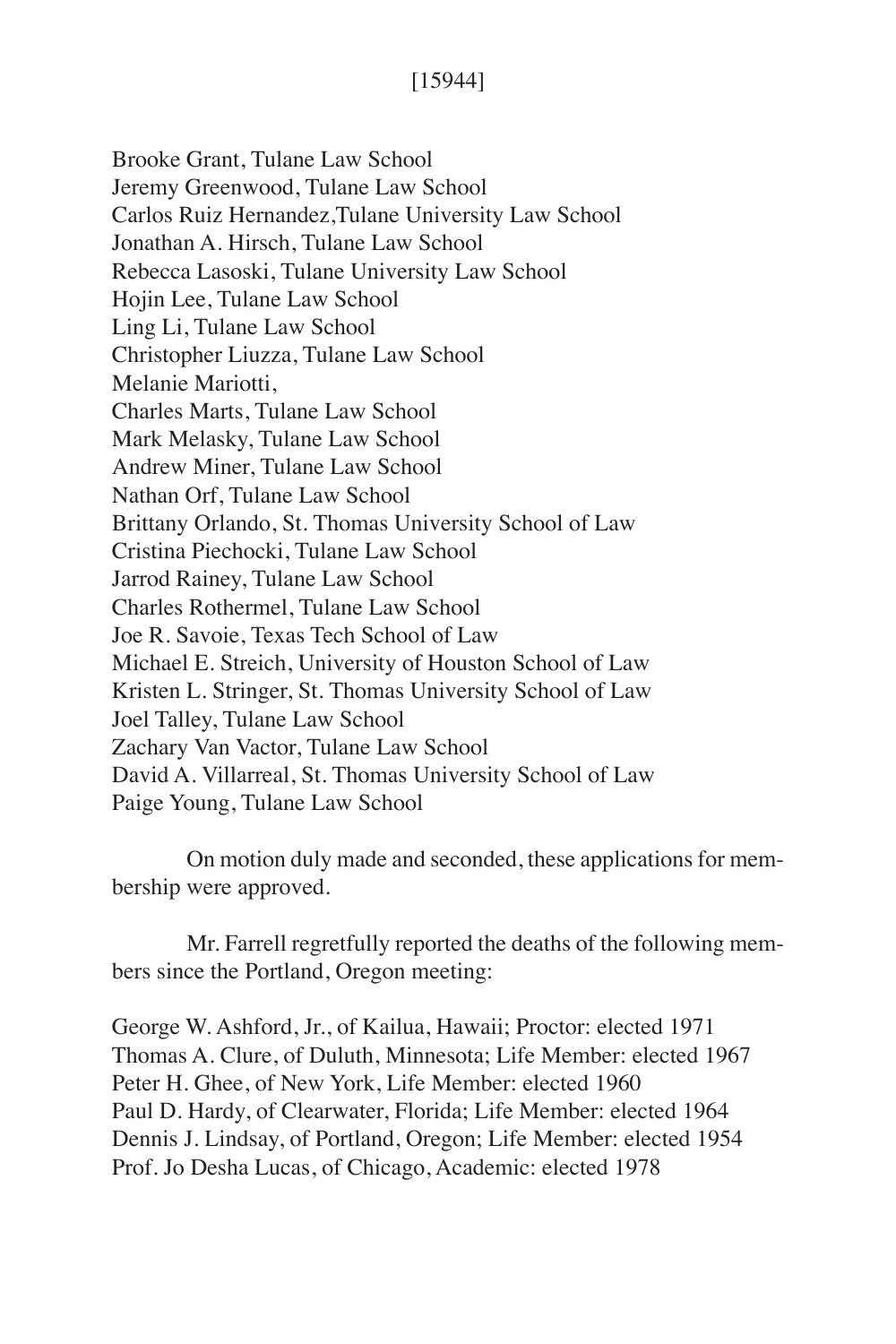# [15945]

Norman A. Peloquin, II, of Providence, Rhode Island; Proctor: elected 1991 Hon. Philip C. Wilkins, of Sacramento, California; Judicial: elected 1970 Prof. Gabriel Wilner, of Athens, Georgia; Academic: elected 1973

The membership of the Association is now 3137, consisting of the following categories of members:

| Proctor                          | 1056                                    |
|----------------------------------|-----------------------------------------|
| Associate (more than five years) | 1136                                    |
| Associate (less than five years) | 147                                     |
| Non-lawyer                       | 170                                     |
| Academic (more than five years)  | 36                                      |
| Academic (less than five years)  | 2                                       |
| Law student                      | 114                                     |
| Honorary                         | 4                                       |
| Judicial                         | 131                                     |
| Ex-officio                       | 13                                      |
| Life (Proctor)                   | 298                                     |
| Life (Non-lawyer)                | 12                                      |
| Life (Judicial)                  | 15                                      |
| Life (Academic)                  | 3                                       |
| Total                            | 3137                                    |
|                                  | (2661 dues paying, 476 non-dues paying) |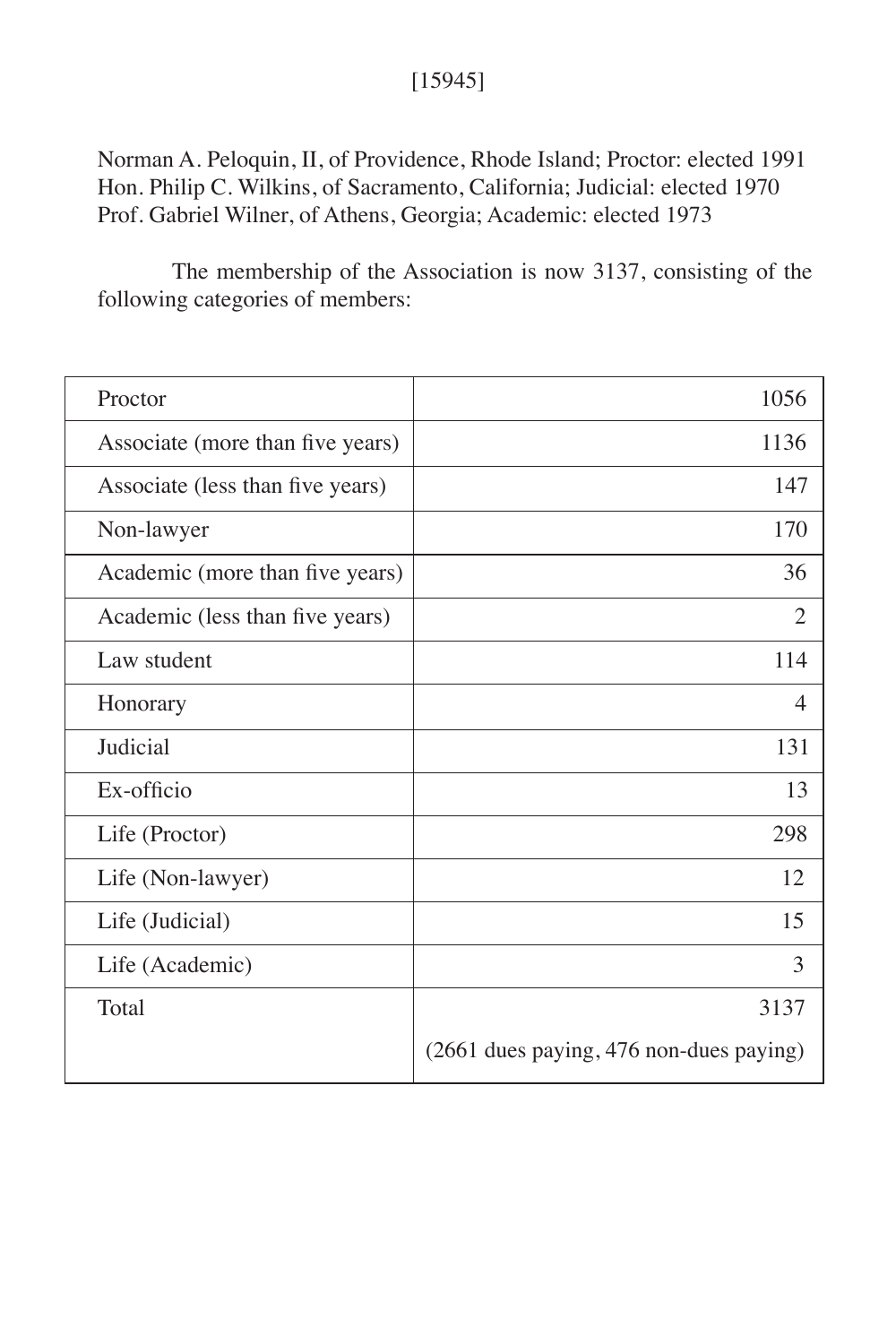Mr. Farrell presented an amendment to By-Law 203 presented by First Vice-President Parrish, which reads as follows:

## By-Law 203. Eligibility for Proctor Membership

An Associate Lawyer or Academic member who has been a member of the Association for four years, may apply for Proctor membership.

An applicant for Proctor membership shall file with the Membership Secretary an application on a form provided by the Membership Secretary and shall furnish to the Membership Secretary satisfactory evidence of experience and qualifications as required. Each application shall be supported in writing by two Proctor members of the Association, neither of whom shall be associated with the applicant in the practice or teaching of law.

Upon recommendation of the Committee on Proctor Admissions, or in the Board of Directors' discretion, the Board of Directors may waive the four-year requirement, if an applicant is otherwise qualified for Proctor membership.

On motion duly made and seconded, this By-Law amendment was approved.

Mr. Farrell reported that many law students had not been paying their dues, but that this was largely attributable to there being a problem with email addresses that has now been corrected.

On motion duly made and seconded, the Membership Secretary's report was approved.

### **ASSOCIATION MANAGEMENT**

### **Website**

President Bonner reported that Doug Petco is retiring, and wants Robin Becker to take over PC Solutions. President Bonner asked Past Presidents Burrell and Marwedel, First Vice President Parrish and Second Vice President Clyne to investigate how best to go forward in this regard.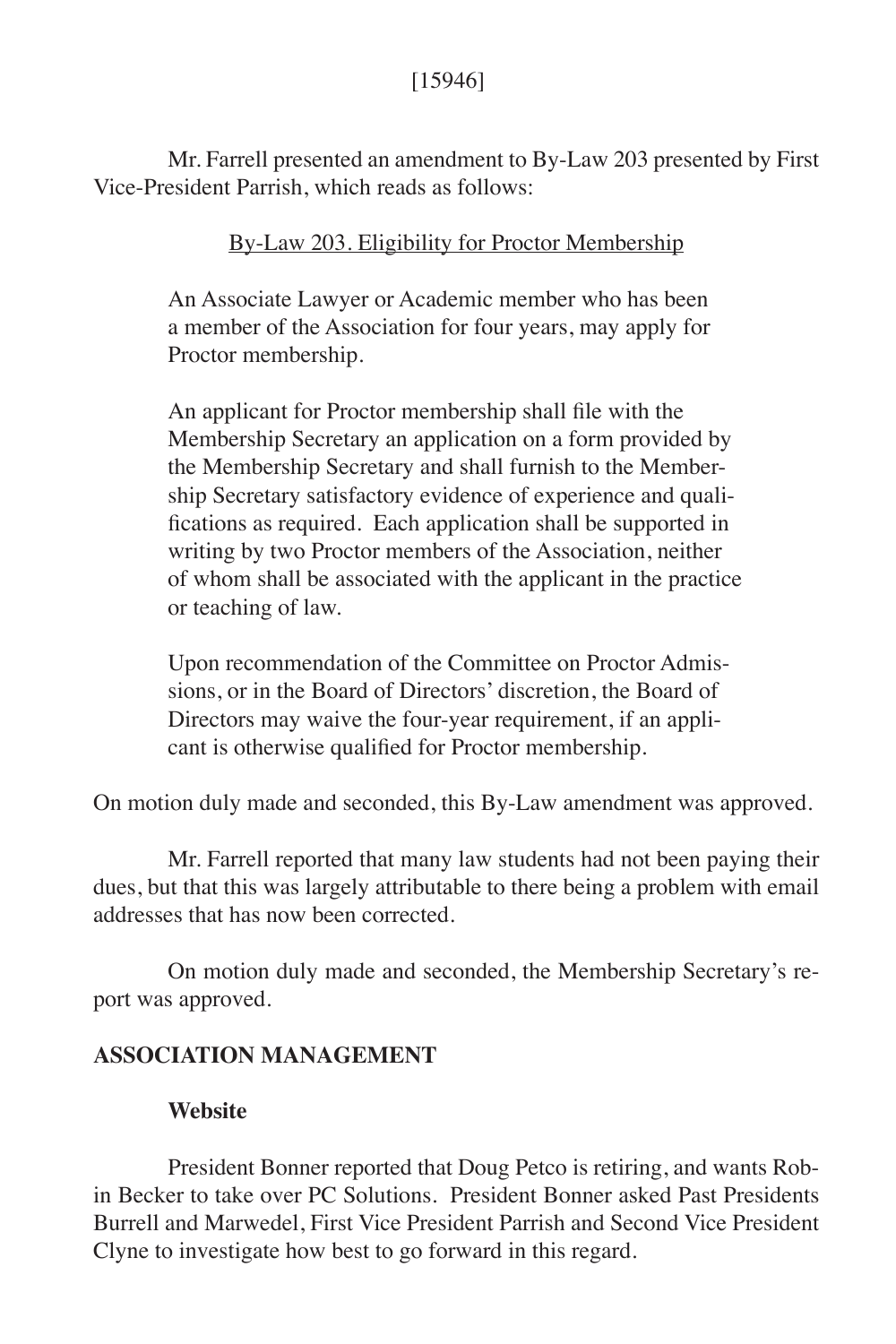### [15947]

First Vice President Parrish, Marc Marling and the Website and Technology Committee have been asked to explore improvements or replacement of the website, but it was agreed that this should await a determination on how to deal with the changes at PC Solutions.

#### **BOARD SUBCOMMITTEES**

### **Meetings**

President Bonner reported that Lars Forsberg is now at Reed Smith, and has indicated that his firm has sufficient conference room space to host all the committee meetings at the May meeting. President Bonner has asked the committee chairs to advise the Board how having meetings in midtown is affecting attendance, and any decisions regarding scheduling committee meetings should await receipt of this information.

### **BOARD REPORTS AND ACTIONS**

#### **Amicus Requests**

President Bonner reported that the Association had received one request for an amicus curiae brief in a case styled *Stacy v. Rederiet Otto Danielsen, A. S., et al.*, 609 F.3d 1033 (9th Cir. 2010). A vote will be held the week following the meeting.

#### **Houston meeting**

Mr. Bell reported that approximately 280 people had registered for the meeting, of whom 175 are coming from out of town. This is approximately 75 more than had been anticipated. In this regard, Mr. Bell reported that it has been helpful to have the meeting coincide with the University of Texas Admiralty Law Seminar.

Mr. Bell also reported that there has been broad financial support from the local maritime bar, vendors and the maritime industry that will probably exceed the cost of the meeting. Any surplus could either be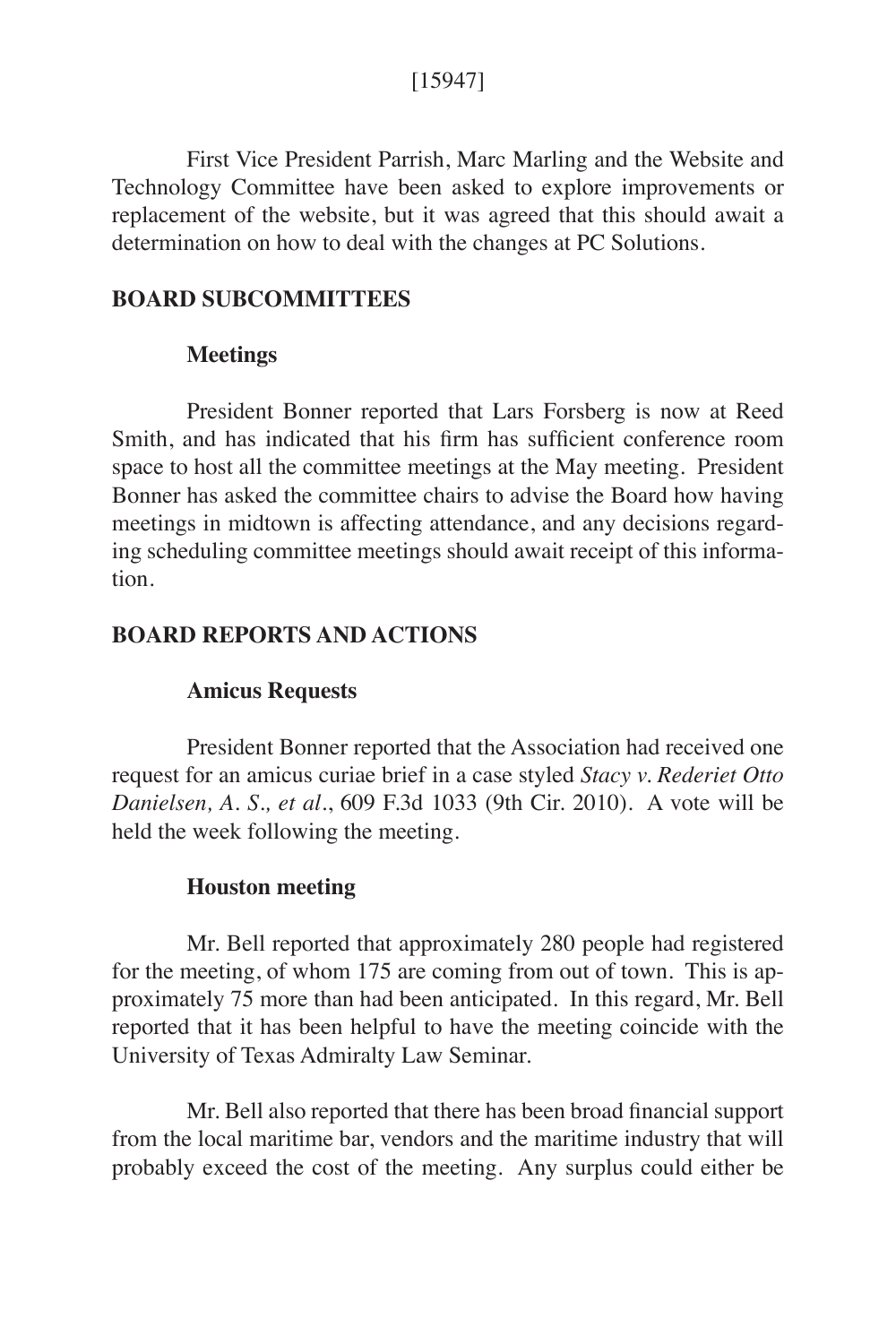returned on a pro rata basis, or donors could be asked if they wanted to donate their pro rata share of the surplus to charity.

## **Hawaii meeting**

Ms. Zawitoski reported on arrangements for the meeting to be held in Hawaii in December 2011. The Australian MLA will be joining us for the meeting. The tentative schedule calls for sports events to take place on Friday, December 2, with committee meetings on Saturday, and CLE on Sunday and Monday. There will be a welcoming reception on Saturday, and a "dry snacks" reception on Monday, and the General Meeting and dinner dance will take place on Tuesday, December 6. Pearl Harbor commemorative activities will take place early on Wednesday, December 7. The arrangements committee is working on sponsorships, and hopes to keep the registration fee lower than for past meetings.

## **Gray Staring Insurance project**

President Bonner has received a proposal from Past President Graydon Staring for a project to prepare an authoritative paper defining "marine insurance." Mr. Bonner announced that he was referring this to the Committee on Marine Insurance and General Average with instructions to form a subcommittee to study the issue.

### **NCCUSL Effort on state registration of vessels**

Mr. Nolan reported that the National Conference of Commissioners on Uniform State Laws and the United States Coast Guard have formed a working group to study the rationalization of state and federal laws regarding registration of vessels.

### **Employment of Don O'Hare**

The Board discussed a proposal from Mr. Don O'Hare that he be employed as a consultant to assist the Association in making its views known on legislative matters. There was a general consensus not to retain Mr. O'Hare in that it might be construed as involving the Association in lobbying. It was further felt that there were members of the As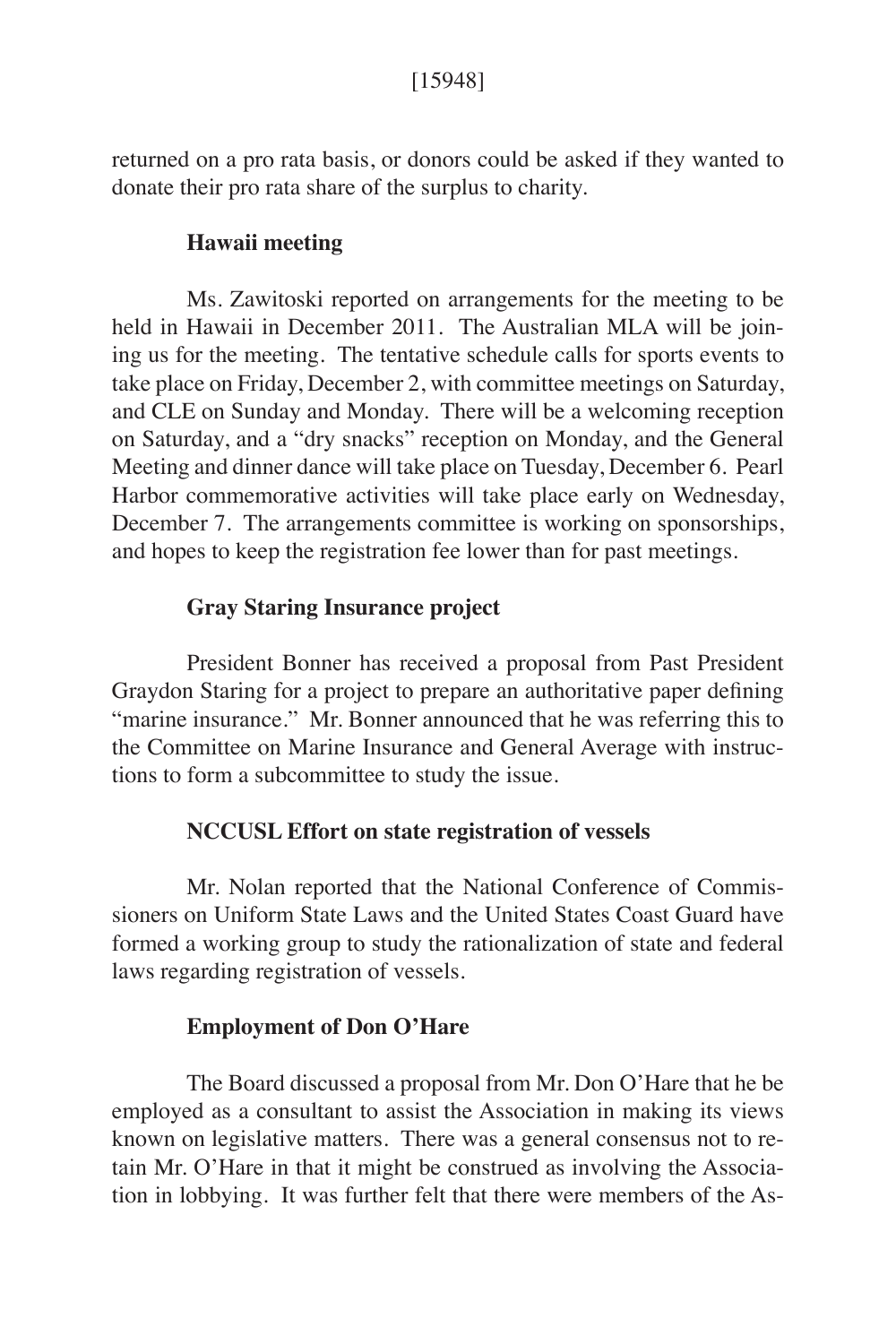sociation that had significant contacts in Washington who could assist the Association as needed.

### **Appointment of Captain Steve Poulin**

President Bonner announced that Captain Steve Poulin has been named as head of the Coast Guard's Office of Maritime and International Law, and will be the principal liaison between the Coast Guard and the Association.

### **Documentation of fishing vessels**

Mr. Farrell reported on efforts to amend 46 U.S.C. § 12102(5) (A). This statute created a trap for unwary vessel owners and mortgagees by providing that large fishing vessels that lost their fishery endorsement and did not apply for a new certificate of documentation within 15 days would be permanently ineligible for a fishery endorsement. In 2004, the Fisheries and Marine Finance Committees had sponsored a joint resolution to authorize the President of the Association to urge Congress to amend this statute, and this has now been accomplished.

# **Marine Transportation System (MTS) National Advisory Council**

Mr. Farrell has been contacted by the Department of Transportation, requesting the MLA to appoint a representative to the Marine Transportation National Advisory Council.

#### **Coast Guard Forum**

President Bonner reported that the Coast Guard Forum is to be continued. The membership will be canvassed to determine appropriate issues to present to the Coast Guard.